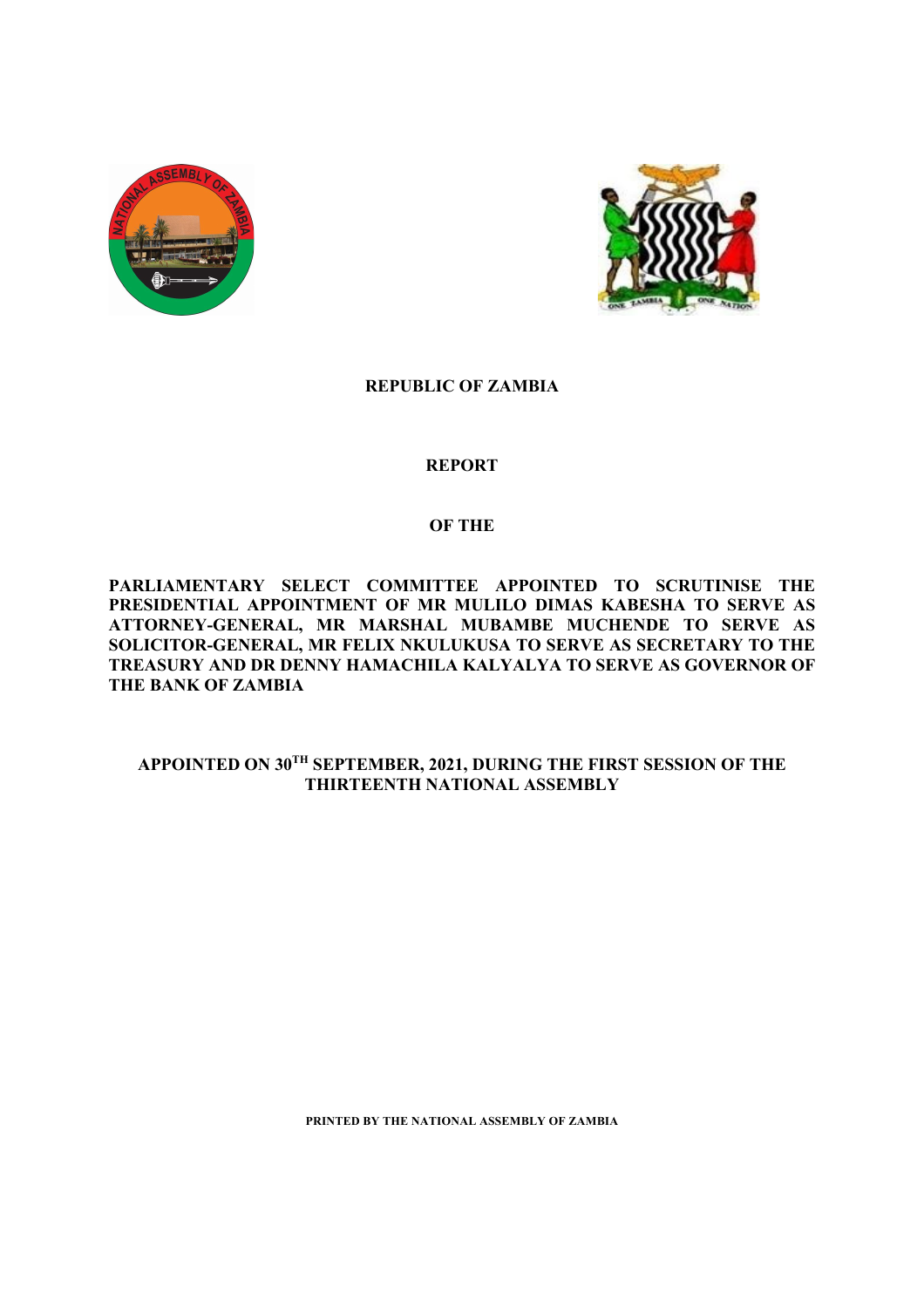# **REPORT**

# **OF THE**

**PARLIAMENTARY SELECT COMMITTEE APPOINTED TO SCRUTINISE THE PRESIDENTIAL APPOINTMENT OF MR MULILO DIMAS KABESHA TO SERVE AS ATTORNEY-GENERAL, MR MARSHAL MUBAMBE MUCHENDE TO SERVE AS SOLICITOR-GENERAL, MR FELIX NKULUKUSA TO SERVE AS SECRETARY TO THE TREASURY AND DR DENNY HAMACHILA KALYALYA TO SERVE AS GOVERNOR OF THE BANK OF ZAMBIA**

**APPOINTED ON 30TH SEPTEMBER, 2021, DURING THE FIRST SESSION OF THE THIRTEENTH NATIONAL ASSEMBLY**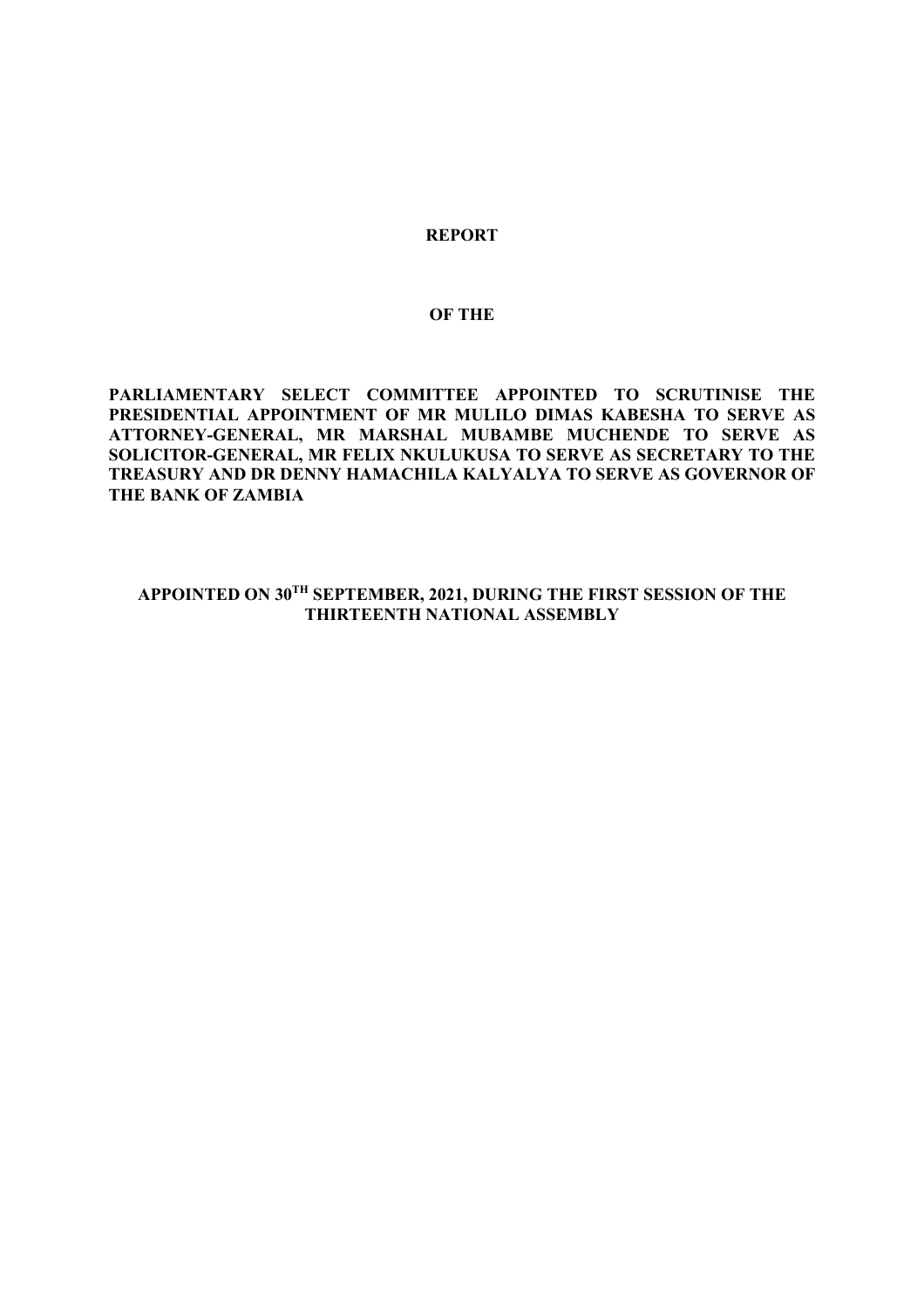# **TABLE OF CONTENTS**

# 1. Introduction 1 2. Term of Reference 2 3. Membership 2<br>4. Meetings of the Committee 2 4. Meetings of the Committee 2<br>5. Procedure adopted 2 Procedure adopted **SUBMISSIONS BY STATE SECURITY AGENCIES**

| 6. | Zambia Police Service (ZP)        |  |
|----|-----------------------------------|--|
|    | Anti-Corruption Commission (ACC)  |  |
|    | Drug Enforcement Commission (DEC) |  |

# **SUBMISSIONS BY PROFESSIONAL BODIES/STAKEHOLDER INSTITUTIONS**

| 9.  | Human Rights Commission (HRC)                    |    |
|-----|--------------------------------------------------|----|
| 10. | Financial Intelligence Centre (FIC)              |    |
| 11. | Transparency International Zambia (TIZ)          |    |
| 12. | Foundation for Democratic Process (FODEP)        |    |
| 13. | Zambia Chamber of Commerce and Industry (ZACCI)  | 10 |
| 14. | The Zambia Qualifications Authority (ZAQA)       | 10 |
| 15. | Zambia Institute of Chartered Accountants (ZICA) | 12 |
| 16. | Bankers Association of Zambia (BAZ)              | 12 |
| 17. | Law Association of Zambia (LAZ)                  | 13 |

# **SUBMISSIONS BY THE NOMINEES**

| 18. | Mr Mulilo Dimas Kabesha     | 14 |
|-----|-----------------------------|----|
| 19  | Mr Marshal Mubambe Muchende | 14 |
| 20. | Mr Felix Nkulukusa          | 14 |
| 21. | Dr Denny Hamachila Kalyalya |    |
|     |                             |    |

## **SUBMISSION BY THE APPOINTING AUTHORITY**

| 22. | The Hon Minister of Justice                           | 15 |
|-----|-------------------------------------------------------|----|
| 23. | <b>Observations and Recommendations</b>               | 17 |
| 24. | Conclusion                                            | 19 |
|     | <b>Appendix I – Officers of the National Assembly</b> | 21 |
|     | <b>Appendix II – The Witnesses</b>                    | 22 |
|     | <b>Appendix III – The Nominees</b>                    | 24 |
|     | Appendix IV – <i>Curricula Vitae</i> of the Nominees  | 25 |
|     |                                                       |    |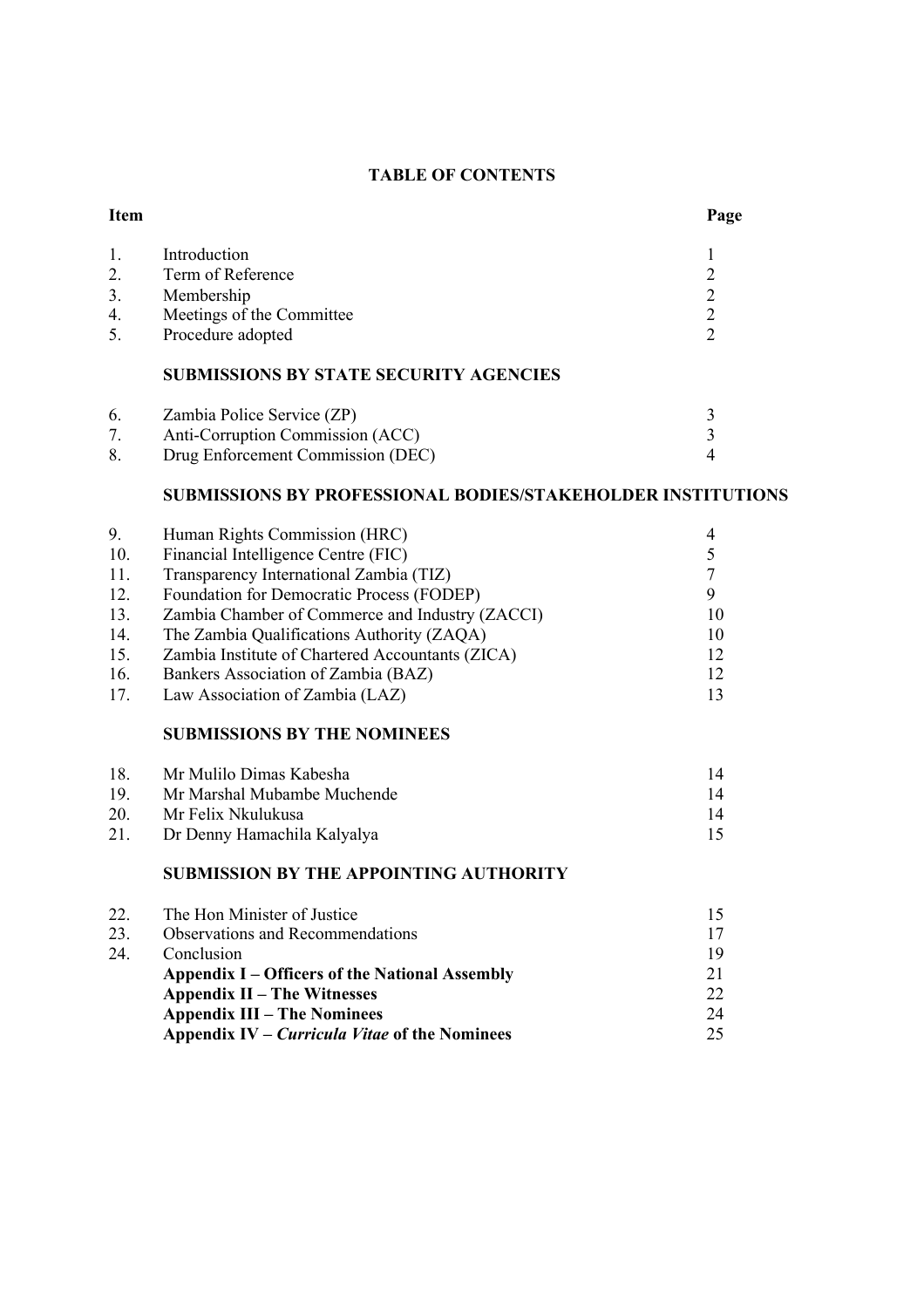# **REPORT OF THE PARLIAMENTARY SELECT COMMITTEE APPOINTED TO SCRUTINISE THE PRESIDENTIAL APPOINTMENT OF MR MULILO DIMAS KABESHA TO SERVE AS ATTORNEY-GENERAL, MR MARSHAL MUBAMBE MUCHENDE TO SERVE AS SOLICITOR-GENERAL, MR FELIX NKULUKUSA TO SERVE AS SECRETARY TO THE TREASURY AND DR DENNY HAMACHILA KALYALYA TO SERVE AS GOVERNOR OF THE BANK OF ZAMBIA**

The Honourable Madam Speaker National Assembly Parliament Buildings P O Box 31299 **LUSAKA**

Madam,

The Parliamentary Select Committee was appointed on  $30<sup>th</sup>$  September, 2021, to scrutinise the Presidential appointment of Mr Mulilo Dimas Kabesha to serve as Attorney-General, Mr Marshal Mubambe Muchende to serve as Solicitor-General, Mr Felix Nkulukusa to serve as Secretary to the Treasury and Dr Denny Hamachila Kalyalya to serve as Governor of the Bank of Zambia.

The appointment of Mr Mulilo Dimas Kabesha to serve as Attorney-General is made pursuant to Article 177 of the Constitution of Zambia, Chapter 1 of the Laws of Zambia, which provides as follows:

> *"177. (1) There shall be an Attorney-General, who shall be appointed by the President, subject to ratification by the National Assembly. (2) The Attorney-General shall not hold another public office. (3) The Attorney-General shall be a person qualified for appointment as a judge."*

The appointment of Mr Marshal Mubambe Muchende to serve as Solicitor-General is made pursuant to Article 179 of the Constitution which provides as follows:

> *"179. (1) There shall be a Solicitor-General who shall be appointed by the President, subject to ratification by the National Assembly. (2) A person qualifies for appointment as Solicitor-General if that person is*

*qualified for appointment as a judge."*

The appointment of Mr Felix Nkulukusa to serve as Secretary to the Treasury is made pursuant to Article 183 (1) of the Constitution which provides as follows:

> *"183. (1) There shall be a Secretary to the Treasury who shall be appointed by the President, in consultation with the Civil Service Commission, subject to ratification by the National Assembly."*

Further, Article 183 (4) states:

*"183. (4). A person qualifies to be appointed as Secretary to the Treasury if that person qualifies for appointment as Governor of the Bank of Zambia."*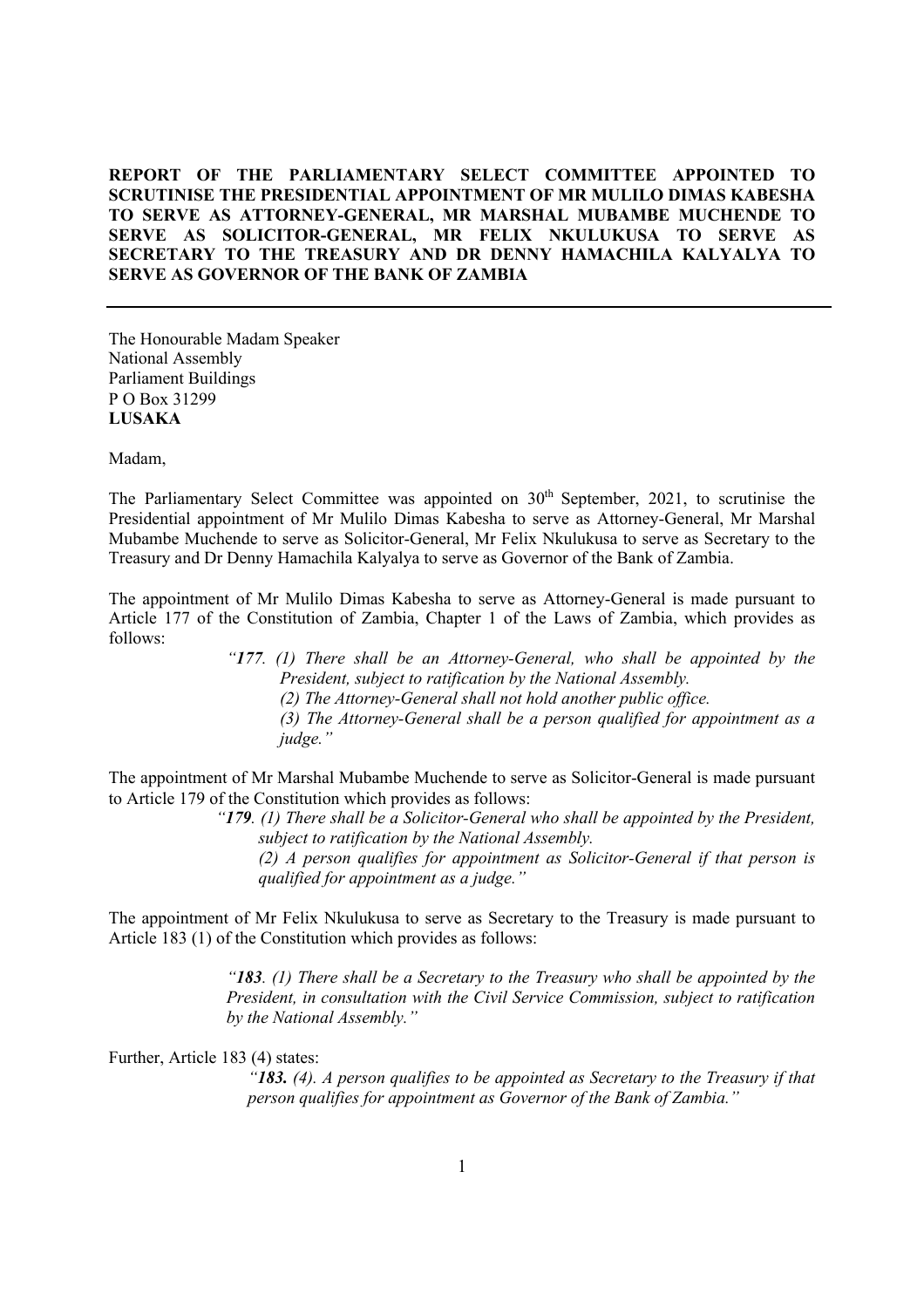The appointment of Dr Denny Hamachila Kalyalya to serve as Governor of the Bank of Zambia is made pursuant to Article 214 of the Constitution, which provides as follows:

> *"214. (1) There shall be a Governor of the Bank of Zambia who shall be appointed by the President, subject to ratification by the National Assembly, and who shall be – (a) a citizen;*

*(b) a person who has specialised training and experience in economics, finance, accounting, banking, law or other field relevant to banking, as prescribed; and (c) a person of proven integrity.* 

*(2) The Governor shall be the Chairperson of the Board of Directors."* 

# **TERM OF REFERENCE**

**2.** The Term of Reference of the Committee was to scrutinise the Presidential appointment of Mr Mulilo Dimas Kabesha to serve as Attorney-General, Mr Marshal Mubambe Muchende to serve as Solicitor-General, Mr Felix Nkulukusa to serve as Secretary to the Treasury and Dr Denny Hamachila Kalyalya to serve as Governor of the Bank of Zambia.

## **MEMBERSHIP**

**3.** The Committee comprised the following Members:

Brig Gen M S Sitwala, MP, Chairperson; Ms J Chisenga, MP, Vice-Chairperson; Mr E Sing'ombe, MP; Ms S K Sefulo, MP; Dr C K Kalila, MP; Mr T S Simuzingili, MP; Mr K Mukosa, MP; Mr M Kafwaya, MP; Mr I Wamunyima, MP; and Mr B Mpundu, MP.

# **MEETINGS OF THE COMMITTEE**

**4.** The Committee held a total of six  $(6)$  meetings during the period  $1<sup>st</sup>$  October to  $22<sup>nd</sup>$  October, 2021. At its first meeting held on Tuesday, 1st October, 2021**,** the Committee elected Brig Gen M S Sitwala, MP, as Chairperson and Ms J Chisenga, MP, as Vice-Chairperson.

## **PROCEDURE ADOPTED**

**5.** The Attorney-General is the chief legal adviser to the Government. The Solicitor- General assists the Attorney-General perform the functions of the office of Attorney-General and acts in his or her absence. In this regard, they both play a pivotal role in the dispensation and administration of justice in the country. Their offices are, therefore, critical to good governance and the rule of law.

The Secretary to the Treasury is the chief controlling officer of the Government. In view of this, the Secretary to the Treasury is responsible for the preparation of the national budget and the proper financial management and expenditure of public funds appropriated to the various ministries and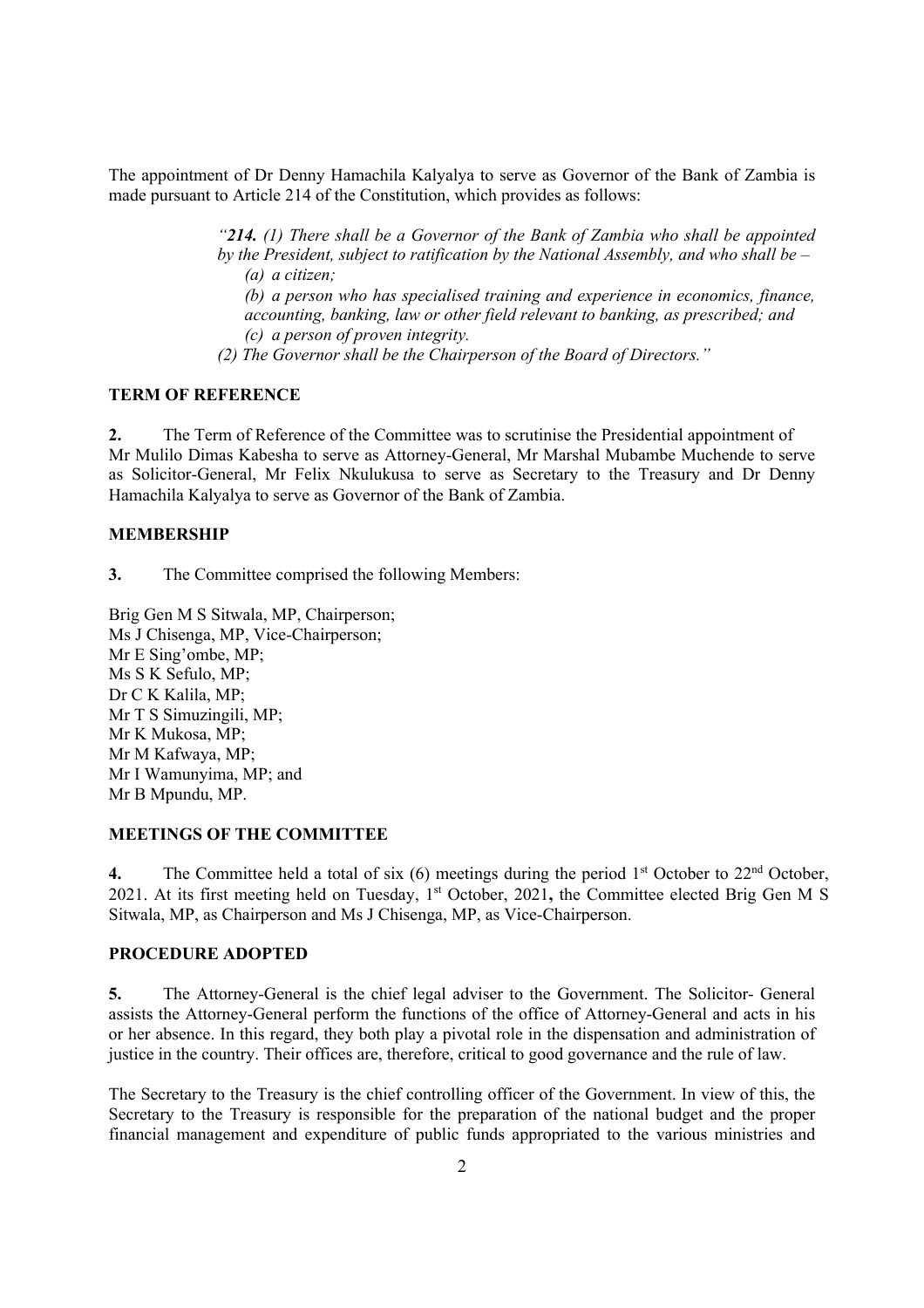spending agencies. The Secretary to the Treasury also oversees the formulation and implementation of the country's macroeconomic frameworks and socio-economic plans. In this regard, the office is critical to fiscal discipline and sound financial management of the country's resources and the socioeconomic development of the country.

The Constitution under Article 213 (1) establishes the Bank of Zambia. The Governor of the Bank of Zambia is the Chief Executive Officer of the bank. The bank plays a key role in formulating and implementing monetary and supervisory policies that maintain exchange rate and financial systems stability in Zambia.

Given the importance of the various offices, to which the nominees were being appointed, to good governance and the country's social-economic development, the Committee resolved that only competent persons with the requisite qualifications and experience should serve in the offices. The Committee further resolved that the persons should be of unquestionable integrity, diligence, eminence, and sound character and, above all, committed to the promotion of good governance, the rule of law and serving the people of Zambia.

Therefore, the Committee carefully selected the witnesses to assist it in the scrutiny of the nominees. The Committee requested memoranda from the state security agencies, relevant professional bodies and the Appointing Authority. The witnesses also appeared before the Committee to make their oral submissions. Further, the Committee assessed the suitability of the nominees to serve in the various appointments by scrutinising, in detail, their *curricula vitae* and the information submitted to the Committee by the witnesses.

## **SUBMISSIONS BY STATE SECURITY AGENCIES**

# **ZAMBIA POLICE SERVICE (ZP)**

**6.** The Inspector-General of Police submitted on the personal, educational and professional background of the nominees as stated in their *curricula vitae*. He informed the Committee that ZP had physically verified the nominees' academic qualifications with the Examinations Council of Zambia and the schools they had attended.

The Inspector-General of Police informed the Committee that a search conducted by its Criminal Records Department revealed no criminal or adverse record against the nominees. In view of this, ZP did not have any objection to the nominees' appointment.

### **ANTI-CORRUPTION COMMISSION (ACC)**

**7.** The Director-Legal and Prosecutions submitted on the personal, educational and professional background of the nominees as contained in their *curricula vitae*.

The Director Legal and Prosecutions informed the Committee that the information provided by the ACC related only to allegations of corruption in line with the mandate of the institution under the Anti-Corruption Act No. 3 of 2012. He explained that the information obtained on the nominees was based on the ACC's database, which was a computerised database called the Case Management System. He added that the system stored information relating to all investigations or cases that the ACC was handling or had handled in the past. The Director-Legal and Prosecutions submitted that the information on the database contained, *inter alia*, details of suspects or accused persons and the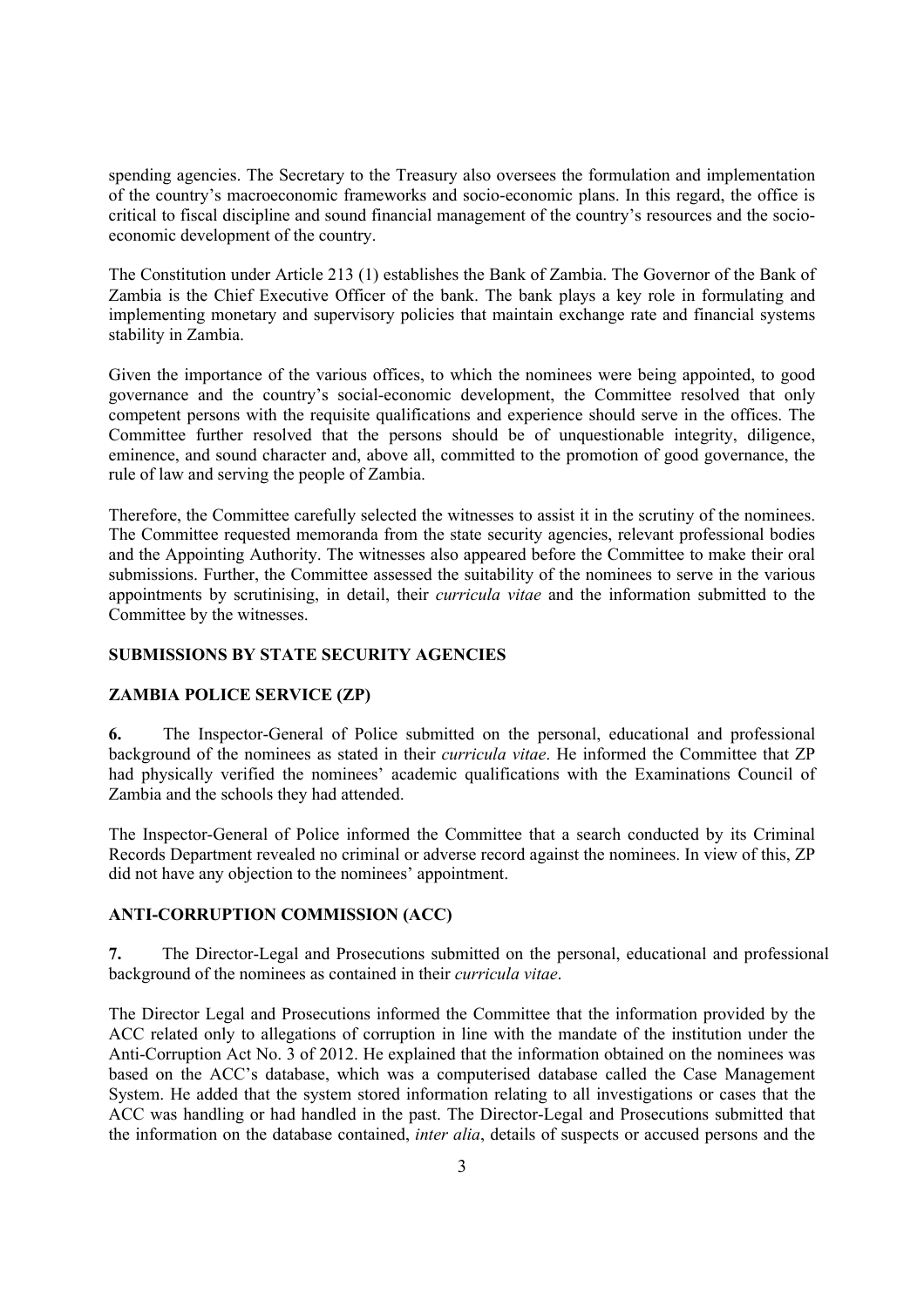nature of the allegation. He emphasised that the information provided was restricted to the ACC's mandate and did not relate to any offence committed under any other written law.

The Director-Legal and Prosecutions submitted that a search on the ACC's database did not yield any adverse record against the nominees. In view of this, the ACC supported the appointment of the nominees to serve in their respective positions.

## **DRUG ENFORCEMENT COMMISSION (DEC)**

**8.** The Director-General submitted on the personal, educational and professional background of the nominees as stated in their *curricula vitae*.

The Director-General informed the Committee that DEC had searched its database to ascertain whether any of the nominees had contravened the Narcotic Drugs and Psychotropic Substances Act, Chapter 96 of the Laws of Zambia, or the Prohibition and Prevention of Money Laundering Act No.44 of 2010. He informed the Committee that a record search conducted by DEC on the nominees had not yielded an adverse record against them. As a result, the Director-General submitted that the nominees were suitably qualified for appointment in their respective positions and DEC supported their appointment.

# **SUBMISSIONS BY PROFESSIONAL BODIES/STAKEHOLDER INSTITUTIONS**

# **HUMAN RIGHTS COMMISSION (HRC)**

**9.** The Director of the HRC submitted that good governance was primarily centred on the rule of law and democracy. She added that some of the key attributes of any functioning government were transparency and accountability. The Director further noted the emphasis placed by the President of the Republic of Zambia on the need for servant leadership, credibility and professionalism in persons who ascended to public office. She added that in order to maintain confidence in public offices, there was need for people appointed to public office to have impeccable character and possess the requisite credentials to effectively, efficiently and competently discharge the functions of their office.

In view of the foregoing, the Director submitted on the nominees' suitability to hold public office as set out below.

### (i) **Mr Mulilo Dimas Kabesha**

The nominee was a prominent legal practitioner with over thirty (30) years' experience in both public and private practice. In that regard, he would command the dignity and honour that comes with the Office of Attorney-General as well as the dignity and nobility of the rank of State Counsel and leader of the Zambian Bar.

The nominee met the requirements of the office as prescribed under Article 177 (3) of the Constitution. Further, he had divergent practice in the realm of criminal and commercial law having served under the Legal Aid Department before he ventured into private practice. Additionally, he possessed training in human rights, which would ensure that the promotion and protection of human rights were given priority in the decisions of the State.

The nominee held a senior party position in the ruling United Party for National Development (UPND). However, that should not prevent his appointment as Attorney-General because, like any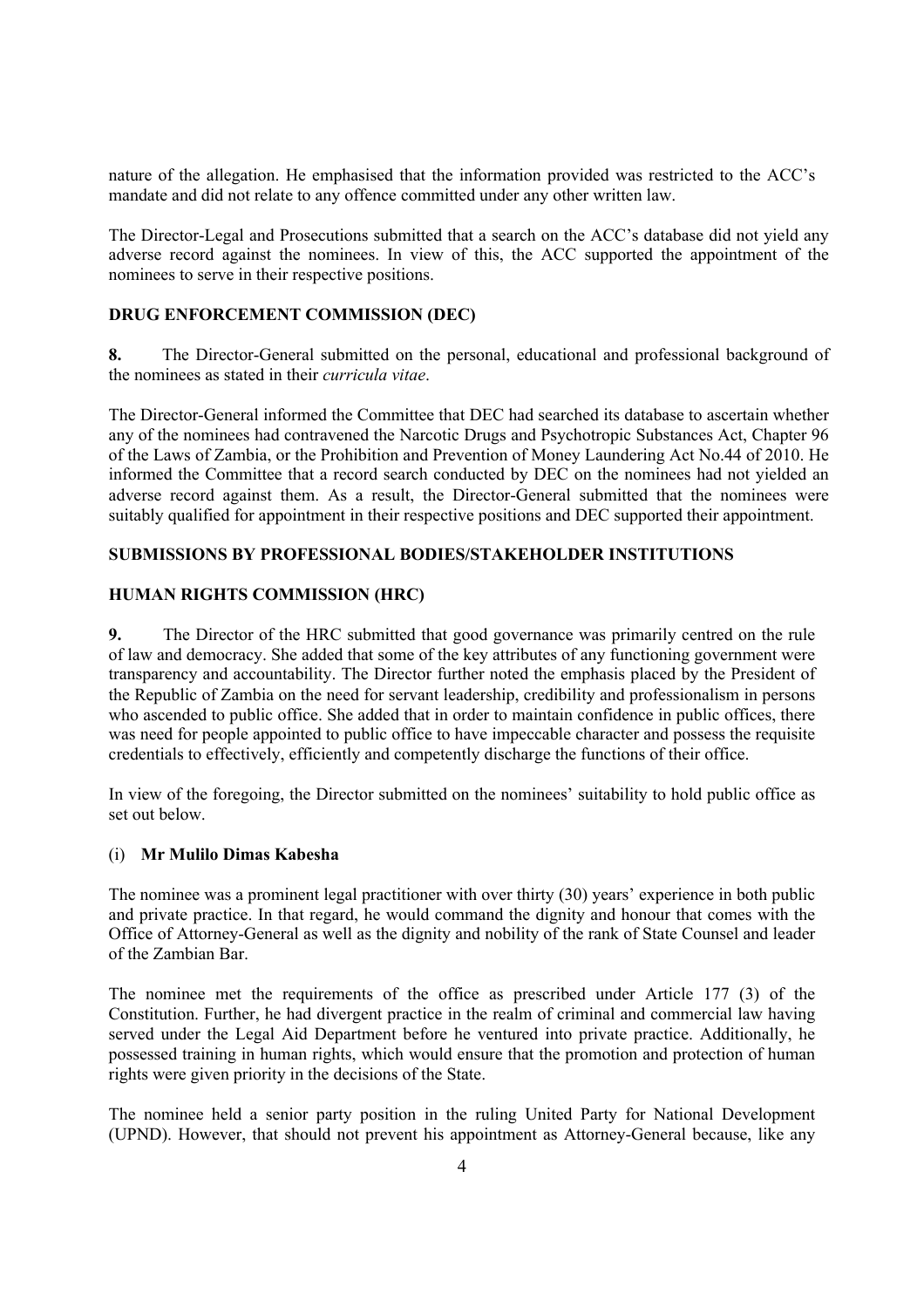other Zambian, he enjoyed the right to hold a political opinion. Nonetheless, since the Attorney-General provided counsel to the State and, therefore, represented the people, for him to act independently, it would be important for the nominee to relinquish his party position once ratified. The HRC, therefore, supported his appointment.

## (ii) **Mr Marshal Mubambe Muchende**

The nominee was a legal practitioner of over twelve (12) years' experience with a bias toward commercial litigation. He was currently a managing partner of a law firm. The nominee possessed the requisite qualifications and had the tenacity to meet the demands of the office of Solicitor-General. In view of this, the HRC supported his appointment.

# (iii) **Mr Felix Nkulukusa**

The nominee had vast experience of over ten (10) years and was trained locally and internationally. The nominee had worked in the Ministry of Finance and held key positions under various national and international economic projects. Further, the nominee had, in his personal capacity, rendered technical analysis and expertise on Zambia's economic performance as a public financial management expert on various fora. For that reason, he was equipped with the requisite skill and expertise to professionally and diligently execute the functions of Secretary to the Treasury. In that regard, the HRC supported the appointment of the nominee to serve as Secretary to the Treasury.

## (iv) **Dr Denny Hamachila Kalyalya**

The nominee had an impeccable record as well as a wealth of experience as noted from his *curriculum vitae.* The nominee had held various directorate roles and executive and non-executive positions at both national and international level. The nominee's previous experience included serving as the Governor and the Chairman of the Board of Directors of the Bank of Zambia between 2015 and 2020, having earlier been Deputy Governor responsible for operations. Having previously served as Governor of the Bank of Zambia, the HRC was of the view that the nominee was competent to steer the country's economic emancipation. Further, the nominee did not have any record of human rights violation and, therefore, the HRC had no reservations in endorsing his appointment.

# **FINANCIAL INTELLIGENCE CENTRE (FIC)**

**10.** The Acting Director-General informed the Committee that FIC considered the legal framework that provided for the appointment of the Attorney-General, Solicitor-General, Secretary to the Treasury and Governor of the Bank of Zambia.

# (i) **Mr Mulilo Dimas Kabesha**

The Acting Director-General submitted that FIC noted that the nominee was currently the Chairperson of the Lands Committee for the UPND. He, however, stated that although the nominee's current position in the UPND did not fall within the definition of 'public office' there was need to determine whether or not it would affect his role as chief legal adviser to the Government.

In addition, the Acting Director-General submitted that a perusal of the institution's database did not reveal any adverse information that would preclude the nominee from being appointed Attorney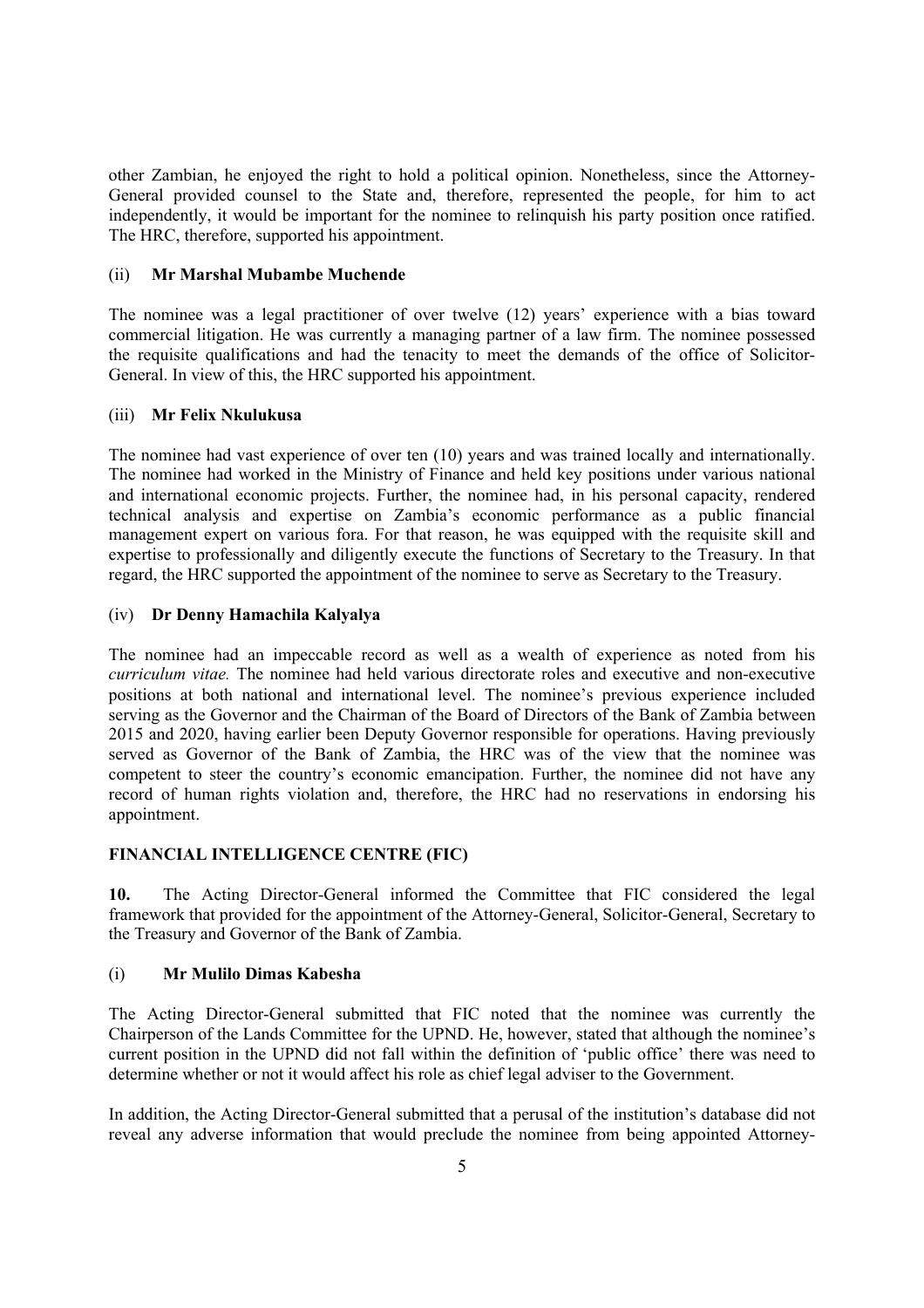General. He further submitted that a search on the nominee's law firm did not reveal any adverse report against the law firm. He explained that there was no pending suspicious transaction report or criminal record pertaining to the nominee. He concluded his submission by stating that the institution had no objection to the appointment of the nominee.

## (i) **Mr Marshal Mubambe Muchende**

The Committee was informed that a perusal of the nominee's *curriculum vitae* indicated that he was the owner and managing partner of a law firm. The Acting Director-General submitted that a search conducted on FIC's database did not reveal any adverse information that would preclude the nominee from being appointed to serve as Solicitor-General. Additionally, a search conducted on the nominee's law firm did not reveal any adverse report. The Acting Director-General confirmed that there was no pending suspicious transaction report or criminal record against the nominee. In that regard, FIC supported his appointment.

## (ii) **Mr Felix Nkulukusa**

The Acting Director-General submitted that a perusal of the nominee's *curriculum vitae* revealed that he met the criteria for appointment as outlined in the law and was, therefore, qualified for appointment as Secretary to the Treasury.

The Acting Director-General submitted that a search on the personal, business and professional associates of the nominee on its database did not reveal any adverse information that would preclude him from being appointed as Secretary to the Treasury. The Acting Director-General also stated that FIC could not establish any questionable business interest linked to the nominee. He further submitted that FIC did not have a pending suspicious transaction report or criminal record pertaining to the nominee. On that basis, the Acting Director-General submitted that FIC supported the appointment of the nominee.

# (iii) **Dr Denny Hamachila Kalyalya**

The Acting Director-General referred the Committee to the provisions of the Bank of Zambia Act, in particular section 15(1), which provides as follows:

> *"15. (1) No person shall be appointed, re-appointed or continue to hold office of Governor, Deputy Governor or director if such person-*

- *(a) is or becomes a member of the National Assembly;*
- *(b) is a director, officer, employee or owner of , or shareholder in , any financial institution or bank which is under the regulatory jurisdiction of the Bank or of the Government, other than as a nominee of the Bank;*
- *(c) has been convicted of any offence involving dishonesty, or is an undercharged bankrupt, or has been convicted of a felony;*
- *(d) is detained, or his freedom of movement is restricted, under any law in force in Zambia for a period in excess of six months; or is of unsound mind."*

The Acting Director-General submitted that a search conducted on the FIC database did not reveal any adverse information that would preclude the nominee from being appointed as Governor of the Bank of Zambia. He explained that there was no pending suspicious transaction report or criminal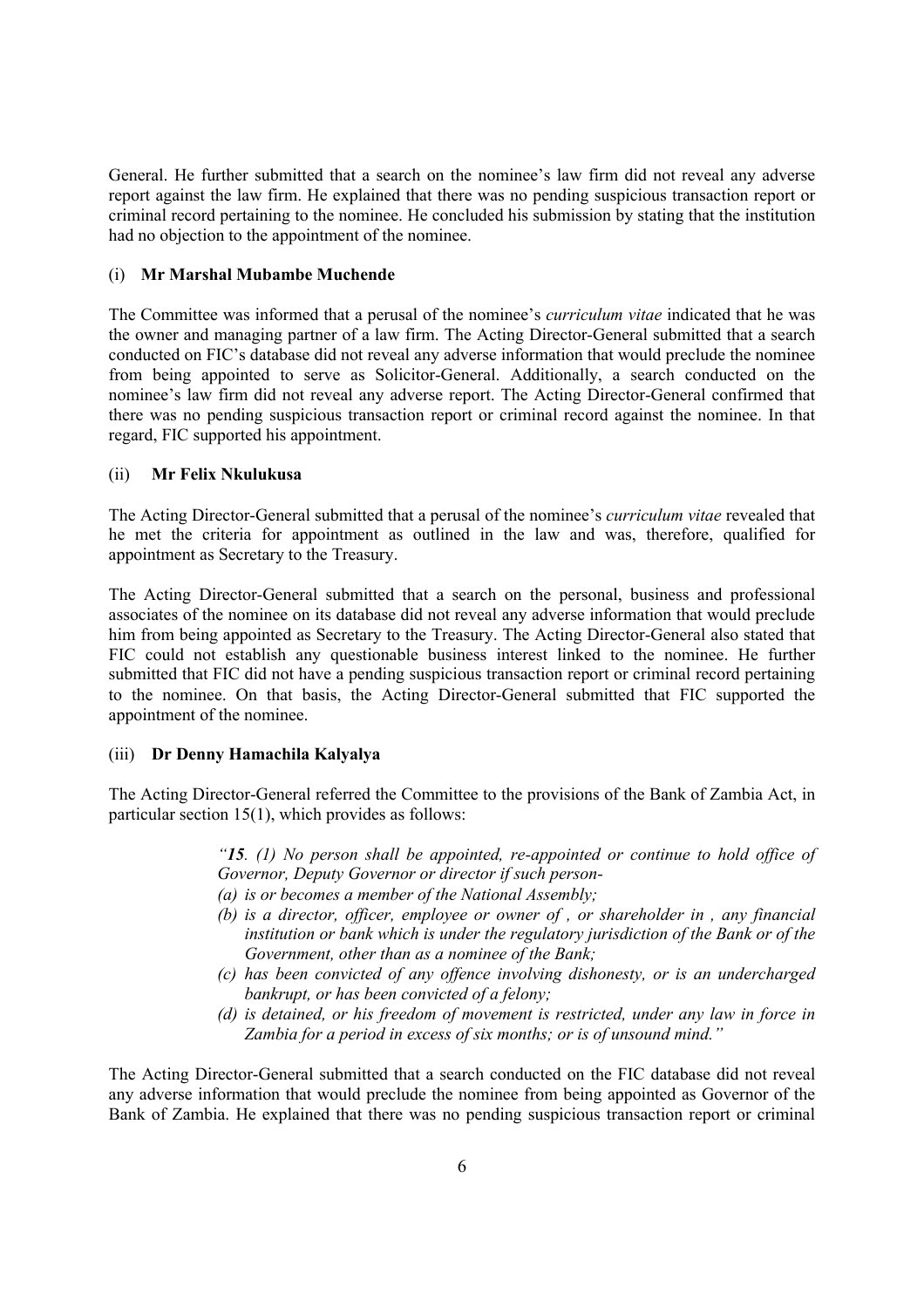record against the nominee. He concluded his submission by stating that the institution had no objection to the appointment of the nominee.

# **TRANSPARENCY INTERNATIONAL ZAMBIA (TIZ)**

**11**. The Executive Director submitted on the educational and professional background of the nominees as stated in their *curricula vitae*. He further submitted that the positions to which the nominees had been appointed, were critical to the governance of the country. Therefore, in line with its standard procedure, TIZ provided an assessment of each nominee based on the criteria set out below.

### **1. Legal Requirements**

TIZ considered the legal provisions pursuant to which the appointments were made. Thereafter, TIZ analysed the nominees' academic and professional qualifications and experience to assess their legal eligibility to serve in the positions to which they had been appointed

### **2. Security Vetting**

TIZ used information in the public domain to assess the security standing of the nominees. The primary objective of this was to identify any public stance that the nominees may have taken on matters of public security.

#### **3. Independence /Objectivity Test**

TIZ conducted an in-house analysis of data focused on establishing how independent or objective the nominees would be if ratified.

## **4. Public Integrity and Standing test**

TIZ used public and private records to assess the integrity and standing of the nominees in society.

## **5. Skills Matching**

TIZ analysed the nominees' *curricula vitae.* This was in order to assess whether the nominees possessed the requisite skills to perform the duties outlined in the Constitution for their respective positions.

In that regard, the Executive Director informed the Committee of TIZ's assessment of the nominees as set out below.

# (i) **Mr Mulilo Dimas Kabesha**

The nominee's academic and professional experience demonstrated that he was qualified for the position. Additionally, he had provided sufficient referees to authenticate his qualifications and work experience. The nominee appeared to be a career bureaucrat with exceptional work experience, which would enable him perform his functions as Attorney-General competently.

Based on information in the public domain on the positions the nominee had taken on issues that bordered on national security, the nominee did not pose a security threat to the country. Additionally, he had not been involved in any criminal activities.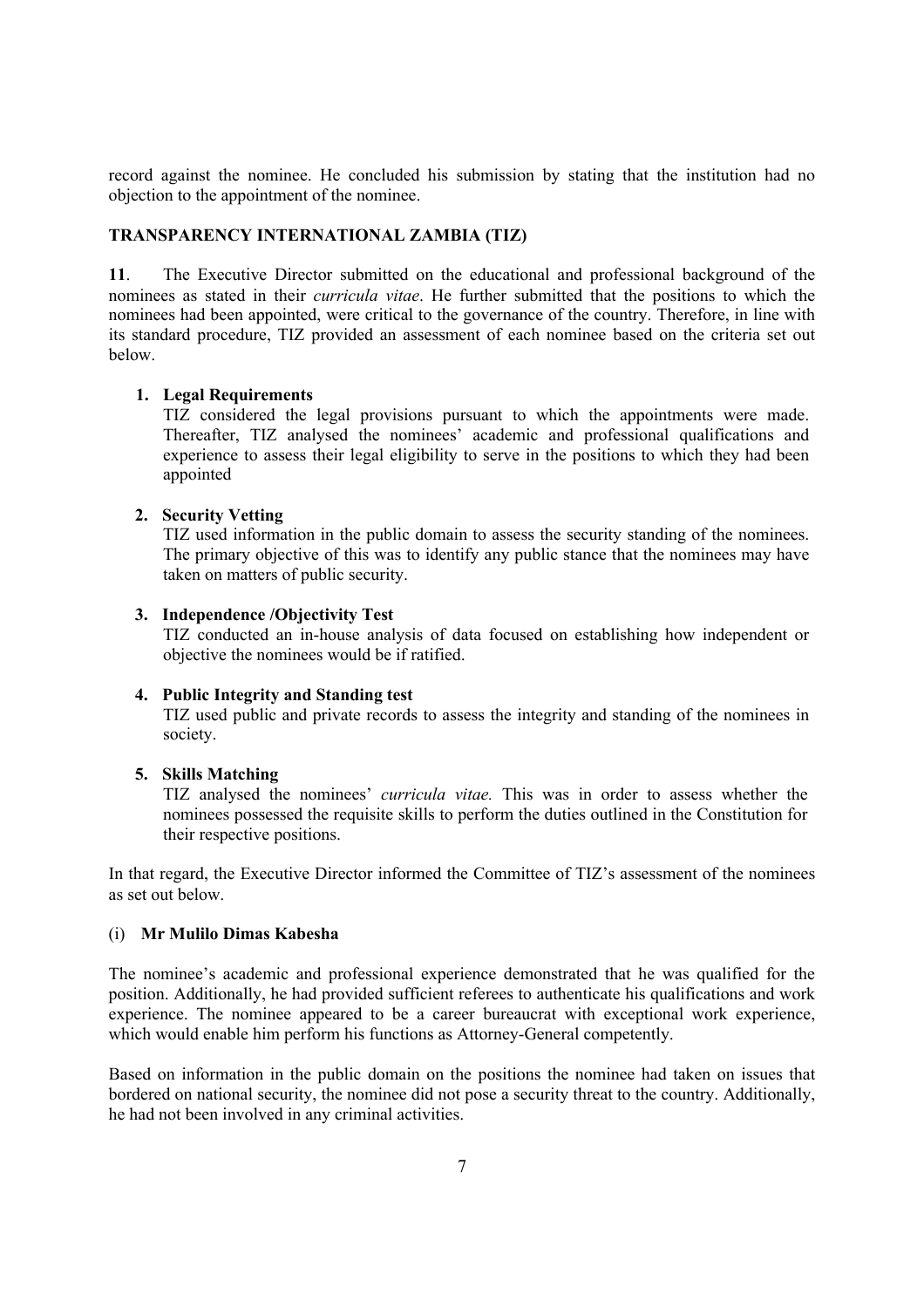The nominee had held the position of Provincial Chairman in the ruling UPND from 2006 to 2021 and was currently the party's Chairperson for Lands. The nominee's active involvement in politics could compromise his objectivity, independence and integrity.

# (ii) **Mr Marshal Mubambe Muchende**

The nominee had been very objective in decision-making and possessed sufficient work experience to enable him perform the functions of Solicitor-General competently and independently. He, however, did not provide traceable referees to authenticate his qualifications and work experience.

With regard to security vetting, based on information in the public domain, it was established that the nominee was not a security threat and had no trace of criminal activities. He was, therefore, qualified to hold the office of Solicitor-General and perform its functions.

# (iii) **Mr Felix Nkulukusa**

The nominee had worked in various positions in the Ministry of Finance for over fifteen (15) years, rising to the position of Permanent Secretary. That was a clear demonstration of his objectivity and determination.

Additionally, the nominee had been very objective and independent in making decisions. That was backed by his work experience and level of interaction locally, regionally and internationally. He had worked with the highest institutions in economics and public finance such as the International Monitory Fund (IMF) and the World Bank, which was also an indication of his objectivity.

The nominee was an accomplished development expert with excellent ability in policy formulation and implementation. He also had wide experience in public finance, monetary policy, programme planning, monitoring and evaluation and economic and budget management, including tax policy analysis and revenue forecasting.

With regard to security vetting, the nominee did not pose a security threat to the country and had no trace of criminal activity.

The nominee, therefore, possessed the requisite skills set for the position of Secretary to the Treasury.

# (iv) **Dr Denny Hamachila Kalyalya**

The nominee was legally qualified to hold the position of Governor of the Bank of Zambia. Additionally, he had vast work experience in the Economics and Public Finance sector and had served in various international portfolios, including the World Bank and the IMF. In terms of competence, the nominee had served as Bank of Zambia Governor from 2015 until 2020, when his contract was terminated.

With regard to security vetting, the nominee did not pose a security threat to the country and had no trace of criminal activity. Further, the nominee was objective and had no political affiliation that would hinder him from discharging his functions independently.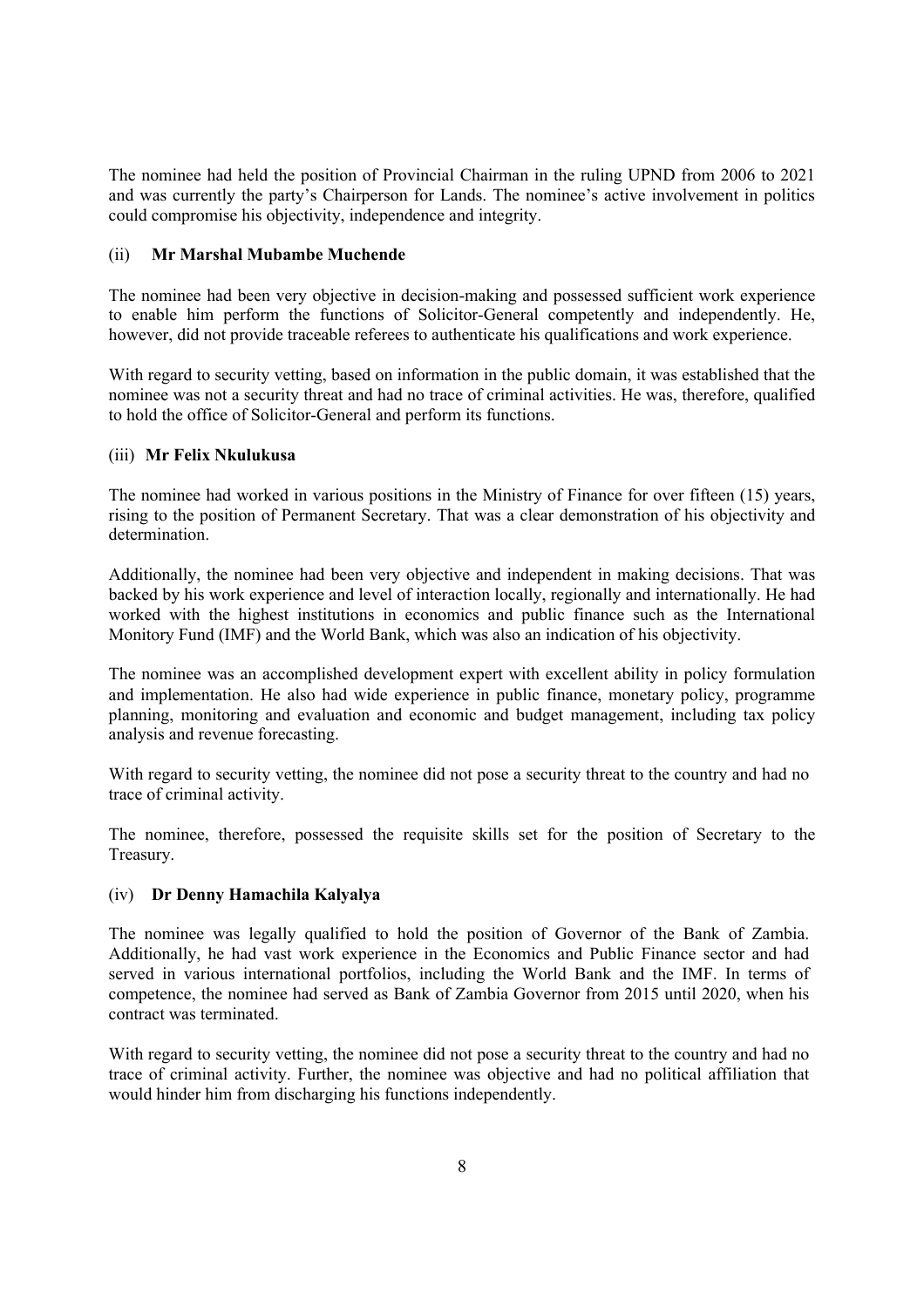With regard to public integrity, the nominee was a person of high integrity as demonstrated in his *curriculum vitae* and the positions that he had held in the past. The nominee was, therefore, competent to perform the functions required of the Governor of the Bank of Zambia.

The Executive Director TIZ concluded by submitting that all the nominees had the capacity and competence to serve in the positions to which they had been appointed.

# **FOUNDATION FOR DEMOCRATIC PROCESS (FODEP)**

**12**. The Executive Director of FODEP submitted on the personal, educational and professional backgrounds of the nominees as stated in their c*urricula vitae*. He submitted on each nominee as set out below.

## (i)**Mr Mulilo Dimas Kabesha**

The nominee possessed the necessary legal experience, having worked as legal counsel with different firms and institutions.

However, FODEP was concerned that the nominee's position, in the UPND, as Chairperson of the Lands Committee and member of the National Management Committee would compromise the impartiality and independence of the Office of Attorney-General. This was particularly in light of the fact that the Attorney-General set out the agenda for legislative formulation and reform, which was intended to serve the interests of the citizens and not just the party in government. Further, as chief legal adviser to the government, the Attorney-General was not supposed to be politically inclined or attached to a political party. In that vein, it was important for the nominee to relinquish his position in the UPND although that would not necessarily guarantee his impartiality.

In view of this, FODEP had reservations about the nominee's appointment as Attorney-General and did not support it.

# (ii) **Mr Marshal Mubambe Muchende**

The nominee was an experienced legal practitioner with a bias toward corporate law. He was called to the Zambian Bar in 2008 and, therefore, satisfied the provisions of Article 179 of the Constitution. The nominee, however, was politically inclined to the ruling party as evidenced by his application to contest the Bweengwa Parliamentary seat, under the ruling party, in the just ended  $12<sup>th</sup>$  August, 2021 elections. The nominee's association with the UPND would not cease despite his resignation from the party. In that regard, FODEP had reservations regarding the nominee's appointment to serve as Solicitor-General and did not support it.

### (iii) **Mr Felix Nkulukusa**

The nominee had served as a Permanent Secretary in the Ministry of Finance and was responsible for the general administration of the ministry, including the effective management of human resource. He was also responsible for providing support and advice to the Minister on policy formulation and direction and sectoral strategic and business plan development. Further, the nominee had been responsible for negotiating and managing the implementation of economic programmes with the IMF and other development partners. In view of this, the nominee was suitably qualified for appointment as Secretary to the Treasury and FODEP supported his appointment.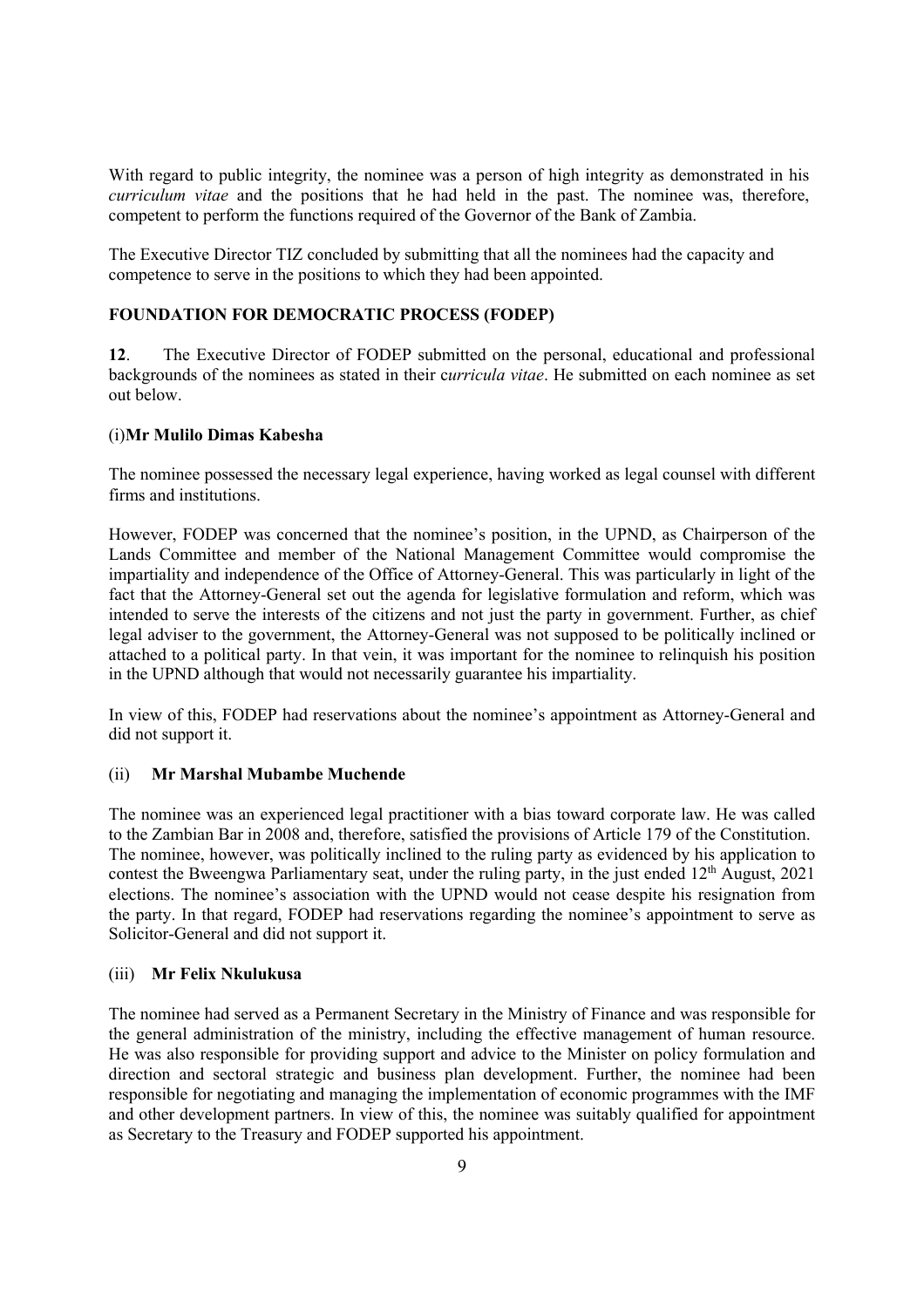## (iv) **Dr Denny Hamachila Kalyalya**

The nominee had the requisite experience and global exposure to head the central bank. Additionally, the appointment of the nominee, who had previously held the position of Governor of Bank of Zambia, would improve investor confidence not only in the regional block, but also among the bilateral and multilateral institutions. Further, the appointment of the nominee would restore the credibility and fiscal integrity the country had lost.

In that vein, FODEP had no reservations about the nominee's appointment and supported his appointment to serve as Governor of the Bank of Zambia.

# **ZAMBIA CHAMBER OF COMMERCE AND INDUSTRY (ZACCI)**

**13**. The Business Development Officer submitted on the personal, educational and professional background of the nominees for the positions of Secretary to the Treasury and Bank of Zambia Governor as contained in their *curricula vitae.* He informed the Committee that ZACCI had also considered the legal provisions relating to the appointment of the Secretary to the Treasury and Bank of Zambia Governor. He proceeded to submit on the suitability of each of the nominees as set out below.

### (i)**Mr Felix Nkulukusa**

The nominee possessed the requisite qualifications outlined in Article 214 (1) (b) of the Constitution. He was suitably qualified as he possessed a Bachelor of Arts in Economics and Master of Arts in Development Economics and was a person of proven integrity. The nominee was also a consultant at the World Bank, which provided him with the required experience.

Further, the nominee had vast experience in public service, having worked in the Ministry of Finance for several years. ZACCI had a working relationship with the nominee, as he had served as Budget Analyst and Permanent Secretary in the Ministry of Finance. The nominee was, therefore, qualified and capable of serving as Secretary to the Treasury.

# (ii) **Mr Denny Hamachila Kalyalya**

The nominee was suitably qualified to hold the office of Governor of the Bank of Zambia and possessed the relevant training and experience as required by law. He had vast experience, having served in both private and public institutions. ZACCI was, therefore, satisfied that the Central Bank would benefit from the nominee's exposure to international monetary institutions, if ratified. Lastly, the nominee was a person with proven integrity and was, therefore, qualified and capable to serve as Governor of the Bank of Zambia.

# **THE ZAMBIA QUALIFICATIONS AUTHORITY (ZAQA)**

**14**. The Chief Executive Officer submitted that ZAQA was mandated to provide for the development and implementation of a national qualifications framework and provide measures to ensure that standards and registered qualifications were internationally comparable. She added that, in line with its mandate, ZAQA conducted a validation and evaluation exercise on the submitted qualifications to determine the genuineness of the qualifications held by the nominees.

She further submitted that the process of validating and evaluating qualifications included the following three stages: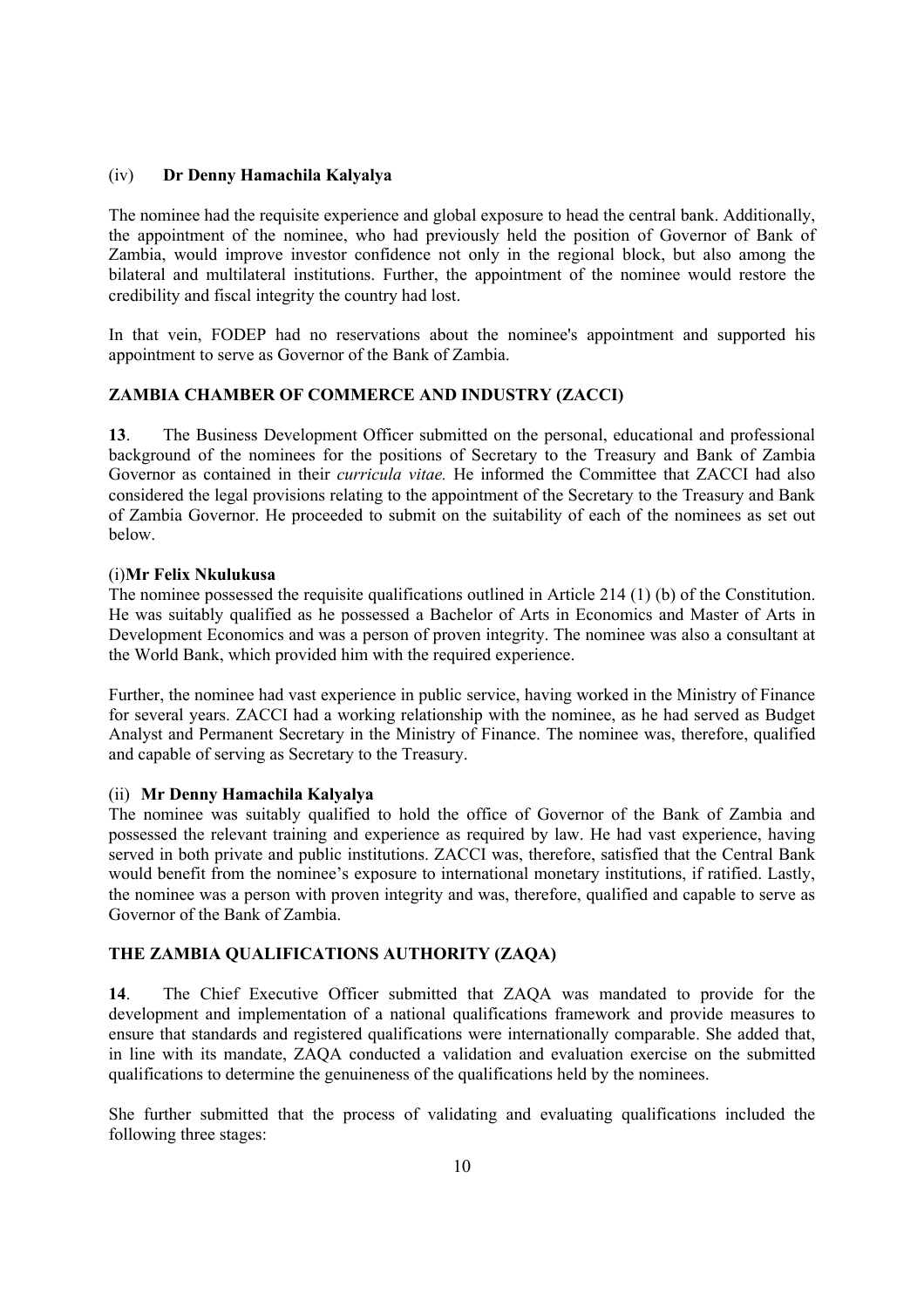- (a) establishing the accreditation status or recognition of the awarding body that conferred the qualification. This stage sought to affirm that the awarding body, be it local or foreign, had the legal mandate or delegated authority from central government or from a government agency to award nationally recognised and quality assured qualifications;
- (b) confirmation from the awarding body that the qualification was, indeed, genuinely awarded to the holder of the qualification; and
- (c) establishing the level, on the Zambia Qualifications Framework (ZQF), at which a particular qualification should be recognised, considering set standards of competence for each level of qualification. She added that the Zambia Qualifications Framework was a single integrated system which comprised three coordinated qualifications sub-frameworks for  $-$ 
	- (i) general education;
	- (ii) trades and occupations; and
	- (iii) higher education.

The Chief Executive Officer submitted that having considered the legal provisions relating to the nominees' appointments, ZAQA submitted the qualifications for all the nominees to the evaluation and validation process. She stated that the results were as follows:

## (i) **Mr Mulilo Dimas Kabesha**

The nominee's qualifications were authenticated upon interaction with the awarding institutions. Therefore, the nominee was qualified for the appointment.

# (ii) **Mr Marshal Mubambe Muchende**

One of the nominee's foreign qualifications, the General Certificate of Education Examination from the University of London, was not validated by the time of the submission before the Committee because the awarding body had not yet responded. However, the qualification was comparable to the Senior Secondary Education Certificate awarded to the nominee by the Examinations Council of Zambia (ECZ) and, thus, had no adverse effect on the submission by ZAQA.

Further, all the other qualifications that the nominee presented were interrogated and authenticated upon interaction with the awarding institutions. The nominee was, therefore, qualified and ZAQA supported his appointment.

# (iii) **Mr Felix Nkulukusa**

After interrogating all the qualifications that the nominee presented, they were authenticated. Further, upon interaction with the awarding institutions, it was established that the nominee was suitably qualified. ZAQA, therefore, supported his appointment.

### (iv) **Dr Denny Hamachila Kalyalya**

After interrogating all the qualifications that the nominee presented, they were authenticated. Further, upon interaction with the awarding institutions, it was established that the nominee was suitably qualified and his appointment was supported.

In conclusion, it was submitted that based on the results of the validation and evaluation process, ZAQA could confirm that all the nominees held genuine qualifications awarded by credible institutions. Consequently, the nominees were suitable to serve in their respective positions.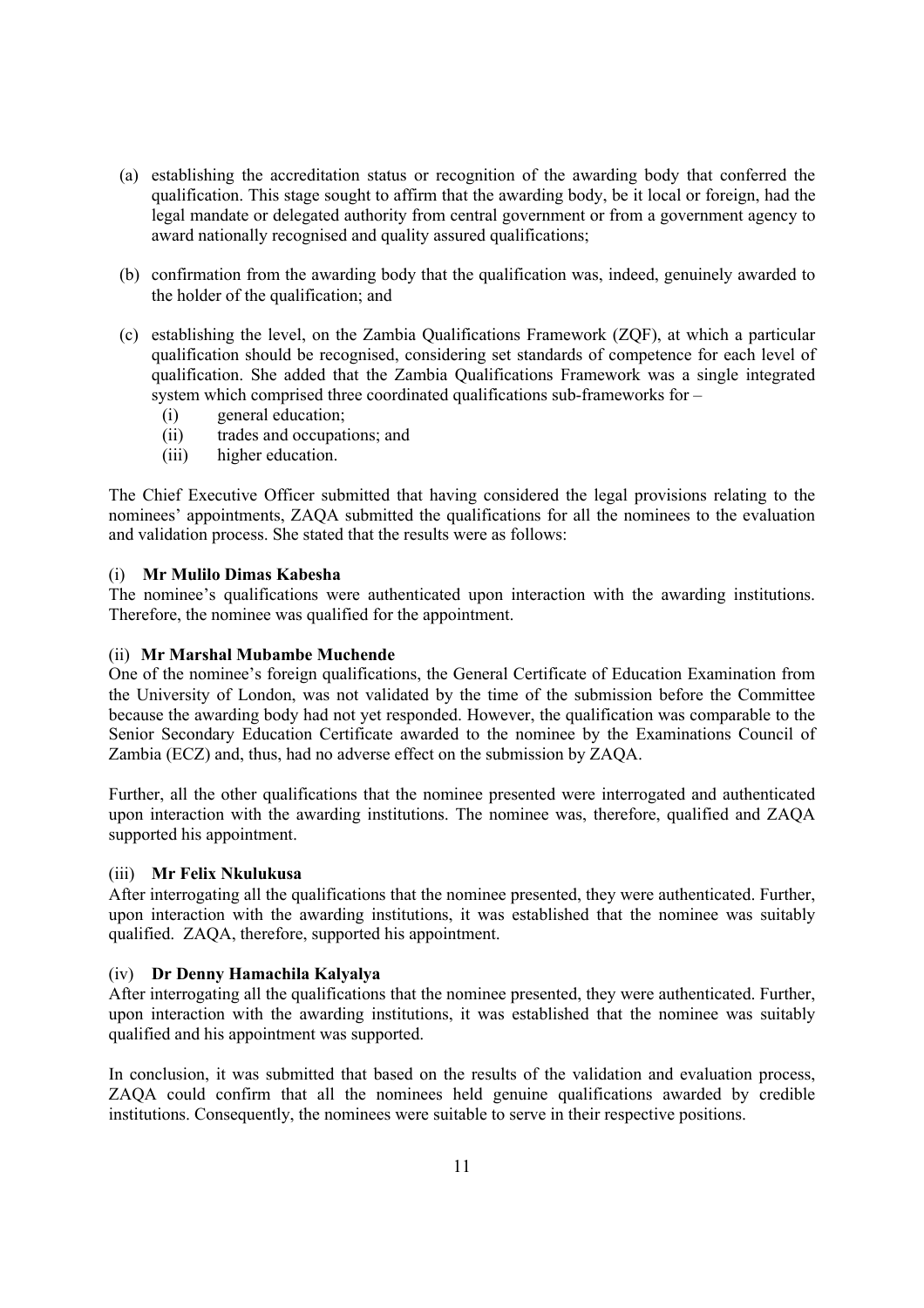## **ZAMBIA INSTITUTE OF CHARTERED ACCOUNTANTS (ZICA)**

**15**. The Chief Executive Officer stated that ZICA took cognizance of the legal provisions governing the Constitutional offices of Secretary to the Treasury and Bank of Zambia Governor. He further submitted on the personal, educational and professional background of the nominees to the positions as contained in their *curricula vitae*. Thereafter, he submitted on the nominees as set out below.

### (i) **Mr Felix Nkulukusa**

The nominee satisfied the legal provisions as he was an economist with extensive experience in financial and economic management. Through its interaction with the nominee, ZICA's had found that he was a man of mature disposition. Further, the nominee distinguished himself in the Republic of Zambia when he served as Permanent Secretary in the Ministry of Finance from 2012 to 2015, where he oversaw many programmes and projects under the ministry. He also worked as a consultant for the IMF, the World Bank and other international organisations, which accorded him an opportunity to gain experience in economic and monetary management. In that regard, ZICA recommended that the nominee's appointment to serve as Secretary to the Treasury be ratified by the National Assembly.

## (ii) **Dr Denny Hamachila Kalyalya**

The nominee had the requisite experience having worked as a senior economist in financial and economic management both in national and international institutions. The nominee had worked for Bretton Woods institutions in various executive and advisory roles. He had also served the republic with distinction when he served as Governor of the Bank of Zambia between 2015 and 2020. During his reign as head of the central bank, the country's inflation rate country stabilised relatively. Additionally, as chief adviser to Government on monetary policy, he had discharged his function by advising the Government on public debt and expenditure. The nominee had a mature disposition and ZACCI recommended that his appointment as Governor of the Bank of Zambia be ratified by the National Assembly.

## **BANKERS ASSOCIATION OF ZAMBIA (BAZ)**

**16**. The Chairperson informed the Committee that BAZ took cognizance of the provisions of the Constitution and the Bank of Zambia Act in scrutinising the nominees to the positions of Secretary to the Treasury and Governor of the Bank of Zambia. He submitted on the personal, educational and professional background of the nominees appointed to the positions as contained in their *curricula vitae*. He further submitted that, in line with BAZ's set criteria, the nominees were assessed as set out below.

### (i) **Mr Felix Nkulukusa**

The nominee joined the Ministry of Finance in 1999, where he ultimately rose to the position of Permanent Secretary, a position he held up to 2015. Thereafter, the nominee ventured into individual public financial management consulting where he participated in the validation and development of the Eighth National Development Plan. As a result, the nominee gained wide experience in public finance, monetary policy, programme planning, monitoring and evaluation, economic and budget management, tax policy analysis and revenue forecasting.

The nominee, therefore, possessed the requisite qualifications to serve as Secretary to the Treasury.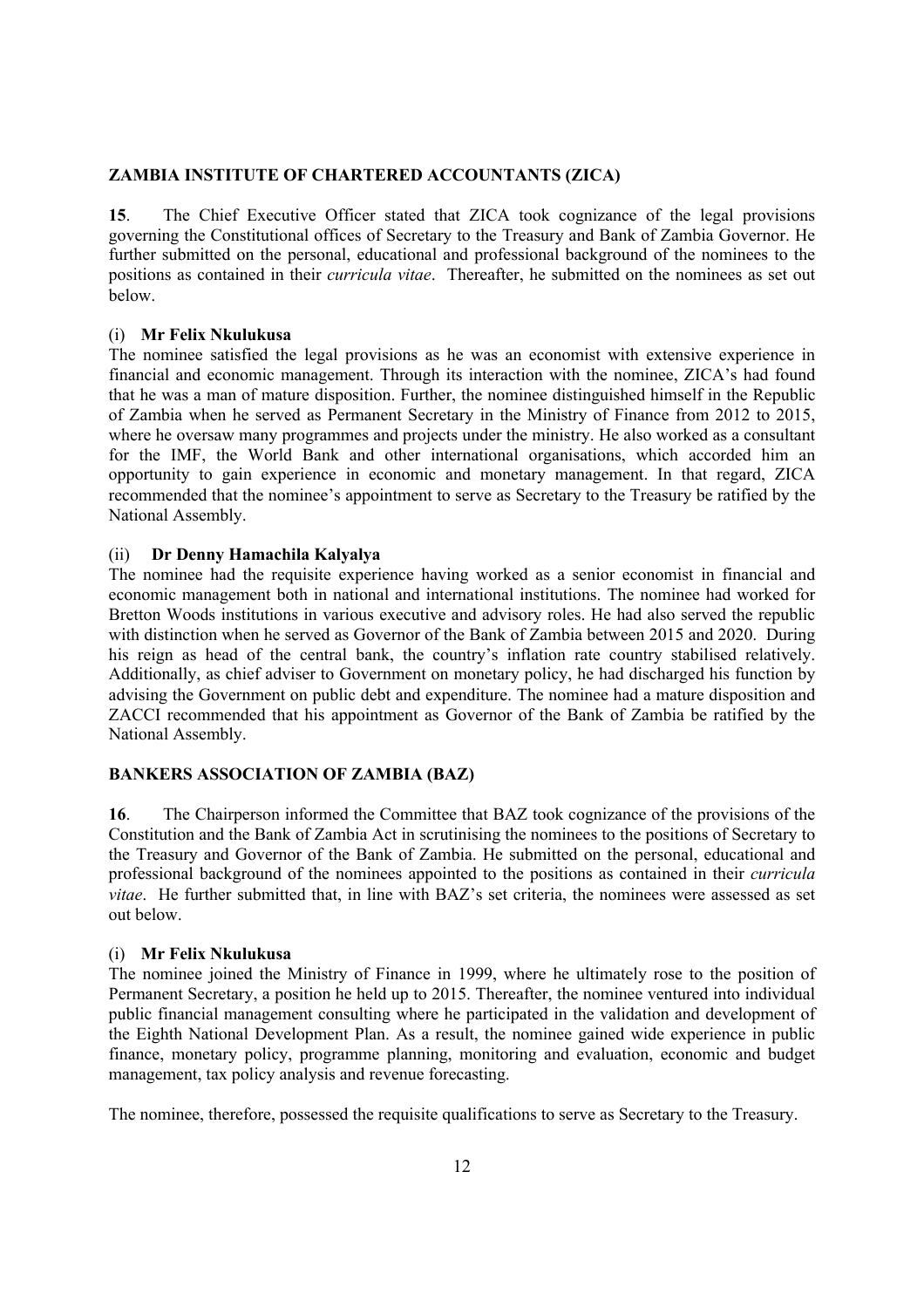## (ii) **Dr Denny Hamachila Kalyalya**

The nominee possessed the requisite experience given his professional background. The nominee joined the Bank of Zambia as Economic Adviser and rose through the ranks to Deputy Governor-Operations. He was later appointed Governor of the Bank of Zambia. While at the central bank, the nominee championed the agenda for financial inclusion of the unbanked sector through digital banking. Further, he integrated the system between commercial banks and mobile money operators. The nominee also had a global network having worked at the World Bank, the IMF and the Africa Export and Import Bank (Afreximbank). He further sat on the boards of many regional and local corporate institutions. The nominee's robust experience had earned him respect locally and internationally as evidenced by his recent appointment as an Independent Co-Chair, IDA20 Replenishment at the World Bank in April 2021.

The nominee was, therefore, suitably qualified and experienced to hold the office of Governor of the Bank of Zambia.

# **THE LAW ASSOCIATION OF ZAMBIA (LAZ)**

**17**. The President of LAZ submitted that the Attorney-General and Solicitor-General played a pivotal role in the dispensation and administration of justice in the country. In that regard, the President stated that LAZ Council members, with the help of a number of State Counsel, had scrutinised the suitability of the nominees and resolved to support the appointment of the nominees to serve as Attorney-General and Solicitor-General, respectively. He, thereafter, submitted on each of the nominees as set out below.

# (i) **Mr Mulilo Dimas Kabesha**

The nominee was a senior legal practitioner who qualified to be appointed as judge of any of the superior courts, particularly the Supreme Court, the Court of Appeal and the High Court. During his legal career, the nominee had chaired the Legal Practitioners Committee of LAZ professionally and the matters before him were well-balanced. In as much as the nominee was a serious person, he had a great sense of humour.

With regard to the legal practice, the nominee had handled cases that put him in a good position to serve as Attorney-General. Consequently, the nominee possessed knowledge of the law with proven analytical skill and an excellent character which would help him fit in as *ex-officio* member of Cabinet, especially where understanding and integrating with policy issues was concerned. It was an added advantage that the nominee had the requisite experience in human rights law.

LAZ was, thus, confident that the nominee was suitably qualified as required by the law and would diligently discharge the duties of Attorney-General.

### (ii) **Mr Marshal Mubambe Muchende**

The nominee possessed the ability to conduct comprehensive research, which was a great attribute for litigation. In addition, the nominee had proof of high-quality research on legal matters and good demeanour that would impact a positive attitude when interacting with others and was, therefore, a good candidate for the position of Solicitor-General.

The President concluded his submission by stating that both the nominees were of good standing at the Bar and LAZ had no adverse reports against any of them. He stated that the nominees had also been very active at the Bar and were familiar with the judicial process in the country.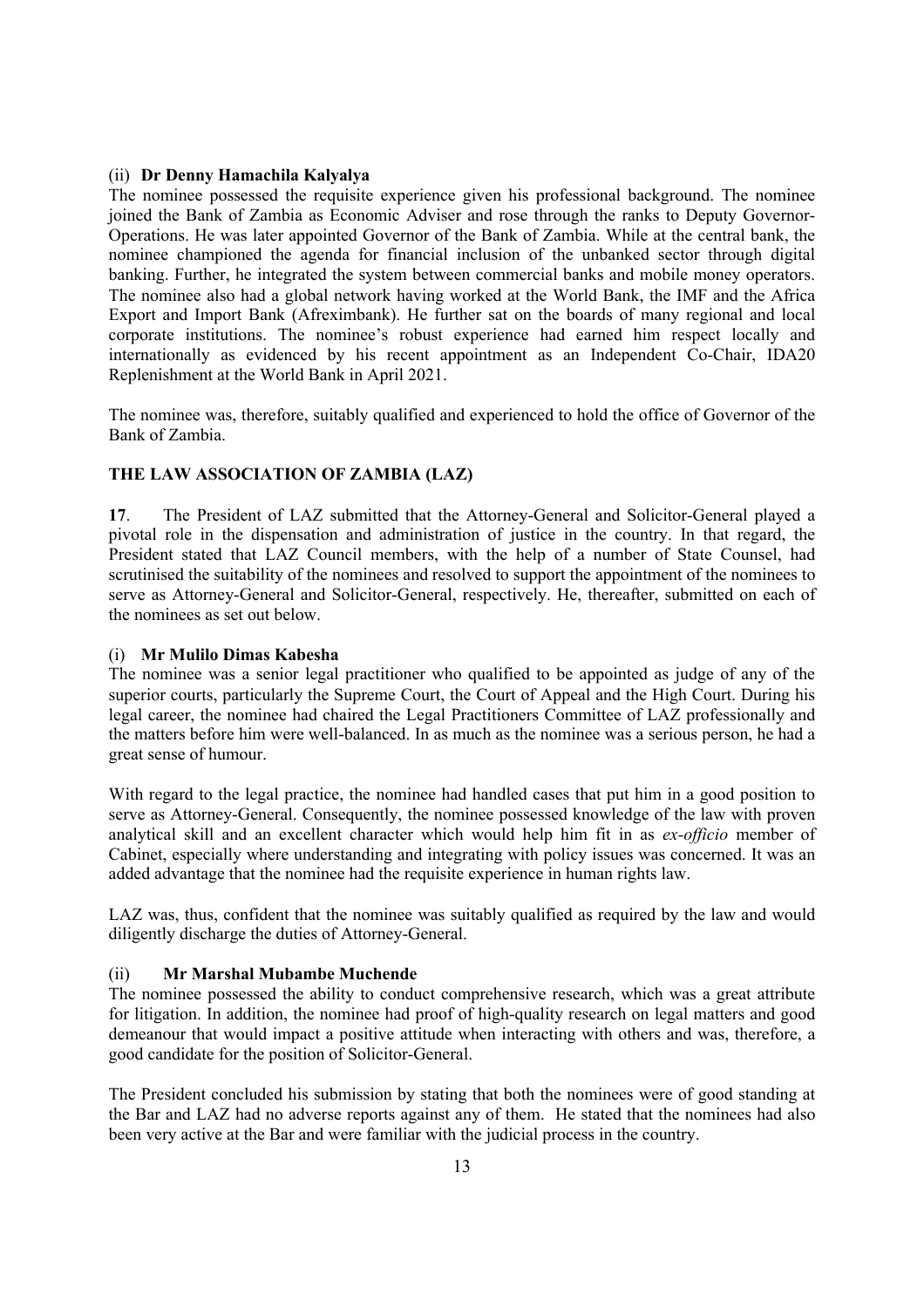## **SUBMISSIONS BY THE NOMINEES**

## (i) **Mr Mulilo Dimas Kabesha**

**18.** The nominee informed the Committee about his personal, academic and professional background as contained in his *curriculum vitae.*

He informed the Committee that he was admitted to the Zambian Bar on 5<sup>th</sup> December, 1986, after which he joined the Ministry of Legal Affairs, under the Department of Legal Aid. He submitted that in 1987, he joined a firm called Mbaluku Sikazwe and Company as an associate advocate where he worked for a short period, before rejoining the government in 1988. He added that he worked for the Central Province Co-operative Union from 1991 to 1995. Thereafter, he formed his own law firm, Kabesha and Company, which he managed to date.

He informed the Committee that he was aware of his perceived political inclination to the UPND and stated that he was a professional person with knowledge in ethics. On that basis, he submitted that he could not be compromised and would discharge his functions in a professional and unbiased manner. Further, he submitted that if ratified, he would relinquish his position as Chairperson of the Lands Committee of the UPND.

## (ii) **Mr Marshal Mubambe Muchende**

**19.** The nominee informed the Committee about his personal, academic and professional background as contained in his *curriculum vitae.*

The nominee apprised the Committee that he began his career in the Lands and Deeds Registry in the Ministry of Lands. He explained that it was at the ministry that he developed an interest in the law and was encouraged to study law at the University of Zambia. He further apprised the Committee of his experience in providing legal services in furtherance of political freedoms and fighting against ethnic and tribal discrimination. He explained that one of the matters involved his advocacy against the provisions of section 67 of the Penal Code, Chapter 87 of the Laws of Zambia, on the publication of false news with intent to cause fear and alarm to the public.

With regard to his association to the UPND, he informed the Committee that if ratified, the appointment would entail his removal from the political arena into a Constitutional office. In that regard, he would be guided by the provisions of the Constitution and, as a State Advocate, his allegiance would be to the citizens at large and not a political party.

## (iii) **Mr Felix Nkulukusa**

**20.** The nominee informed the Committee about his personal, academic and professional background as contained in his *curriculum vitae.*

The nominee informed the Committee that he had worked for the Ministry of Finance for over fifteen (15) years having joined the ministry as a budget analyst. He explained that he rose through the ranks to the position of Permanent Secretary, a position he held till his departure in 2015. He submitted that he had vast experience in development economics, with an excellent ability in policy formulation and implementation. He further informed the Committee that it was during his time at the Ministry of Finance that they ran the Treasury Single Account (TSA), which was now being used by the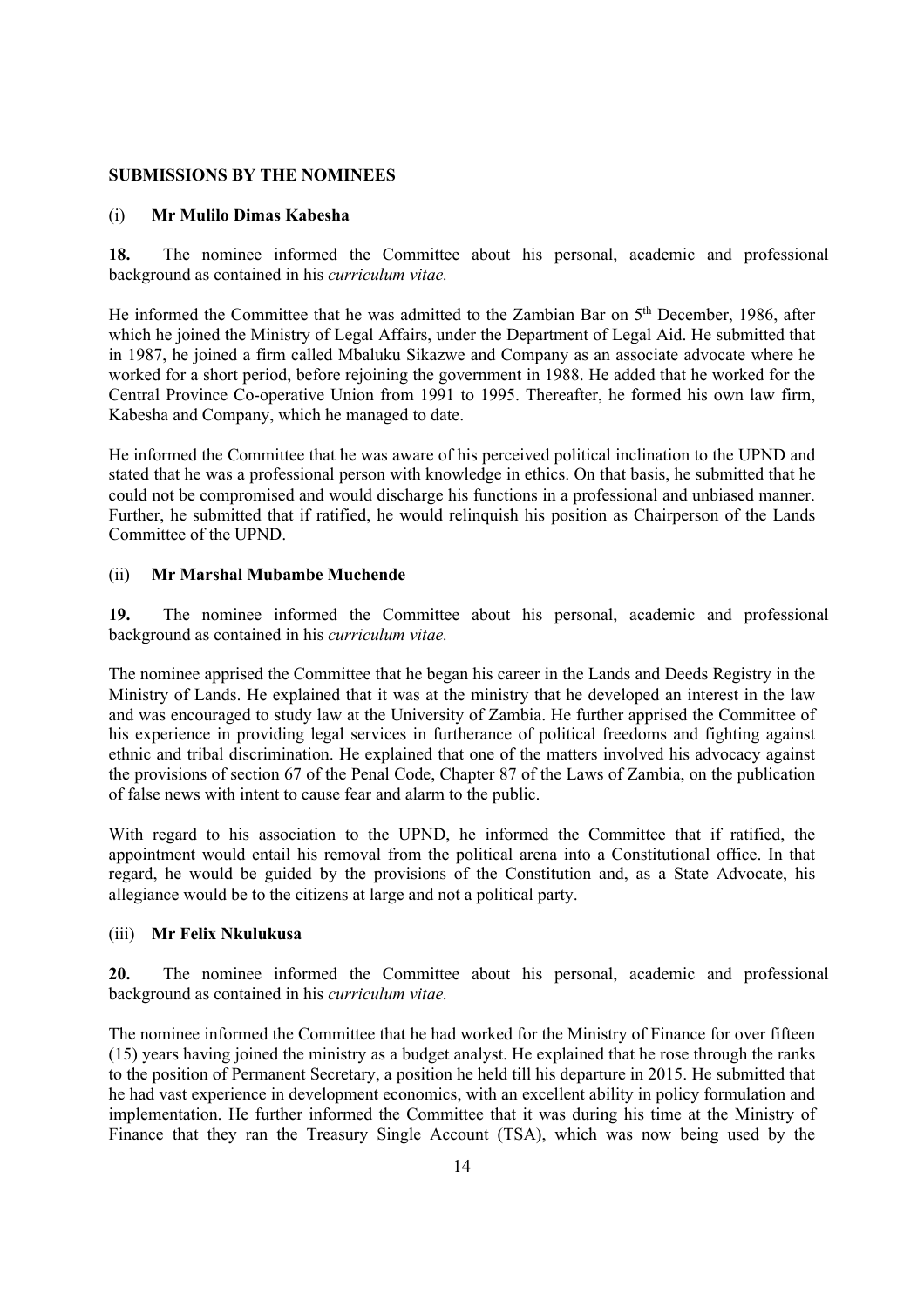government, as a pilot project. He added that the TSA had translated into better financial accountability by spending agents in the government.

He submitted that his current responsibilities included being a short-term consultant with the World Bank in South Sudan, a position that entailed sitting on the board and advising the Ministry of Finance of that country.

## (iv) **Dr Denny Hamachila Kalyalya**

**21.** The nominee informed the Committee about his personal, academic and professional background as contained in his *curriculum vitae.*

The nominee further submitted on his vast experience as an economist. He added that he lectured at UNZA until 1996 when he joined the Bank of Zambia as Economic Adviser. He was later seconded to the IMF as Special Appointee on Monetary and Exchange Affairs and African Departments. He stated that as Director in the Economics Department at the Bank of Zambia, he served in various important government task forces, including those pertaining to negotiations on Zambia's economic program with the IMF/World Bank, Paris Club Debt rescheduling and Konkola Copper Mine (KCM)-Anglo-American Pull as well as on National Budget preparations. He apprised the Committee that he served as head of the central bank from 2015 to 2020.

## **SUBMISSION BY THE APPOINTING AUTHORITY**

**22.** The Minister of Justice appeared before the Committee on behalf of the Appointing Authority and submitted on the nominees' educational and professional qualifications. He also highlighted the individual achievements of each nominee with regard to their respective careers. The Hon Minister further informed the Committee that the nominees had the requisite experience and that the Appointing Authority was satisfied that they were suitable to serve in the positions which they had been appointed to.

The Hon Minister submitted on each nominee as set out below.

### (i) **Mr Kabesha Dimas Mulilo**

The nominee was born on  $4<sup>th</sup>$  February, 1961. He held a Bachelor of Laws (LLB) degree from the University of Zambia and a Legal Practitioners Qualifying Postgraduate Certificate from the Law Practice Institute (now called the Zambia Institute of Advanced Legal Education (ZIALE)) and was admitted to the Bar in 1986.The nominee was an advocate for the High Court and Supreme Court of Zambia.

During his thirty-five (35) year legal career, the nominee had served in different capacities both in public and private practice. He had, among others, worked as Legal Aid Counsel for the Legal Aid Department, Corporation Counsel at Legal Services Corporation and Associate Advocate at Mbaluku Sikazwe and Company. In the course of his career, he had served as a member and convener of the Legal Practitioners' Committee of LAZ and Chairperson of the Kabwe Sub-Committee in Central Province Chamber and as Provincial Chairman of the UPND. The nominee was the Managing Partner of his law firm, Kabesha and Company, and the Chairperson of the Lands Committee of the UPND. The nominee's political affiliation should not preclude him, as a citizen, from holding public office. That was because the law would guide the nominee on how he should execute his duties.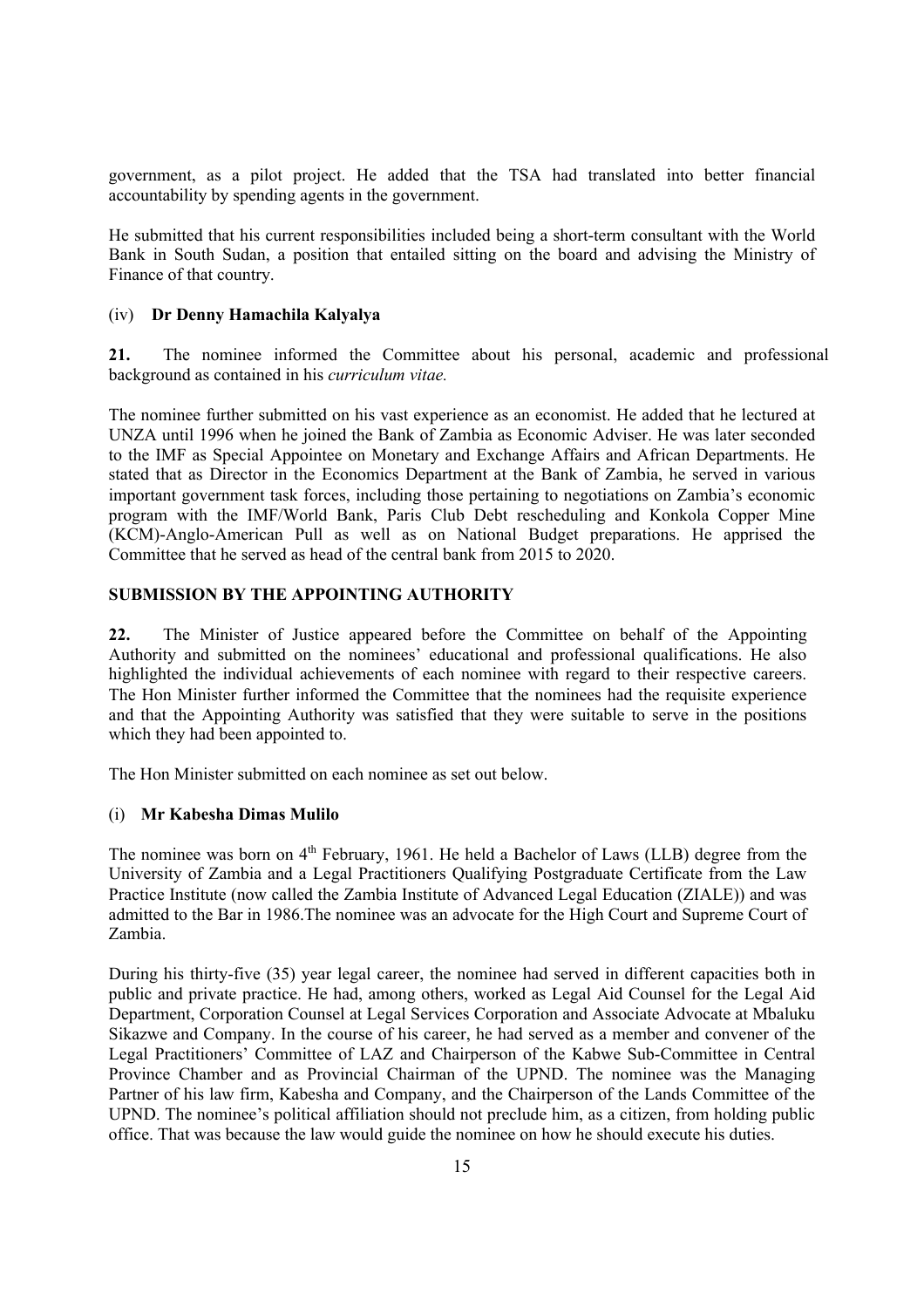The nominee was, therefore, highly qualified, experienced and suitable for appointment as Attorney-General of the Republic of Zambia and the Government fully supported his appointment.

#### (ii) **Mr Marshal Mubambe Muchende**

The nominee was born on 8th September, 1977 and held a Bachelor of Laws (LLB) degree from UNZA obtained in 2006. He also had a Post-graduate Law Practice Certificate from ZIALE obtained in 2008 and was an advocate for the High Court and Supreme Court of Zambia. The nominee had a Masters Degree in Commercial and Corporate Law obtained from the University of Lusaka in 2016.

The nominee had practised law for thirteen (13) years and served as an Executive Officer at the Ministry of Lands from 2006 to 2008, an Associate Practitioner at a law firm, Dindi and Company, and an advocate and partner in the same law firm. The nominee had demonstrated extensive experience in corporate law, civil and commercial litigation in his practice as an advocate of the Superior Courts of Zambia. The nominee was currently Managing Partner in the firm, M Associates.

The nominee was highly qualified, experienced and suitable for appointment as Solicitor-General of the Republic of Zambia and the Government fully supported his appointment.

## (iii) **Mr Felix Nkulukusa**

The nominee was born on 28th September, 1970. Further, the nominee held a Bachelor's Degree in Economics from the University of Zambia, and a Masters degree in Development Economics obtained from Williams College in Massachusetts in the United States of America (USA). He also held a Certificate in Tax Policy Analysis and Revenue Forecasting, a Certificate in Fiscal Decentralisation and Local Government Financial Management obtained from the Duke Centre for International Development in Durham, USA in 2009.

The nominee had an illustrious career in the public service from 1999 to 2015. He began his service at the Ministry of Finance as a Budget Analyst and rose through the ranks until his appointment as Permanent Secretary-Economic Management and Finance in 2012. He held that position until 2015. While working at the Ministry of Finance, the nominee initiated some projects which included the Public Finance Management Reform Project Treasury Single Account, in conjunction with the US-Treasury Office of Technical Assistance, Resource Mobilisation for the Rehabilitation of Kariba Dam, the Pilot Programme for Climate Resilience (PPCR) Project, the Public Expenditure Management and Financial Accountability Project, and the introduction of the Medium-Term Expenditure Framework (MTEF), among others.

In addition, the nominee had been undertaking individual consultancy works mainly in Public Finance Management (PFM) and was an expert working with international organisations such as the European Union, the German Agency for International Cooperation, the Foreign, Commonwealth and Development Office (FCDO) (formerly called the Department for International Development (DFID)) and as transaction adviser for Power Africa Initiate. The nominee was currently working for the World Bank as a short-term consultant in Southern Sudan.

The nominee was, in that regard, highly qualified, experienced and suitable for appointment as Secretary to the Treasury for the Republic of Zambia and the Government fully supported his appointment.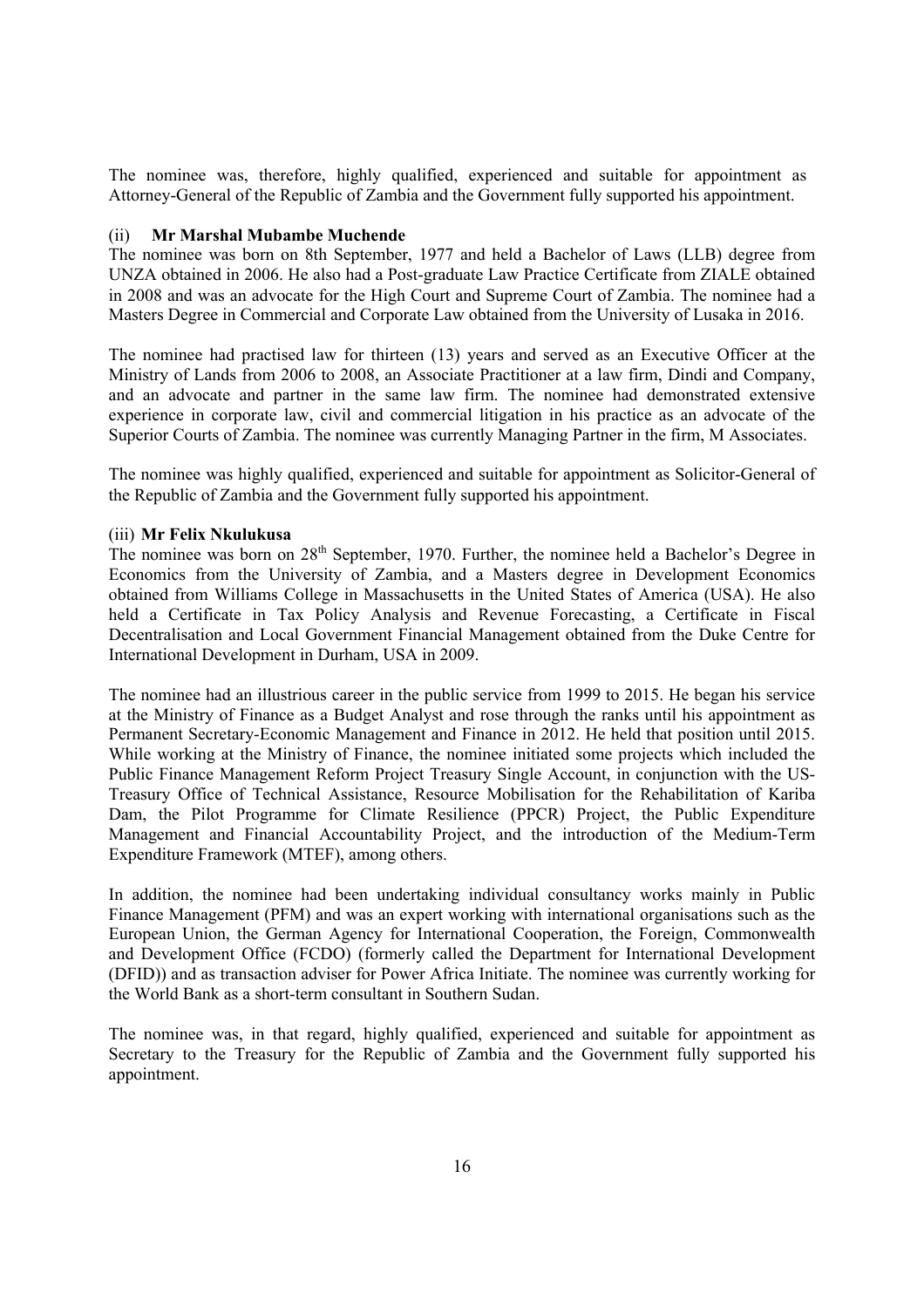#### (iv) **Dr Denny Hamachila Kalyalya**

The nominee was born on 1<sup>st</sup> August, 1957. The nominee held a Bachelors Degree in Economics and Business Administration and a Masters Degree in Economics from the University of Zambia. He also held a Masters Degree and Doctorate Degree in Economics obtained from the University of Massachusetts and Amherst in the United States of America.

During the nominee's long and distinguished career, he served as an Economics lecturer and Assistant Dean at the University of Zambia from 1983 to 1995. In 1996, he joined the Bank of Zambia as an Economic Adviser and between 1997 and 1998 was seconded to the IMF as a special appointee for Monetary and Exchange Affairs and African Departments. The nominee rose through the ranks and was elevated to the position of Director - Economics Department where he participated in various negotiations on Zambia's economic programmes with the IMF, World Bank, Paris club debt rescheduling as well as National budget preparation. The nominee subsequently served as Deputy Governor-Operations at the Bank of Zambia in 2002.

The nominee further served as an Alternate Executive Director at the World Bank Group from 2010 to 2012 and as Executive Director from 2012 to 2014. In addition, the nominee served as Chairman of Afreximbank Bank as well as Executive Director of Africa Group and Secretariat for the African Caucus. He was appointed to serve as Governor of the Bank of Zambia in 2015, a position he held until 2020.

The nominee sat on various professional committees and boards, including the Ministerial Petroleum Committee, the Zambia Revenue Authority Governing Board, the Zambia Public Procurement Authority, the Afreximbank Board, Board of Macroeconomic and the Financial Management Institute for Eastern and Southern Africa, among others. The nominee was the current independent Co-Chairperson of the World Bank (IDA 2O) Replenishment.

The nominee had performed very well previously as Governor of the Bank of Zambia, but the policy direction by the Executive could have led to the poor performance of the Bank of Zambia. The Governor of the Bank of Zambia played a critical role in the economy of the country and, in that regard, the person who occupied that office should not easily yield to the demands of the Executive.

The nominee was highly qualified, experienced and suitable for appointment as Governor of the Bank of Zambia and the Government fully supported his appointment.

# **OBSERVATIONS AND RECOMMENDATIONS**

**23.** The Committee notes that some stakeholders raised concern about the appointment of Mr Mulilo Dimas Kabesha to serve as Attorney-General because he was the Chairperson of the Lands Committee of the UPND. The stakeholders were of the view that his affiliation to the ruling party would prevent him from discharging his functions as Attorney-General impartially. In this regard, the stakeholders recommended that he relinquishes his position in the party once ratified as Attorney-General.

The Committee also notes the submission by other stakeholders that despite his position in the UPND, which was not a public office, the nominee was not precluded from being appointed as Attorney-General and was eminently qualified for the position.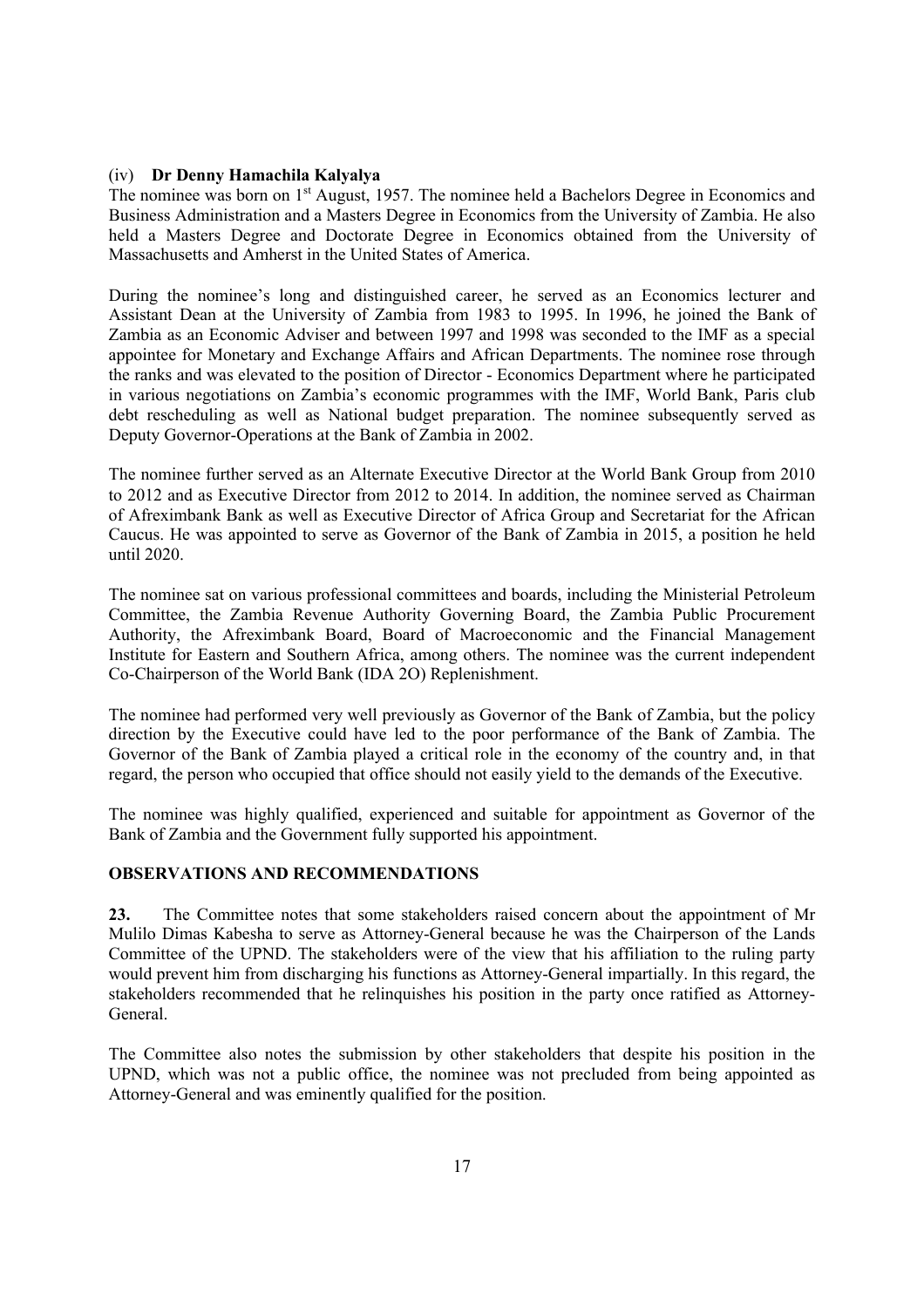The Committee further notes the concern raised by a stakeholder on Mr Marshal Mubambe Muchende's appointment to serve as Solicitor-General. The concern emanated from the fact that Mr Muchende had applied for adoption as a UPND candidate for Bweengwa Parliamentary Constituency in the last general elections. The stakeholder felt that since he had aligned himself with the UPND, he would not be objective in the discharge of his duties as Solicitor-General. The Committee is of the considered view that the nominee cannot be precluded from appointment to the position of Solicitor-General because he applied to a political party for adoption as a candidate in the general elections. The Committee is fortified in its position by the provisions of the Constitution on qualification and disqualification for appointment as Solicitor-General.

The Committee made the following specific observations regarding each of the nominees:

### (i) **Mr Mulilo Dimas Kabesha**

The Committee notes that the nominee has had an illustrious career as a legal practitioner spanning a period of thirty-five (35) years. He served as Legal Aid Counsel before venturing into private practice where he eventually established his own law firm. The Committee further notes that that the nominee served as a member and convenor of the Legal Practitioners' Committee of LAZ. The Committee observes that the nominee has a mature disposition and is highly qualified and immensely experienced in the legal fraternity. He will, therefore, add value to the office of the Attorney-General.

With regard to the concern raised on the nominee's political inclination, the Committee observes that the nominee is a seasoned legal practitioner with over thirty (30) years post qualification experience. It further observes that one's political preference should not be used to preclude a citizen from holding public office. The Committee notes that the Constitution provides guidance on the functionality of the Office of Attorney-General, which ensures the impartiality and independence of the office. The Committee, however, recommends that the nominee relinquishes his position in the UPND once ratified as Attorney-General.

The nominee is, therefore, suitably qualified and experienced to serve as Attorney-General.

#### (ii) **Mr Marshal Mubambe Muchende**

The Committee observes that the nominee is a legal practitioner with thirteen (13) years postadmission experience with a bias toward commercial litigation. The Committee notes that the nominee has served in both public and private institutions, which places him in a good position to serve as Solicitor-General.

The Committee, is, therefore, satisfied that the nominee possesses the requisite qualifications and experience and is suitable for appointment as Solicitor-General.

## (iii) **Mr Felix Nkulukusa**

The Committee notes that the nominee is highly skilled, qualified and experienced in, among others, policy and project formulation and implementation. It observes that the nominee had served at the Ministry of Finance for over fifteen (15) years. During that period, he rose from the position of budget analyst to Permanent Secretary. The Committee further observes that while at the Ministry of Finance, the nominee initiated projects that included the Public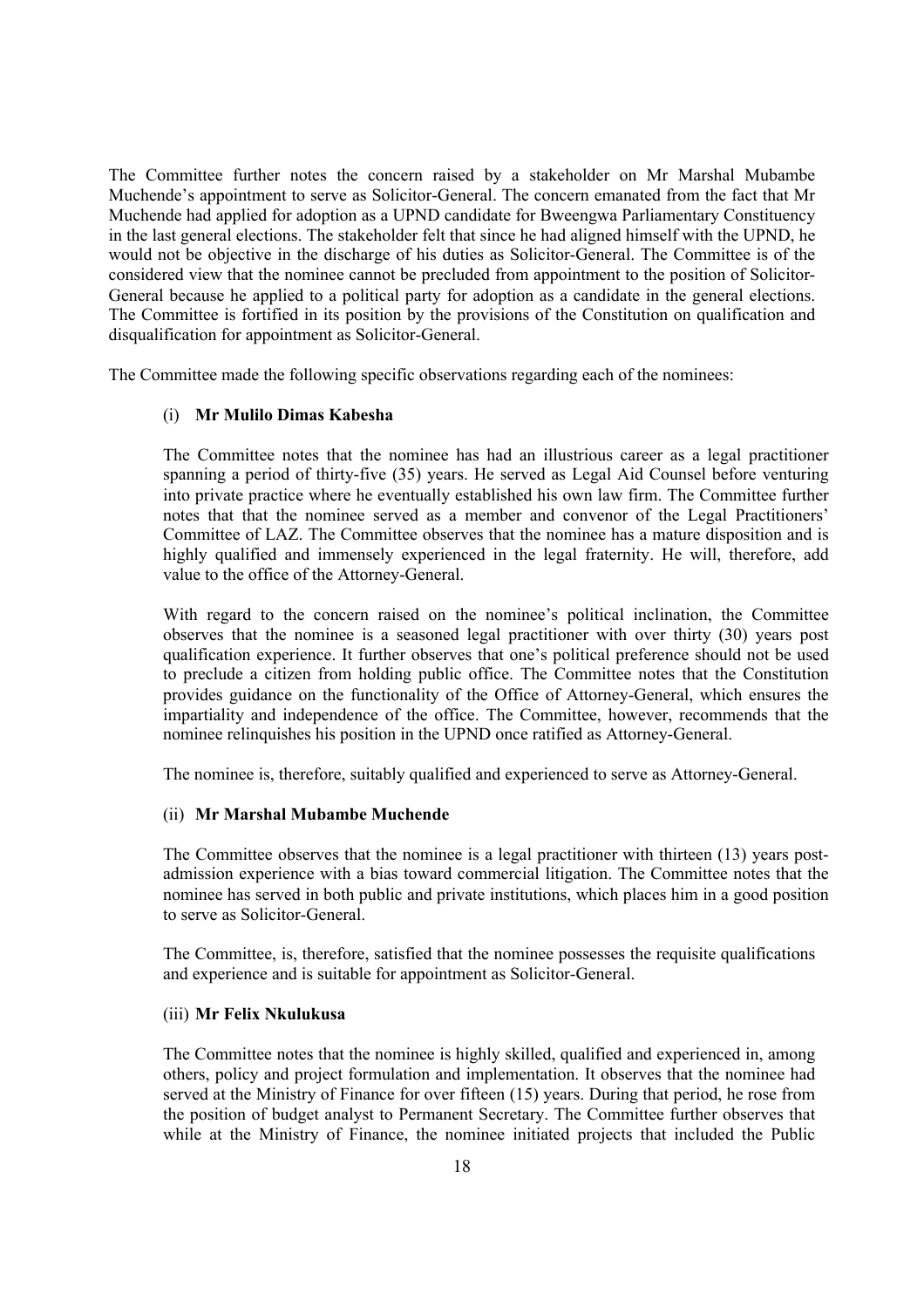Finance Management Reform Project Treasury Single Account. He is, therefore, suitable for appointment to the higher office of Secretary to the Treasury.

# (iv) **Dr Denny Hamachila Kalyalya**

The Committee observes that the nominee possesses the requisite educational qualifications and professional experience gained while working at the Bank of Zambia and Bretton Woods Institutions. The Committee notes that the nominee's exposure to the global market both locally and internationally makes him a suitable candidate to head the Bank of Zambia. It further notes that the nominee meets the requirement of Article 214 of the Constitution to serve as Governor of the Bank of Zambia.

The Committee, after due and thorough consideration, analysis and evaluation of the written and oral submissions presented to it by the witnesses and the interview with the nominees, is of the considered view that all the nominees are eminently qualified and possesses the requisite competences to serve in the positions to which they have been appointed.

The Committee, therefore, recommends that the House ratifies the Presidential appointment of Mr Mulilo Dimas Kabesha to serve as Attorney-General, Mr Marshal Mubambe Muchende to serve as Solicitor-General, Mr Felix Nkulukusa to serve as Secretary to the Treasury and Dr Denny Hamachila Kalyalya to serve as Governor of the Bank of Zambia.

## **CONCLUSION**

**24.** The Committee wishes to express its gratitude to all stakeholders who appeared before it and tendered both oral and written submissions. The Committee also appreciates your guidance, Madam Speaker, and the services rendered by the Office of the Clerk of the National Assembly during its deliberations.

We have the honour to be, Madam, the Parliamentary Select Committee appointed to scrutinise the Presidential appointment of Mr Mulilo Dimas Kabesha to serve as Attorney-General, Mr Marshal Mubambe Muchende to serve as Solicitor-General, Mr Felix Nkulukusa to serve as Secretary to the Treasury and Dr Denny Hamachila Kalyalya to serve as Governor of the Bank of Zambia.

Brig Gen M S Sitwala, MP (**Chairperson**)

Ms J Chisenga, MP (**Vice-Chairperson**)

Mr E Sing'ombe, MP (**Member**)

Ms S K Sefulo, MP (**Member**)

Dr C K Kalila, MP (**Member**)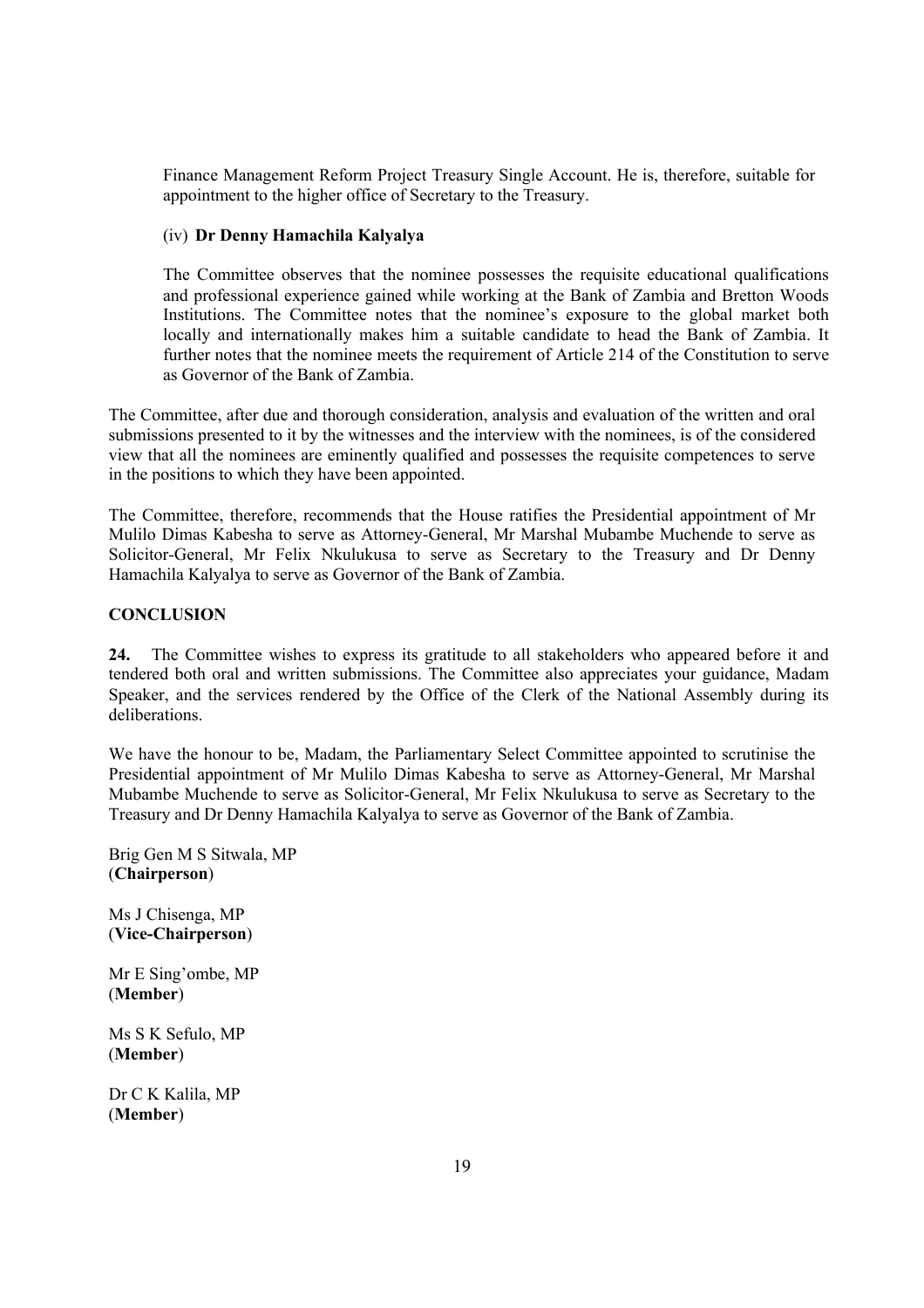Mr T S Simuzingili, MP (Member)

Mr K Mukosa, MP (Member)

Mr M Kafwaya, MP (Member)

Mr I Warnanyima, MP (Member)

Mr B Mpundu, MP (Member)

Brig Gen M S Sitwala, MP

**CHAIRPERSON**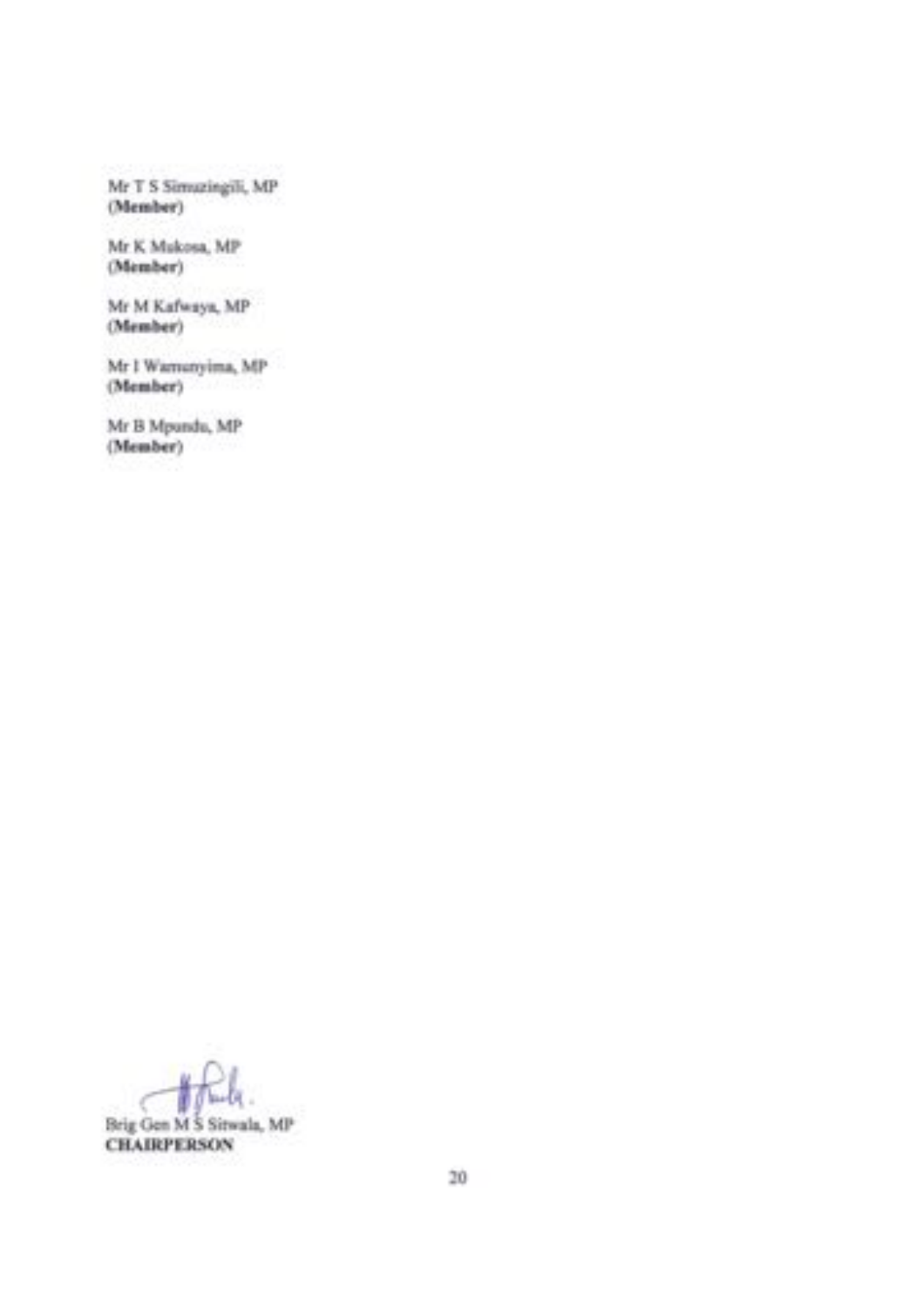# **APPENDIX I – OFFICERS OF THE NATIONAL ASSEMBLY**

Mrs Doris N Kapumba, Parliamentary Legal Counsel Mr Joseph N Sianyabo, Deputy Parliamentary Legal Counsel Mr Dominic Mwinamo, Senior Legal Officer Ms Mambwe Kaoma, Legal Officer Mrs Salome C Sakala, Legal Officer Ms Christabel Mtonga, Administrative Assistant II Mr Lovemore C Kabwata, Legal Assistant Mrs Naomi N Chiluba, Legal Assistant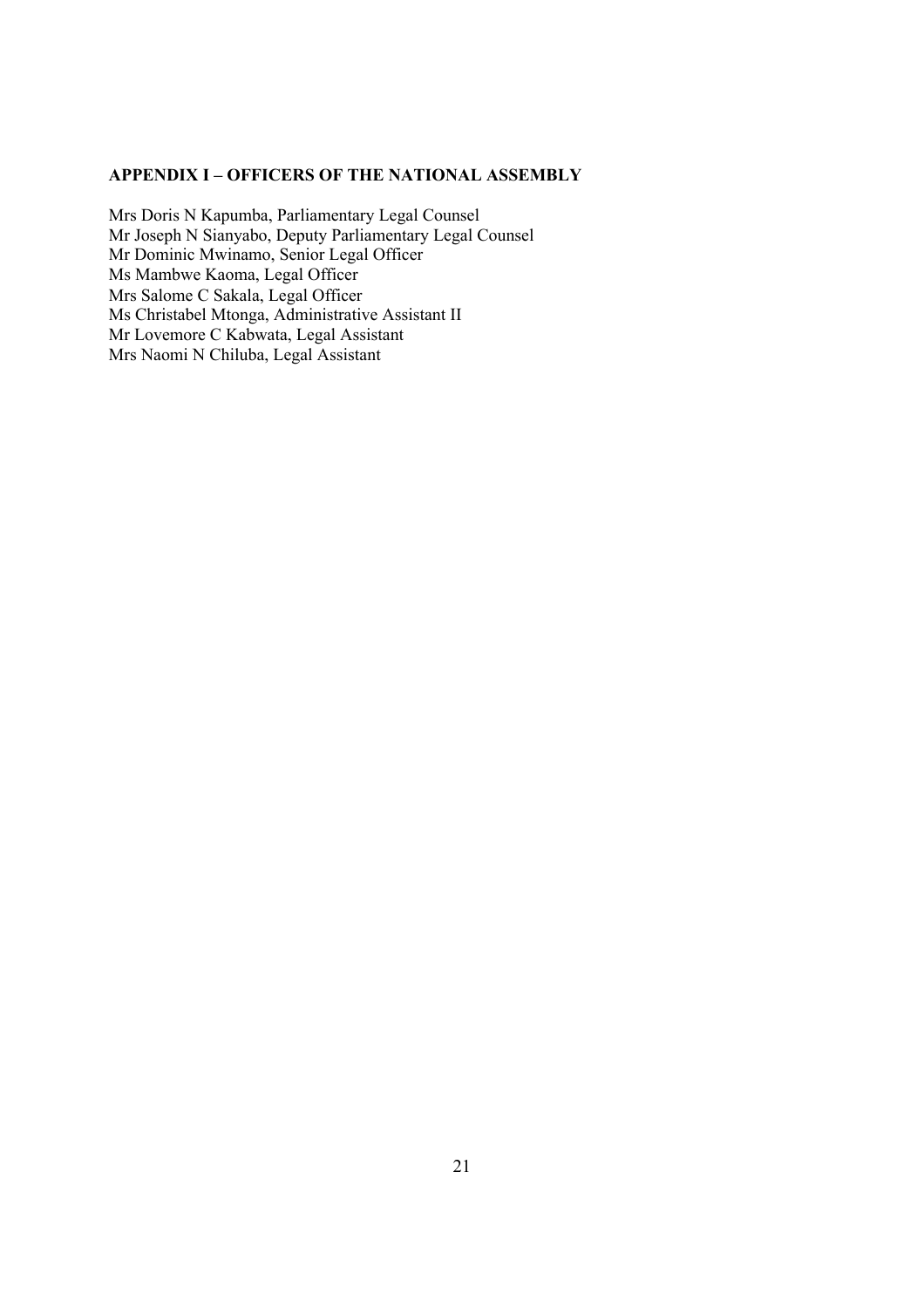#### **APPENDIX II – THE WITNESSES**

# **ZAMBIA POLICE (ZP)**

Mr L Kajoba, Inspector-General Mr M Yuyi, Senior Police Intelligence-Officer Ms D Tembo, Inspector

# **ANTI-CORRUPTION COMMISSION (ACC)**

Mr C Moonga, Director-Legal and Prosecutions

# **DRUG ENFORCEMENT COMMISSION (DEC)**

Dr M Simwai, Director-General

# **HUMAN RIGHTS COMMISSION (HRC)**

Ms F Chibwesha, Director Mr J Mulemwa, Legal Counsel

#### **FINANCIAL INTELLIGENCE CENTRE (FIC)**

Mr V Zimba, Acting Director- General Mr S Sinkala, Director-Inspections Ms C Kalemba, Director Legal and Policy

## **TRANSPARENCY INTERNATIONAL ZAMBIA (TIZ)** Mr M Nyambe, Executive Director

# **FOUNDATION FOR DEMOCRATIC PROCESS** (**FODEP**)

Mr G Chibmembe, Execuctive Director

# **ZAMBIA CHAMBER OF COMMERCE AND INDUSTRY (ZACCI)**

Mr K Shula, Business Development Officer Mr Nswatu, Junior Research Officer Ms L M Bwalya, Intern

# **ZAMBIA QUALIFICATION AUTHORITY (ZAQA)**

Mrs M M A Chiyaba, Chief Executive Officer Mrs M Ngoma, Director Corporate Services Mr M Hamalabbi, Director Technical Services

# **ZAMBIA INSTITUTE OF CHARTERED ACCOUNTANTS (ZICA)**

Mr B Kashinka, Chief Executive Officer Ms P Hantumba, Director Membership and Corporate Services Mr S Olaniyan, Technical and Membership Services Manager Mr F Chilingwe, Technical Officer

#### **BANKERS ASSOCIATION OF ZAMBIA (BAZ)**

Mr H Kasekende, Chairperson Mr S Shakalima, Vice-Chairperson Mr L Mwanza, Chief Executive Officer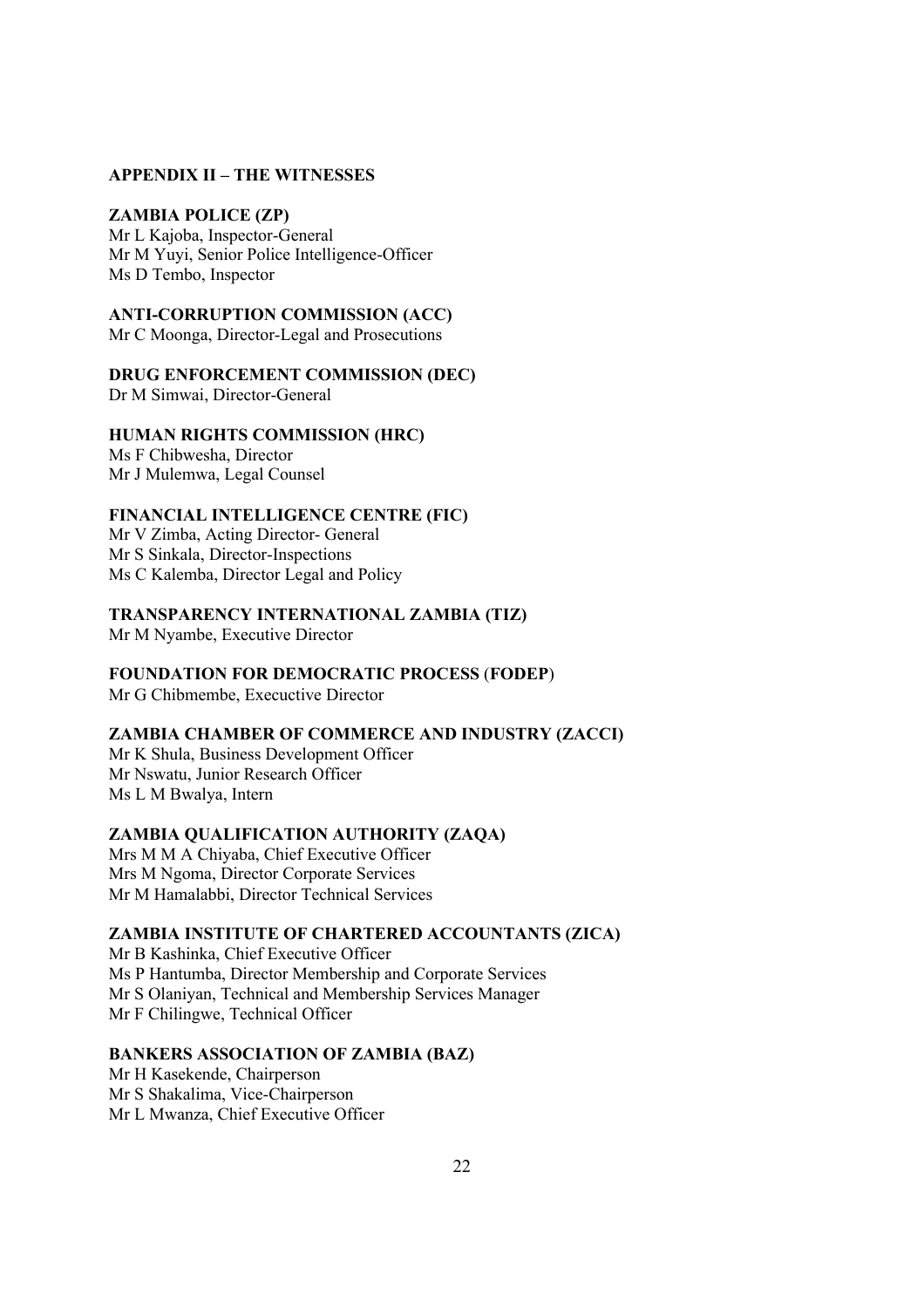# **LAW ASSOCIATION OF ZAMBIA (LAZ)**

Mr A J Shonga Jnr, SC, President Mr S P Chilembo, Honorary Secretary Mr T Kasweshi, Member

# **APPOINTING AUTHORITY**

Hon M Haimbe, MP, Minister of Justice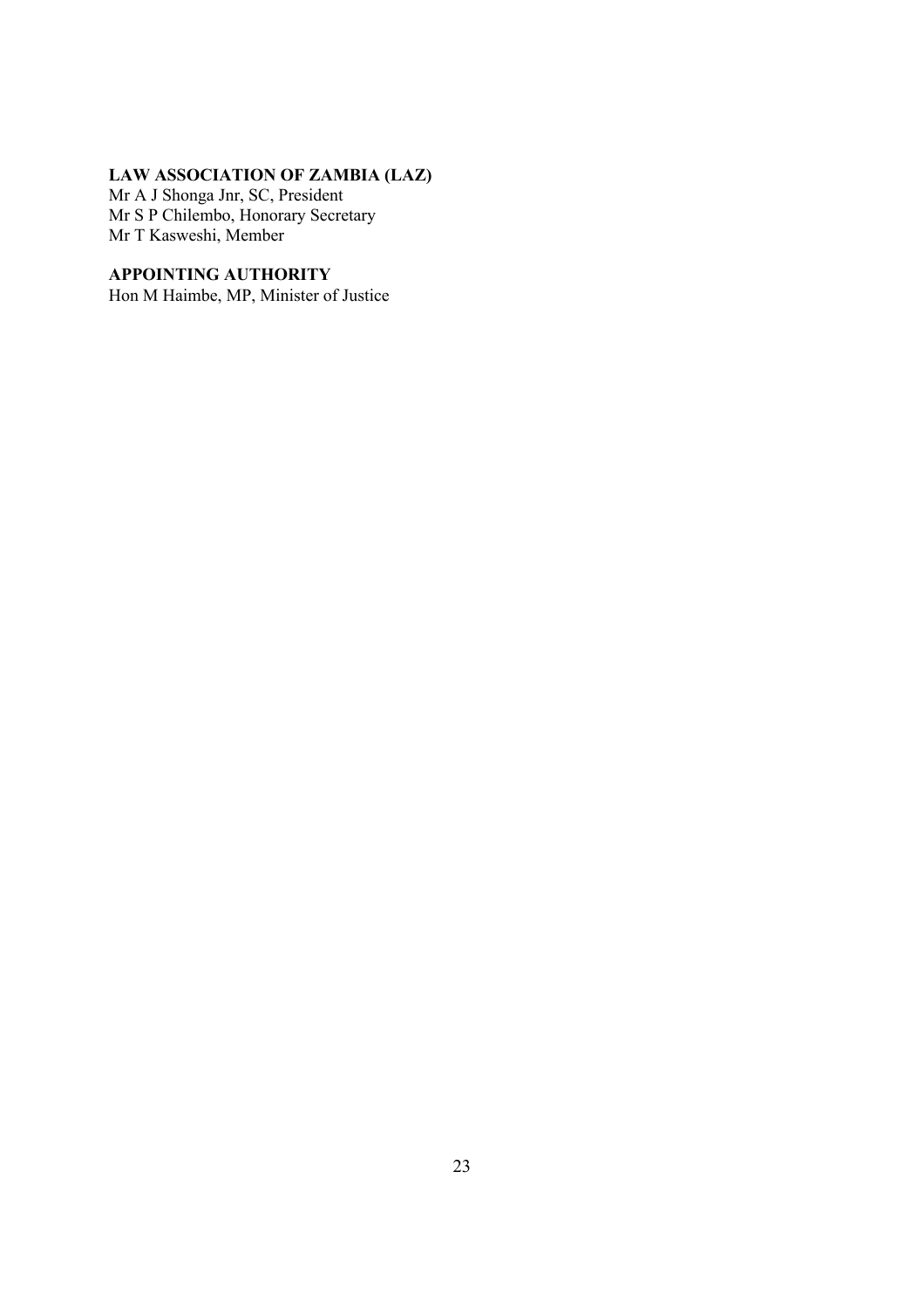# **APPENDIX III – THE NOMINEES**

Mr Mulilo Dimas Kabesha Mr Marshal Mubambe Muchende Mr Felix Nkulukusa Dr Denny Hamachila Kalyalya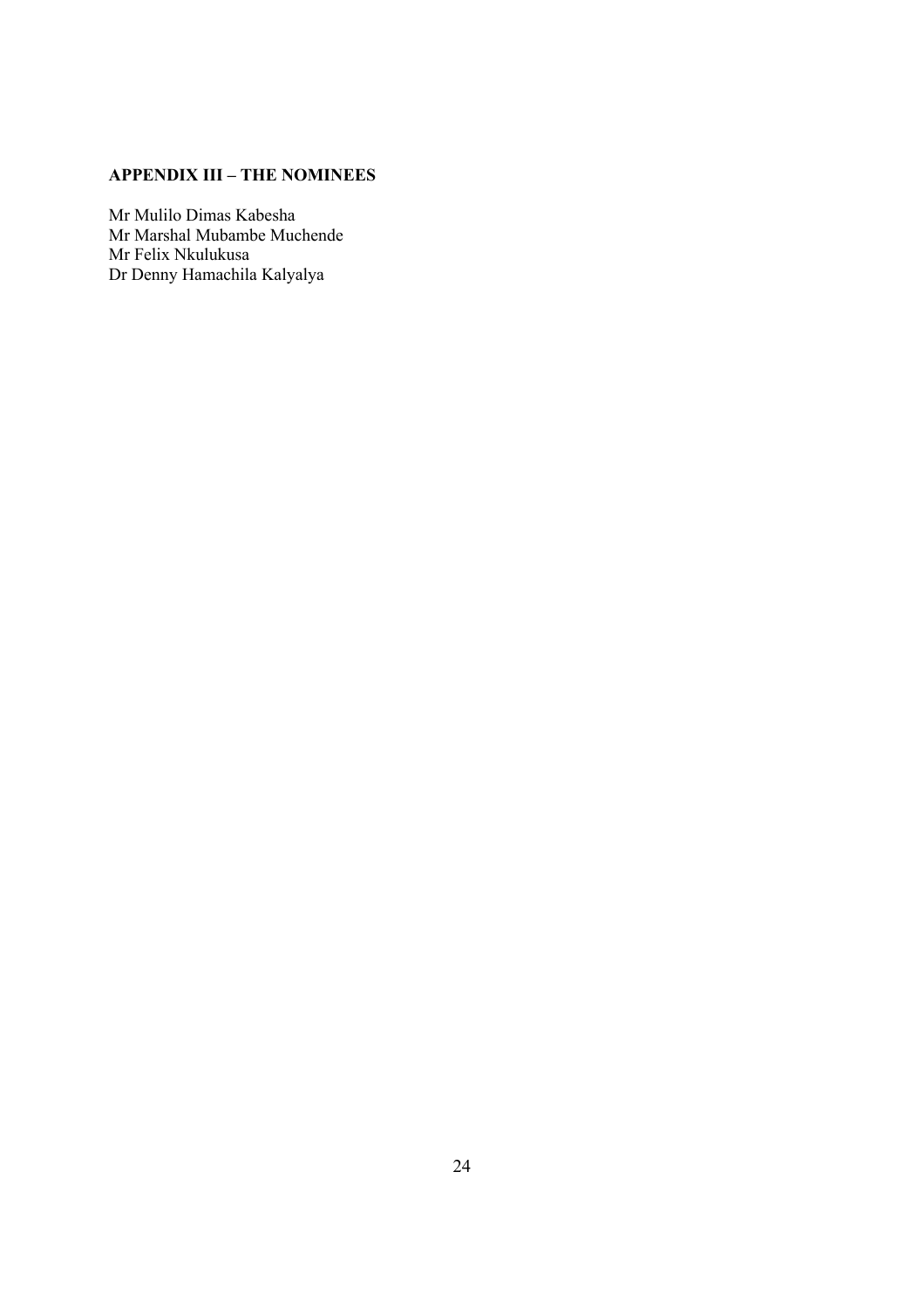# **APPENDIX IV – CURRICULA VITAE OF THE NOMINEES**

# **CURRICULUM VITAE**

# **PERSONAL DETAILS**

|                      | Mulilo Dimas Kabesha                        |
|----------------------|---------------------------------------------|
| $\ddot{\cdot}$       | $4th$ February, 1961                        |
| ٠                    | Mumbwa                                      |
| $\ddot{\phantom{a}}$ | 133380/15/1                                 |
| $\ddot{\cdot}$       | Mumbwa                                      |
| $\ddot{\phantom{a}}$ | Zambian                                     |
| $\ddot{\phantom{a}}$ | House No. 2 (Plot No. 5158 – Rayton, Kabwe) |
| ٠                    | Legal Practitioner                          |
| ٠                    | kabeshamulilo@yahoo.com                     |
|                      |                                             |

## **EDUCATIONAL AND PROFESSIONAL BACKGROUND**

| Primary School            | Shikatende, Mumbwa          |
|---------------------------|-----------------------------|
| Secondary School          | Munali Secondary School     |
| 1985 - High Institution : | University of Zambia (UNZA) |

- Advocate of the High Court of Zambia, Zambia Institute of Advanced Legal Education (ZIALE) formerly Law Practice Institute
- Construction Law and Negotiation, Rome, Italy
- July, 1998 Workshop on Advanced Human Rights Law, ZIALE
- Associate Arbitration Course Passed
- June, 2000 Mediation Course
- May, 2003 Intellectual Property Seminar
- October, 2007 Workshop, Legal Aspect on Loan Financing and Securities

## **WORK EXPERIENCE**

1986 to 1987 : Legal Aid, Ministry of Lands

## **Duties**

Worked as Legal Aid Counsel – involved in litigation, domestic, labour and criminal matters. Rendering legal services to vulnerable and poor people of the society.

1987 to 1988 : Private Law Firm – Mbaluku Sikazwe & Co.

# **Duties**

Associate Advocate – involved in litigation, that is, representing individuals and companies in court in criminal and civil matters. Rendering legal advice, conveyancing and commercial transactions.

1988 to 1991 : Legal Services Corporation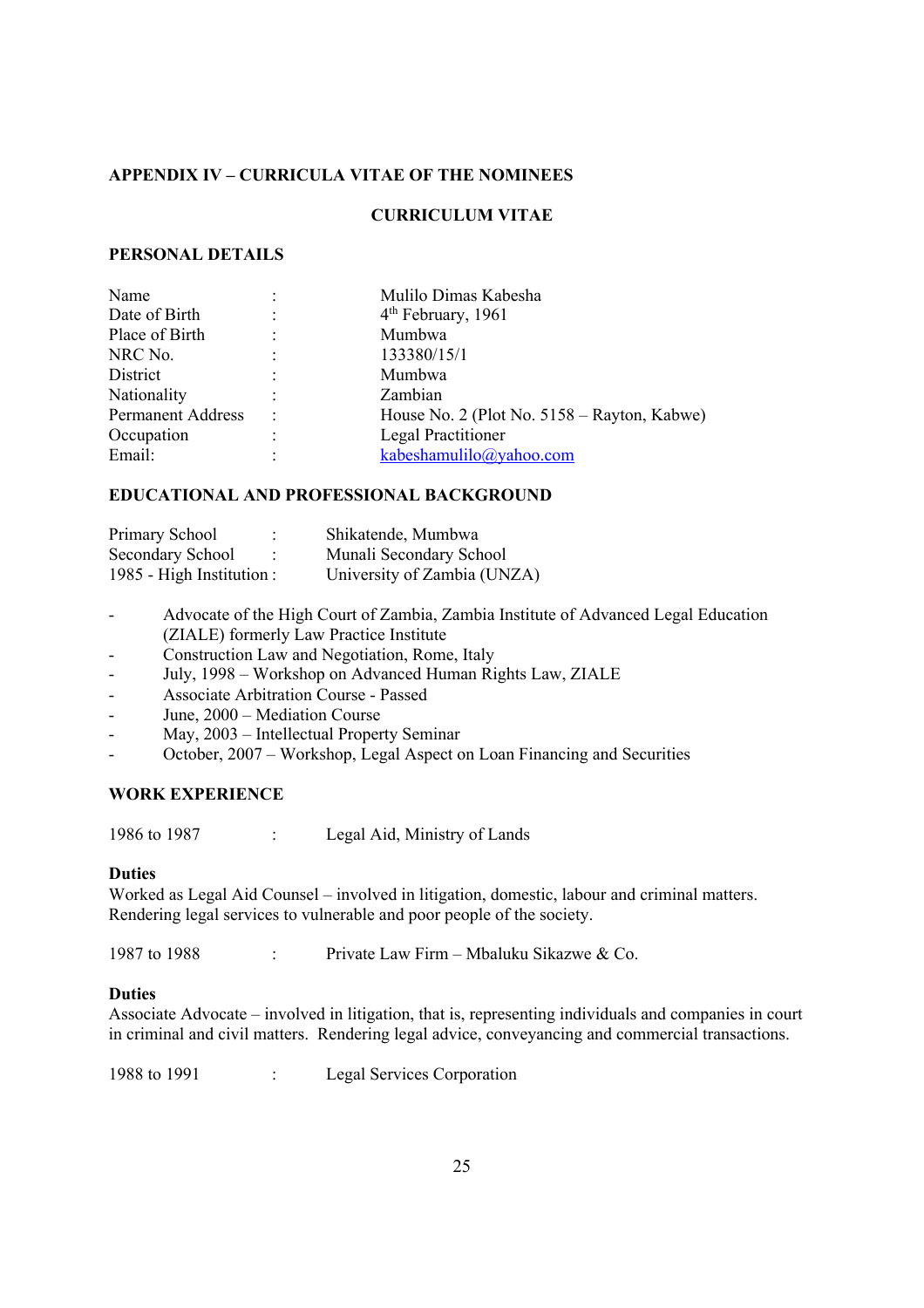# **Duties**

Corporation Counsel – involved rendering legal advice to the Government, Parastatal Bodies and Government Department. Conducting trial representing the above in court and doing Conveyancing.

1991 to 1995 : Central Province Co-operative Union

# **Duties**

Legal Counsel/Board Secretary – in charge of the Legal Department. Involved in all litigation and representing the organisation in civil and criminal matters. Providing secretarial services and being in charge of administration.

1995 to date : Kabesha & Co. – 26 years

# **Duties**

Running the law firm – General Practitioner – doing all legal work, i.e. litigation, conveyancing, commercial transactions and consultancy.

# **RELIGIOUS, SOCIAL, AND ECONOMIC ATTACHMENTS:**

- Pastor Church of God, World Missions
- Provincial Director of Stewardship Church of God
- Chairman, Board of Trustees Church of God
- Chairman (Former) Kabwe Skills and Training Board
- Chairman (Former) Kalonga Secondary School Board
- Chairman (Former) Mapalo School, Kabwe
- Chairman (Former) Co-operative Bank of Zambia
- Chairman (Former) PTA, Caritas Secondary School
- Member (Former Convener) Legal Practitioners Committee LAZ
- Chairman (Former) Legal Sub-Committee Central Province Chamber
- President (Former) Kabwe Chamber of Commerce and Industry
- Secretary (Former) Kabwe Chamber of Commerce and Industry 1998
- Board Chairman Danford Chirwa High School
- Director Mecer Zambia Distribution Limited
- Director (Former) Zambia Honey Council
- Village Headman Malambo Village Mumbwa
- Trustee Kabwe Golf Club
- Vice Chairman Access to Justice Central Province
- Provicial Chairman Central (Former) UPND, 2006 Feb 2021
- Current Chairman Lands UPND 2021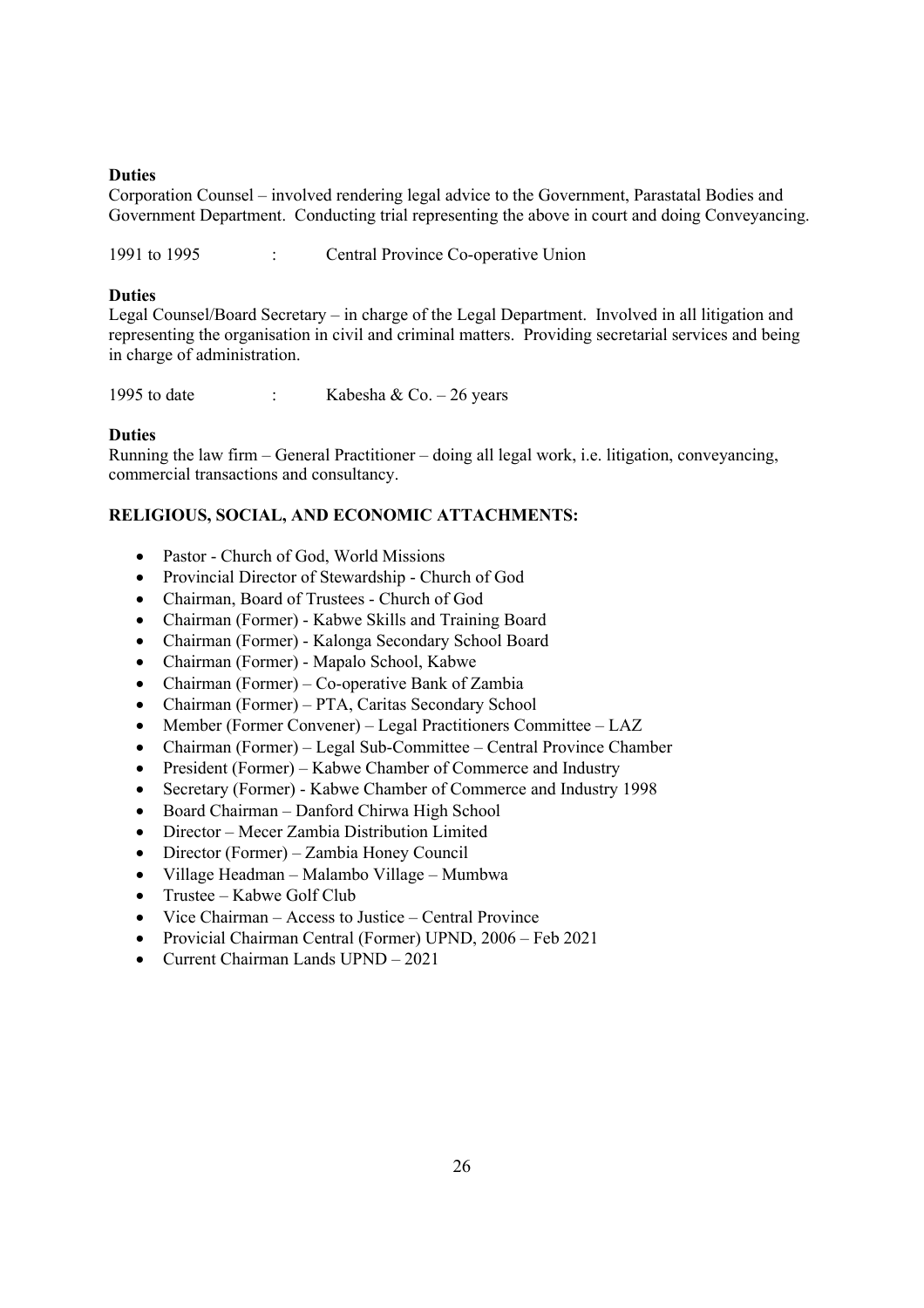# **REFEREES**

Mr Mutemwa Mutemwa, SC Mutemwa Chambers 0977 318752

Hon Mr Justice T I Katanekwa High Court – **Lusaka** 251330/252016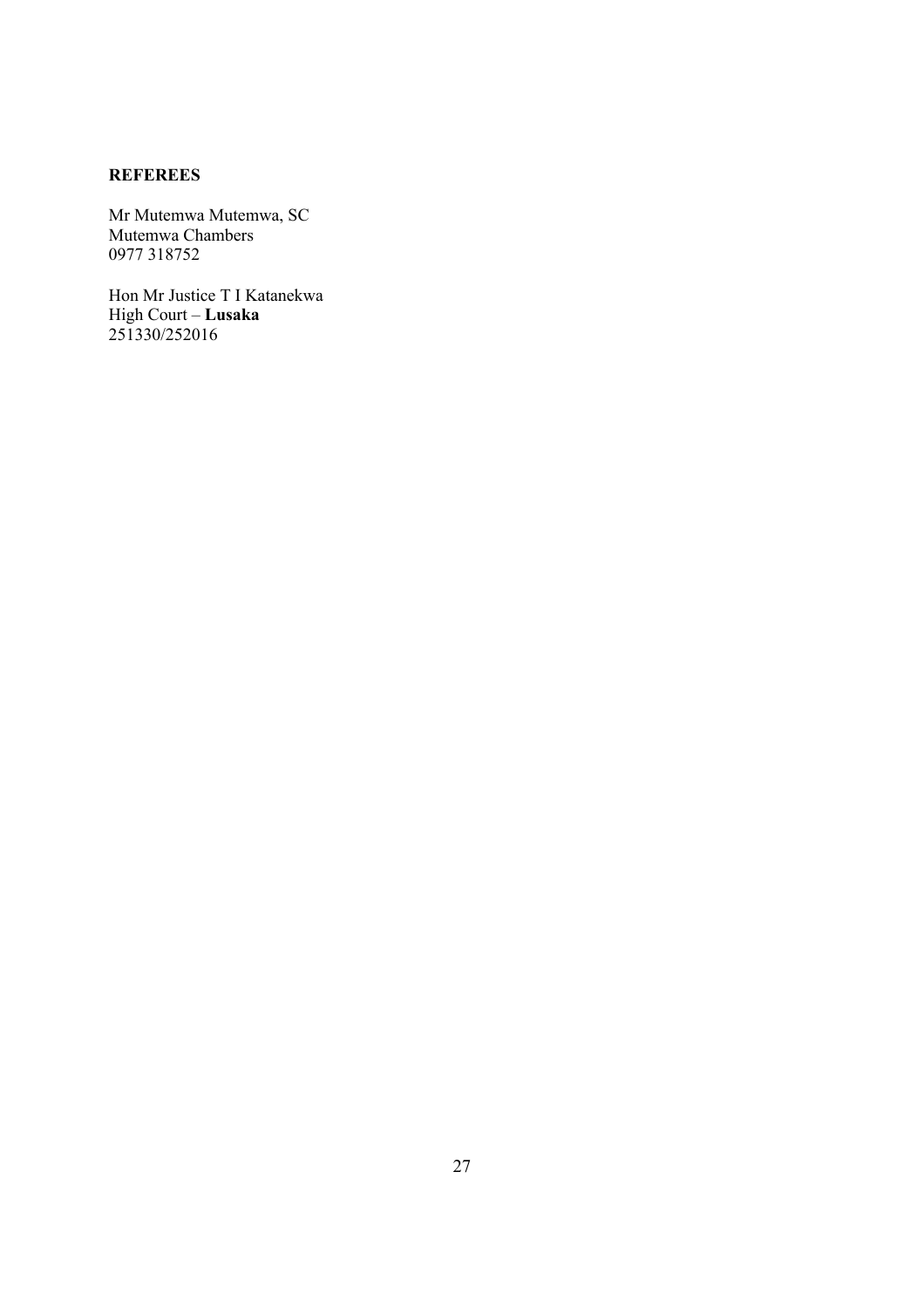# **CURRICULUM VITAE**

# **PERSONAL DETAILS**

| Name            | $\ddot{\phantom{0}}$ | Marshal Mubambe Muchende                         |
|-----------------|----------------------|--------------------------------------------------|
| Date of Birth   | $\ddot{\cdot}$       | 8 <sup>th</sup> September, 1977                  |
| Nationality     | $\ddot{\phantom{a}}$ | Zambian                                          |
| Name of Firm    | $\cdot$              | M Associates                                     |
| Years with Firm | $\ddot{\phantom{a}}$ | Two (2) years as Founder and Managing Partner    |
| Email           | $\ddot{\phantom{a}}$ | marshal@massociates.co.marshalmuchende@gmail.com |
| Phone number    | ٠                    | $+260973263331$                                  |

### **EDUCATIONAL AND PROFESSIONAL BACKGROUND**

| 1993                 |                      | GCE Grade 12 Certificate Examination Council of Zambia (ECZ)      |
|----------------------|----------------------|-------------------------------------------------------------------|
| 1995                 | $\ddot{\cdot}$       | GCE University of London                                          |
|                      |                      | HSK – Chinese Proficiency – Confucius Institute Headquarters      |
|                      |                      | (Hanban)                                                          |
| 2006                 | $\ddot{\cdot}$       | Law Degree (LLB), University of Zambia                            |
| 2008                 | $\ddot{\phantom{0}}$ | Post-graduate Law Practice Certificate – LPC, Zambia Institute of |
|                      |                      | Advanced Legal Education (ZIALE)                                  |
| 2016                 |                      | Masters of Law (LLM) – Commercial and Corporate Law, University   |
|                      |                      | of Lusaka (Unilus)                                                |
| $8^{th}$ Feb, 2008 : |                      | Admitted to the Bar and Member of the Law Association of Zambia   |
|                      |                      | (LAZ)                                                             |

# **KEY QUALIFICATIONS**

Marshal is an Advocate with over thirteen (13) years' experience in corporate law, litigation and consultancy. He possesses expert level communications skills and has extensive experience dealing with a variety of financial legal matters that include contracts, tax law, investment and other areas. Marshal is self-motivated possessing effective leadership skills. Training abilities are also fully developed along with extensive experience in researching case law.

Marshal started off as an Advocate/Partner in Dindi & Company. He joined the practice in early 2008. He then founded and is now Managing Partner in M Associates a law practice registered by the Law Association of Zambia

Marshal's preferred areas of practice include:

- Civil and Commercial Litigation
- Good governance and Constitutional law
- Human Rights law
- Banking, Business and Project Finance (e.g. registering of debentures, mortgages, floating and fixed charges; and debt collection)
- Conveyance and Property law
- Trade
- Employment and Labour Law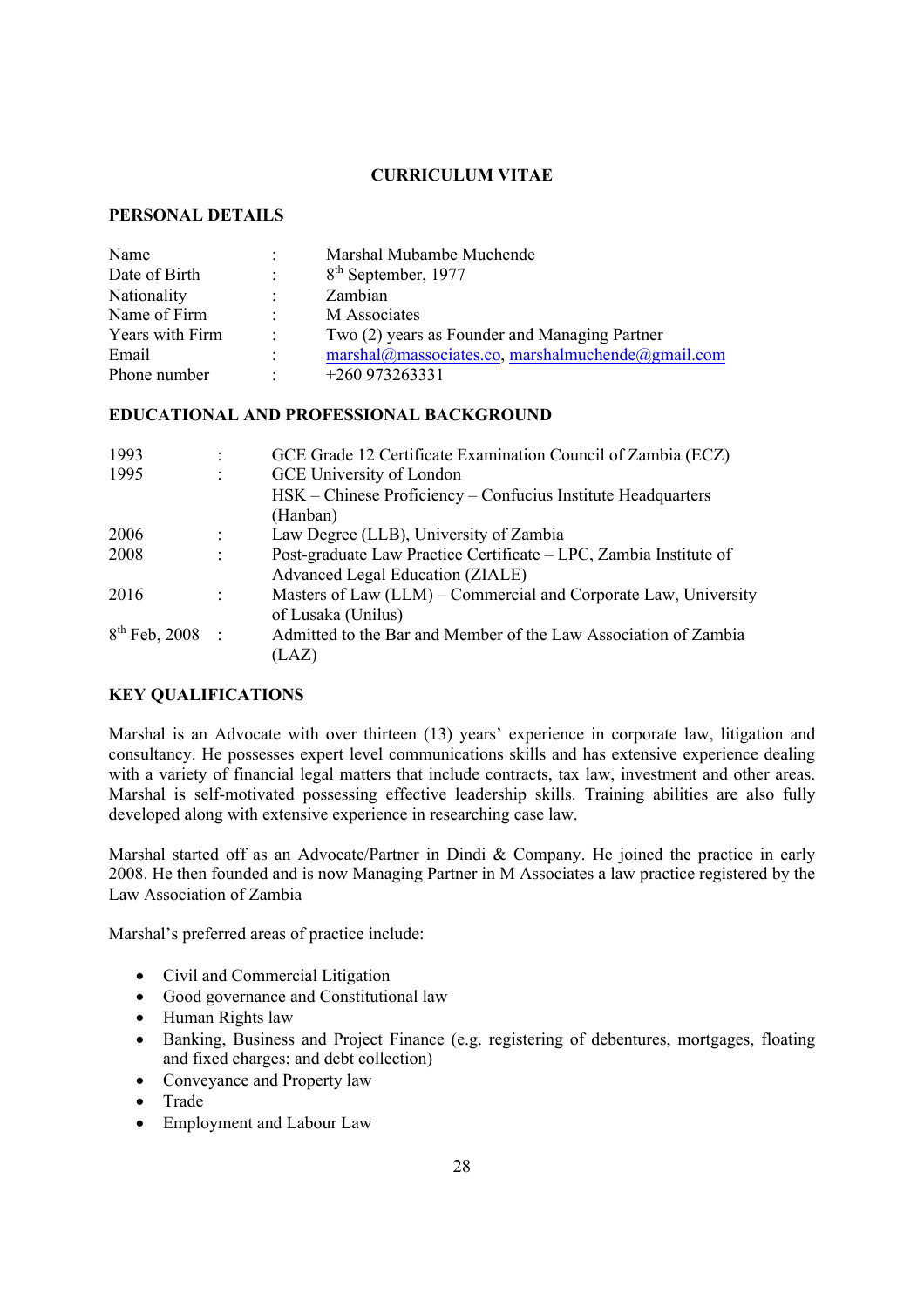• Business Restructuring and Liquidations

# **WORK EXPERIENCE**

| 1994 to 2008        |                | Ministry of Lands, various positions, including Executive Officer -<br>Lands and Deeds Registry and Legal Officer                                                                                                                                                                                                                                                                                                                            |
|---------------------|----------------|----------------------------------------------------------------------------------------------------------------------------------------------------------------------------------------------------------------------------------------------------------------------------------------------------------------------------------------------------------------------------------------------------------------------------------------------|
| 2008 to 2018        | $\ddot{\cdot}$ | Associate, Dindi & Company                                                                                                                                                                                                                                                                                                                                                                                                                   |
| 2018 to present     |                | Managing Partner, M Associates                                                                                                                                                                                                                                                                                                                                                                                                               |
| 2020 to present     |                | Chairman/Chief Executive Officer, Endesa Group Limited (ZA)/<br>Endesa Group (SA) PTY                                                                                                                                                                                                                                                                                                                                                        |
| 2007 to date        |                | Marshal appears in the Supreme, Constitutional, Appellate and<br>High Courts of Zambia. He is also Corporate Legal Adviser for<br>Chartered Accountants and Management Consultancy firms and<br>Corporate Organisations.                                                                                                                                                                                                                     |
|                     |                | Mr Muchende is renowned for the landmark judgement in the case<br>of Macdonald Chipenzi and Richard Sakala v the Director of<br><i>Public Prosecution (the people)</i> that struck down the provisions of<br>section 67 of the Penal Code which prohibited the publication of<br>"false news", joining Zambia's name to the list of countries who<br>have similarly held that this colonial-era law is not justified in<br>modern democracy. |
|                     |                | He was involved in the Presidential Election Petition of September,<br>2016 and the high profile Treason Case defending the current<br>President Hakainde Hichilema between May-August, 2017 to<br>mention a few.                                                                                                                                                                                                                            |
|                     |                | Mr Muchende was also a part-time lecturer in International<br>Business Transactions (IBT) at the University of Lusaka from<br>2019 to 2020                                                                                                                                                                                                                                                                                                   |
|                     |                | He also doubles as Chairman and Chief Executive Officer (CEO)<br>for Endesa Group (Zambia), Endesa (South Africa), a registered<br>banking and mobile money agent for Atlas Mara, FNB, ZANACO,<br>ZNBS, Airtel, MTN and Zamtel                                                                                                                                                                                                               |
| <b>EECCLOMAT EN</b> |                | IDEDIEMAE                                                                                                                                                                                                                                                                                                                                                                                                                                    |

# **PROFESSIONAL EXPERIENCE**

| 2020 to date   |           | Chairman/Chief Executive Officer, Endesa Group Ltd (ZA)/Endesa  |
|----------------|-----------|-----------------------------------------------------------------|
|                |           | Group PTY (SA)                                                  |
| $2018$ to date | $\bullet$ | Managing Partner, M Associates – Managing the legal practice as |
|                |           | its Managing Partner                                            |
| 2011 to 2018   |           | Advocate Partner/Dindi & Company                                |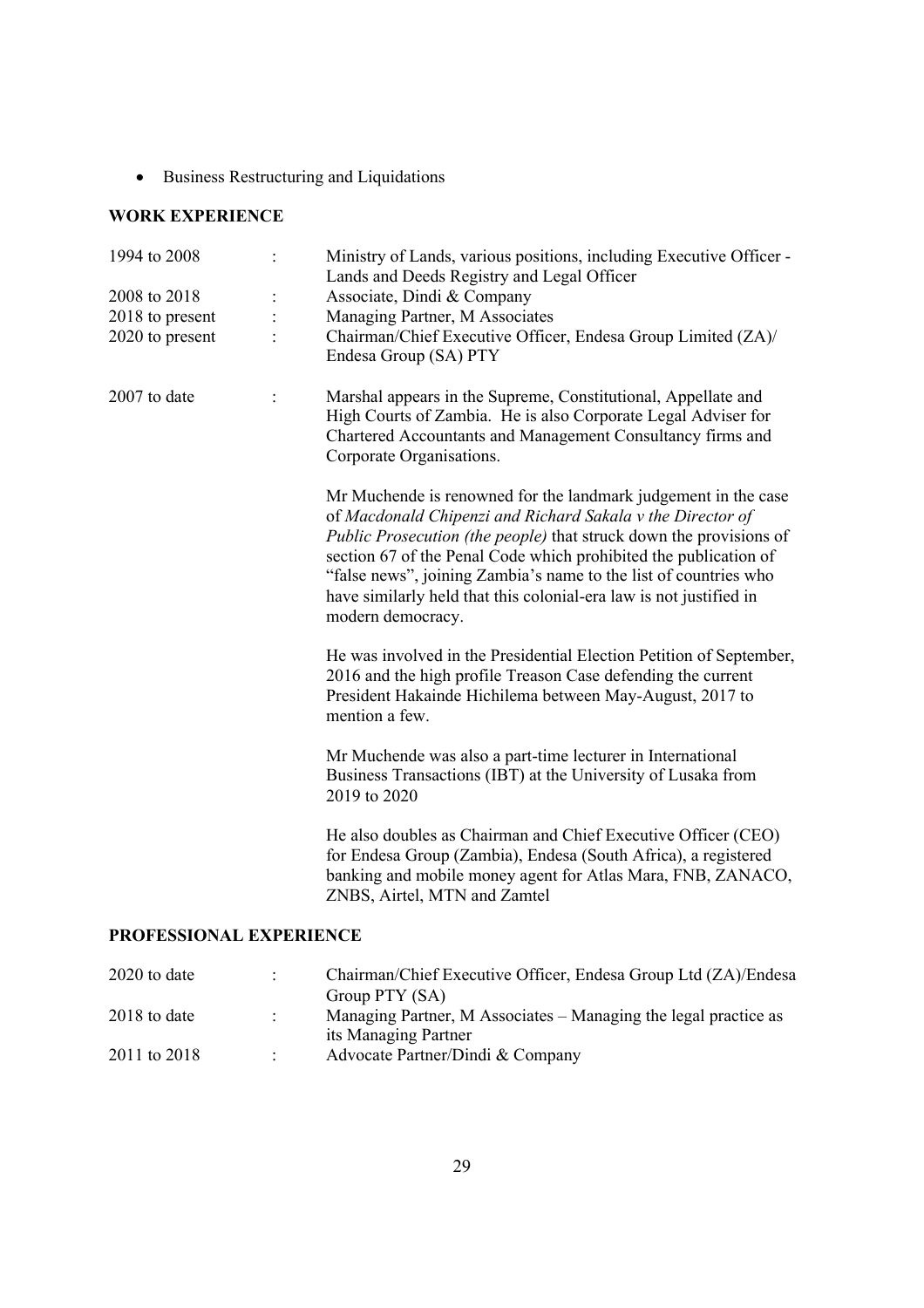# **Duties**

- Researching on topics before sitting for the case studying the relevant facts and preparing for the argument
- Communicating with clients to get the facts surrounding their claims
- Maintaining healthy relations with clients and updating continuously about the case progress
- Maintaining records of legal statements, documents for further use
- Provision of legal advice to various clients
- Drafting of legal documents on behalf of clients
- Attending to interlocutory proceedings
- Research and review of various legal aspects as they pertain to specific clients' case factors
- Provide legal counsel to various purchasers, sellers, borrowers, lenders etc, regarding business transactions
- Serve the interests of companies with compliance issues

|  | 2009 to 2011 |  | Associate/Dindi & Company |
|--|--------------|--|---------------------------|
|--|--------------|--|---------------------------|

# **Duties**

- Conducting case law research and providing the firm's senior lawyers with detailed information
- Preparing administrative papers necessary for court filing
- Helped prepare court cases verifying fact background gathering
- Prepared briefs and motions as directed by assignment from law firm partner
- Participated in contract law research
- Helped during pre-court preparation stage discovering pertinent case facts
- Composed a variety of legal documents for sales contracts, lease arrangement and more
- Helped conduct market research for promoting the law firm through new various communication channels

*2006 to 2008 : Executive Officer Ministry of Lands*

- Human and material resource administration
- Performance appraisals
- Preparation of reports
- Procurement
- Fleet management

| <b>LANGUAGE</b>  | <b>READING</b> | <b>SPEAKING</b> | <b>WRITING</b> |
|------------------|----------------|-----------------|----------------|
| English          | Excellent      | Excellent       | Excellent      |
| Chinese/Mandarin | Good           | Good            | Good           |
| French           | Good           | Good            | Good           |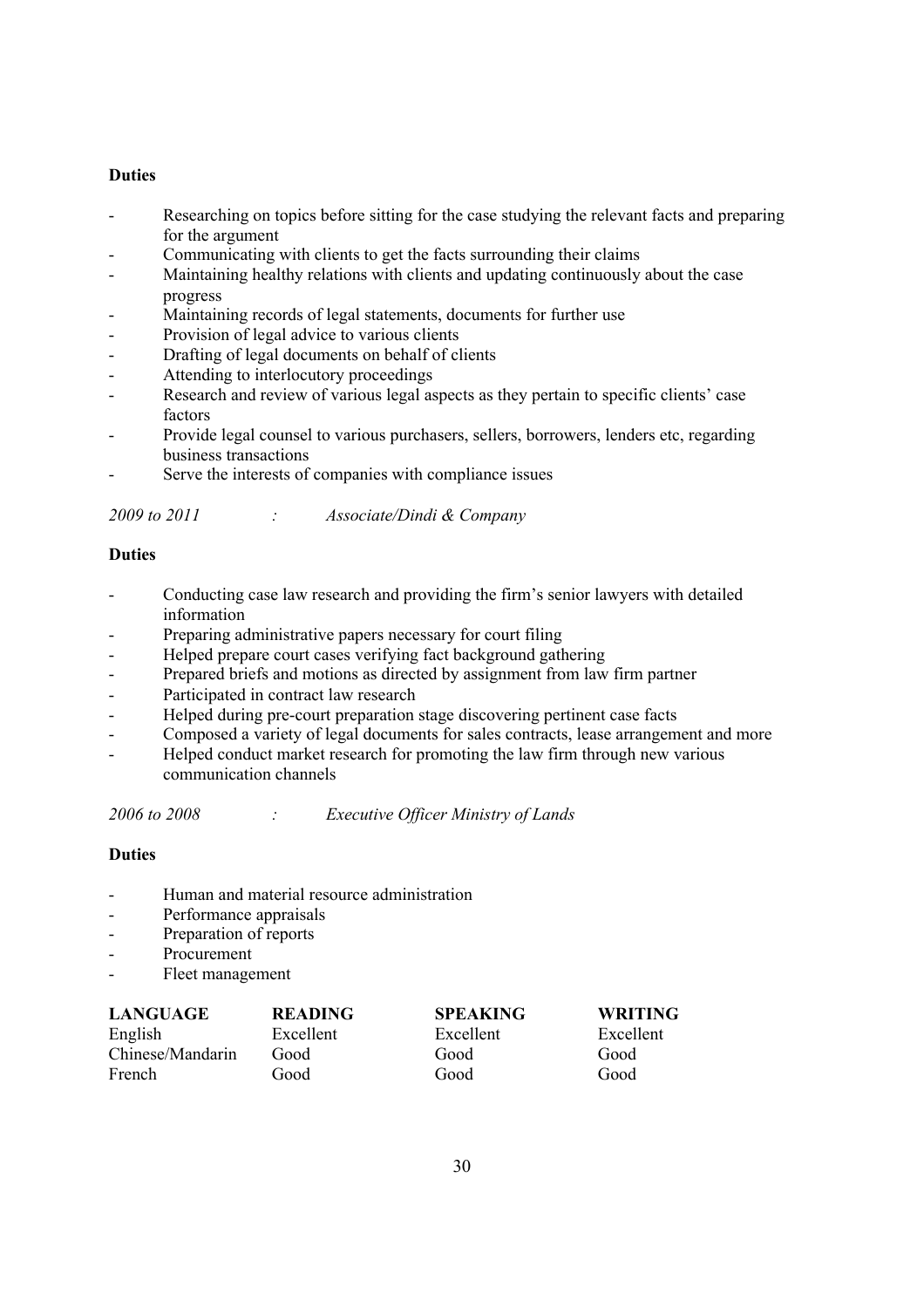# **REFEREES**

Dr Mumba Malila, SC Supreme Court of Zambia **Lusaka**

Prof Cephas Lumina – Legal Adviser - Office of the United Nations High Commissioner for Human Rights (OHCHR) Addis Ababa **Ethiopia**

Dr Situmbeko Musokotwane Minister of Finance **Zambia**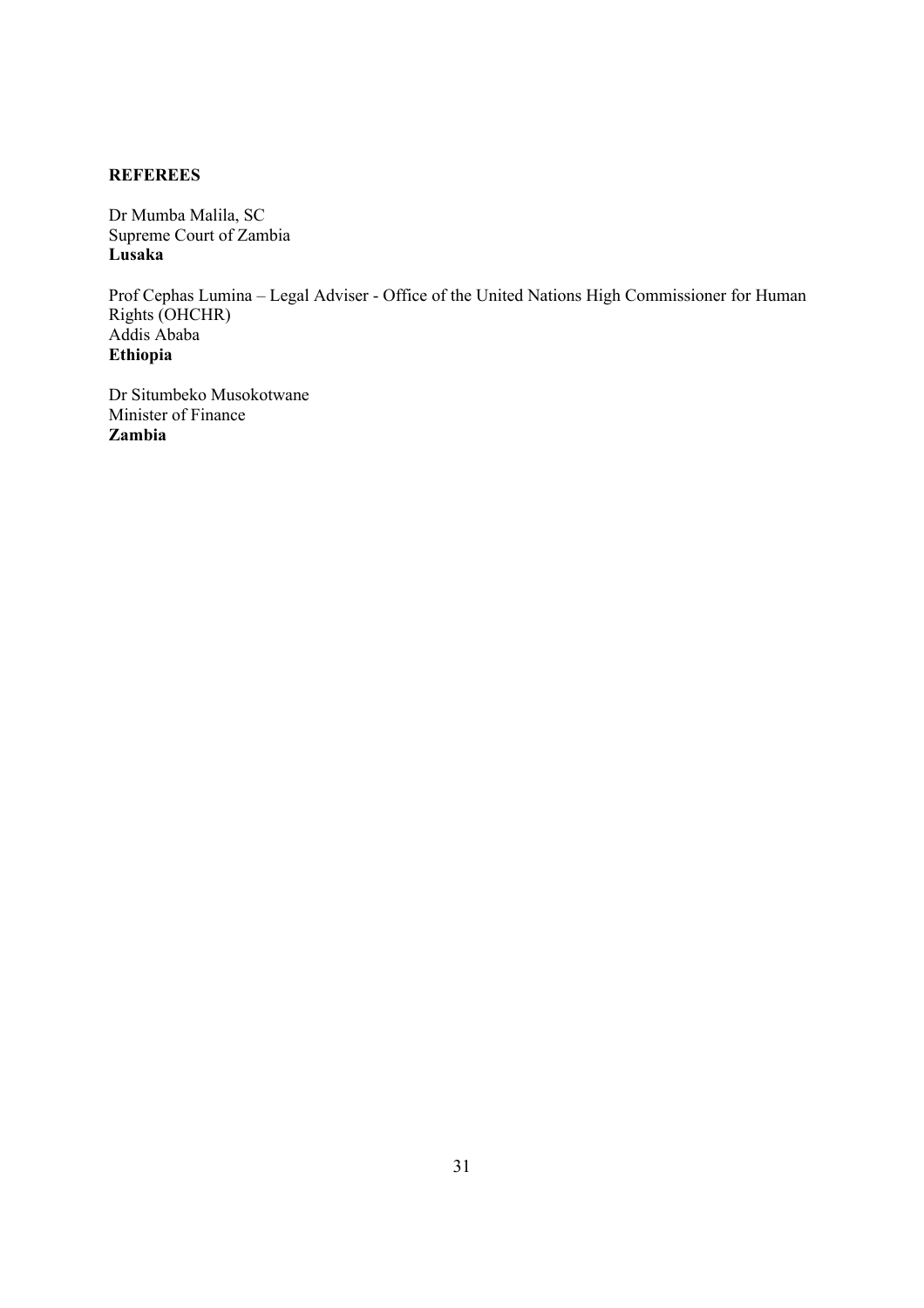# **CURRICULUM VITAE**

# **PERSONAL DETAILS**

| <b>Family Name</b> |                      | Nkulukusa                                                |
|--------------------|----------------------|----------------------------------------------------------|
| First Name         | $\ddot{\phantom{0}}$ | Felix                                                    |
| Date of Birth      | $\ddot{\phantom{a}}$ | $28th$ September, 1970                                   |
| Nationality        |                      | Zambian                                                  |
| Civil Status       | $\bullet$            | Married                                                  |
| Children           | $\ddot{\phantom{0}}$ | Four (two $(2)$ girls and two $(2)$ boys)                |
| Contact details    | $\ddot{\phantom{0}}$ | 24 Kabulonga Square, Roan Road Kabulonga, Lusaka, Zambia |
| Cell               | $\ddot{\cdot}$       | +260 977 368 762                                         |
| Email              | ٠                    | felix.nkulukusa@gmail.com                                |

# **EDUCATIONAL AND PROFESSIONAL BACKGROUND**

| 1990 to 1994 | $\mathcal{L}$ | Bachelor of Arts in Economics                                                                                                           |
|--------------|---------------|-----------------------------------------------------------------------------------------------------------------------------------------|
| 2004 to 2005 | $\mathcal{L}$ | Master of Arts in Development Economics                                                                                                 |
| 2009         |               | Certificate in Fiscal Decentralisation and Local Government Financial<br>management (Duke Centre for International Development, Durham, |
| 2002         |               | USA)<br>Certificate in Tax Analysis and Revenue Forecasting (Duke Centre                                                                |
|              |               | for International Development, Durham, USA)                                                                                             |

## **Felix Nkulukusa's Biography**

Felix Nkulukusa is an accomplished development economist with excellent ability in policy formulation and implementation. He has wide experience in public finance and interaction with monetary policy, programme planning, monitoring and evaluation, economic and budget management, including tax policy analysis and revenue forecasting.

He also has experience in strategic management and corporate governance, having sat on and chaired the Finance Committees of several Boards, including the Zambezi River Authority Board, the ZESCO (Zambia Electricity Supply Corporation Limited), the Zambian Airport Corporation (formerly National Airport Corporation) Board, and the Zambia Forestry and Forest Industries Corporation (ZAFFICO) Board. He currently sits on the United Bank for Africa (UBA) Zambia Board and chairs the Loan Review Board Committee.

Felix worked for the Ministry of Finance, Zambia for just over fifteen (15) years, joining the Ministry in July 1999 as a Budget Analyst and rising through the ranks to become Permanent Secretary (Chief Executive Officer) of the Ministry from July 2012 to March 2015. In between, he held the positions of Head of the Tax Policy Unit and Director of Economic Management.

Having dealt extensively with Cooperating and Development Partners while working for the Ministry of Finance, Felix acquired wide experience in negotiation skills as well as coordination and advocacy. He led Article IV consultation discussions with the IMF and other multilateral and bilateral discussions with the World Bank, AfDB, EU, DFID, USAID, GIZ, Sweden, Finland and Denmark, among others.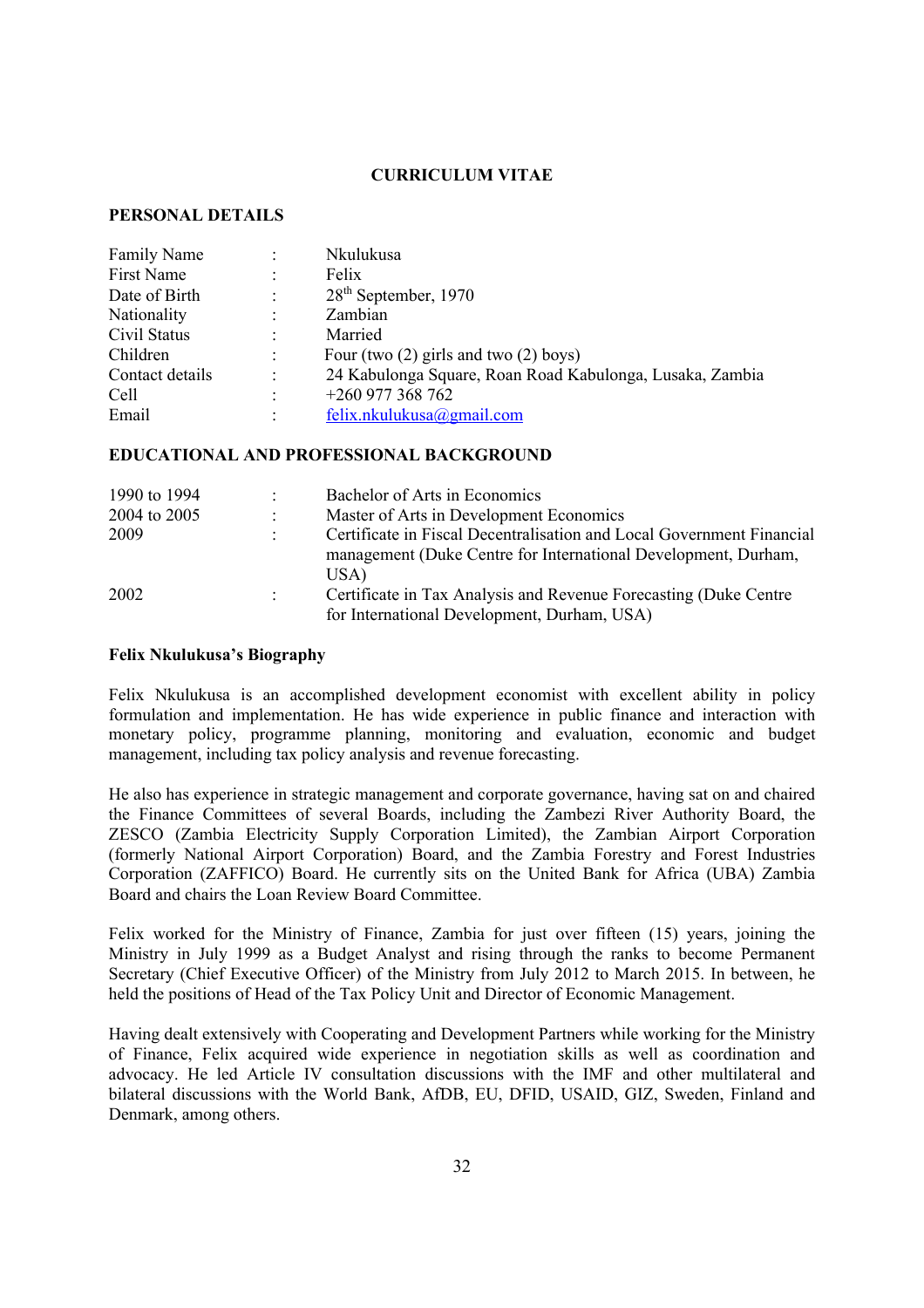After leaving the Ministry of Finance in March 2015, Felix has been undertaking individual consultancy works, mainly as a Public Finance Management (PFM) expert with international organisations, including the EU, GIZ, FCDO (formerly called DFID) and the World Bank. He also worked as Transaction Adviser for Power Africa Initiative, which is President Barack Obama's initiative to generate 30,000MW of electricity and connect 60 million people in Africa by the year 2030.

Felix is currently working for the World Bank as a Short Term Consultant (STC) in South Sudan where he is helping the Government of South Sudan develop their macroeconomic and revenue forecasting frameworks as well as providing them overall guidance on policies and procedures that support all aspects of the budget preparation cycle.

Felix holds a Master's Degree in Development Economics from Williams College, Massachusetts, USA and a Bachelor's Degree in Economics from the University of Zambia, certificates in Tax Policy Analysis and Revenue Forecasting, and in Fiscal Decentralisation and Local Government Financial Management both obtained from Duke University. He is married with four (4) children, two (2) girls and two (2) boys.

## **A summary of some of the relevant consultancy works he has undertaken:**

- 1) PFM expert working as a Short Term Consultant (STC) for the World Bank in South Sudan, helping the Government of South Sudan to develop their macroeconomic and revenue forecasting frameworks as well as providing them overall guidance on policies and procedures that support all aspects of the budget preparation cycle (April 2021 to date).
- 2) Technical expert engaged UNDP in collaboration with MNDP to undertake stakeholder consultations on priority setting for the Eighth National Development Plan (8NDP) which will cover the period  $2022 - 2026$  (April, 2021).
- 3) Team Leader engaged by the Proman in collaboration with the National Authorising Office (NAO) of the European Development Fund (EDF) to undertake stakeholder consultations as part of the input into the preparation of the European Union 2021-2027 Multi-annual Indicative Programme (MIP) that will govern the partnership between Zambia and the European Union during the period 2021 to 2027 (Dec. 2020 to March 2021).
- 4) Senior National Expert engaged by Tetratech International Development in collaboration with Africa Clean Energy (ACE) Technical Assistance Facility (TAF) to assess the current off-grid solar fiscal environment in Zambia, develop a programme, including tools, to assess the fiscal incentives status and impact and Develop a Solar Customs Handbook focusing on clarifying the tax and duty exemption for a range of Stand-Alone Solar systems being sold in Zambia (Set 2020 – March 2021).
- 5) PFM National Expert engaged through the EU support to Zambia to provide technical support to National Assembly of Zambia in drafting the drafting of the PFM Handbook for the National Assembly of Zambia where I contributed the following sections of the Handbook: (a) Fiscal Decentralisation and the Fiscal Relationship between the central government, parliament and sub-national governments; (b) Legislative and Regulatory Framework for Managing Public Finances; (c) Resource Mobilisation and administration; (d) Checklist for Political Scrutiny of the Green Paper and Yellow Book; and (e) Budget follow-up, including review of releases against appropriations; expenditure and revenue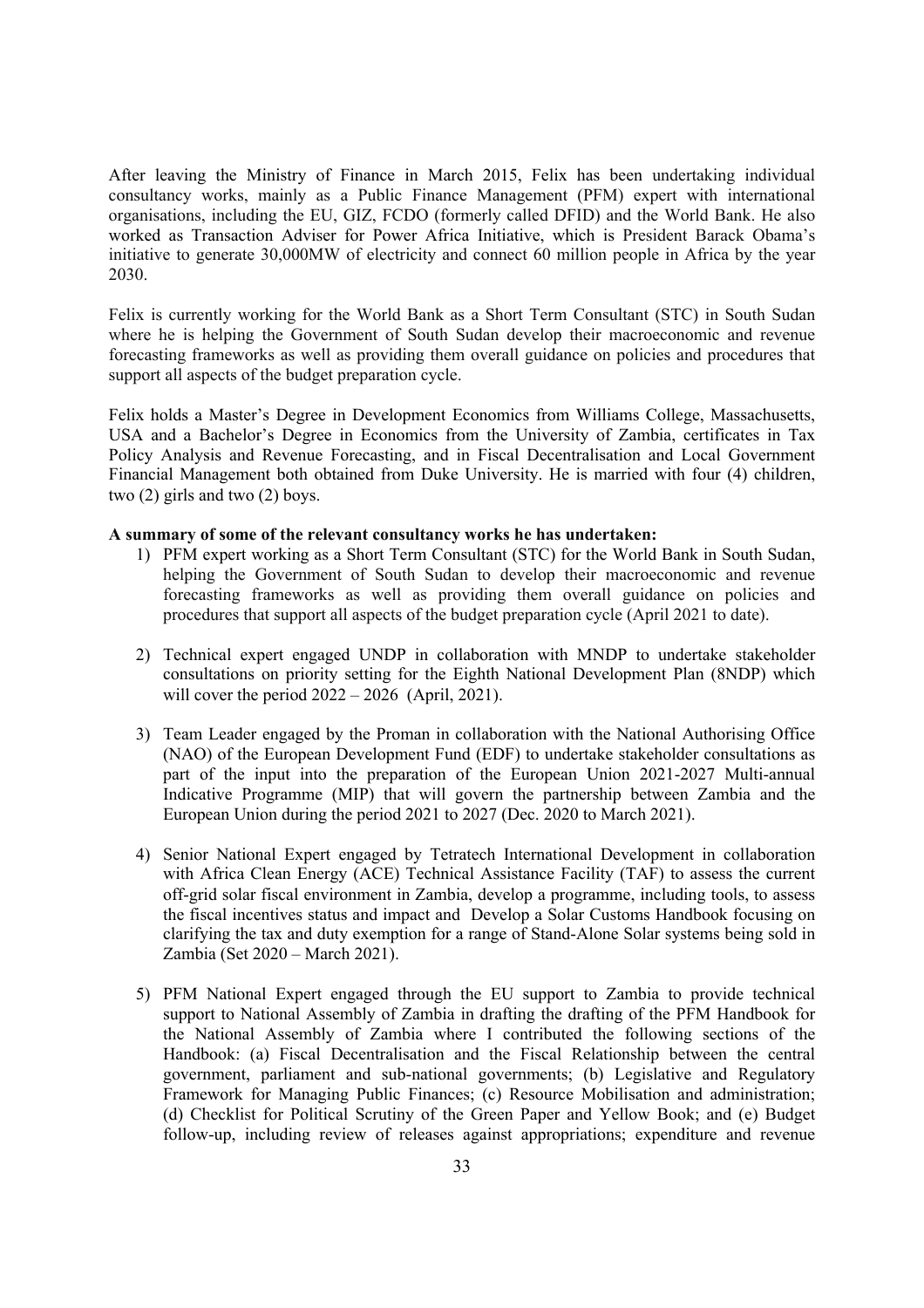tracking and value for money auditing. Also supported the Expanded Budget Committee of Parliament, including preparing analytical briefs and debriefing the Members of the Committee and the respective witnesses appearing before the Committee as well as training Members of various Parliamentary Committees in Public Financial Management. (2016 – 2020).

- 6) PFM National Expert hired by the World Bank to review Zambia's Country Systems to Support the Use of Programme for Results (PforR) financing modality. This included reviewing and documenting the institutional mapping of core public financial management and accountability functions at national level and its relation with sector line ministries, and reviewing the operation of public expenditures management systems, including systems related to planning and budget preparation, and budget execution in order to identify the technical and non-technical aspects that would affect the performance of the systems (March - June 2019).
- 7) National PFM Expert engaged by DFID (now FCDO) to Conduct a Fiduciary Risk Assessment (FRA) of the Zambian Public Financial Management system and Annual Statement of Progress for the education and Social Cash which included providing technical assistance to the Ministry of Education on Budget Analysis for projects supported by CPs in the education sector, as well as providing support to the Ministry of Community Development and Social Services in the tracing and reconciliation of the donor funds alleged to have been misapplied as well as supporting them in designing reporting templates that fully capture the required information for reporting. (Sept 2017 – May 2019).

# **A summary of some of the relevant projects that Felix spearheaded while at the Ministry of Finance**

- 1) Introduction of the Treasury Single Account (TSA) system in Government (2012 -2015), where he led the development of the conceptual framework for TSA operations in GRZ as well as Treasury Organisation structure and staffing requirements. He also provided overall direction and leadership of implementation of direct payment of salaries to employees' bank accounts (including interface to the HR system), rapid revenue consolidation through enforced use of approved revenue transit bank accounts and the pilot in the Ministry of Finance of straight-through processing of all payments through TSA integrated with IFMIS, before it was rolled out to other MPSAs.
- 2) Resource Mobilisation for the Rehabilitation of the Kariba Dam  $(2012 2015)$  where he headed the Resource Mobilisation Committee that was constituted by the Council of Ministers of the Zambezi River Authority to mobilise resources for the rehabilitation of the Kariba Dam. Felix engaged cooperating partners and raised a total of US \$294.2 million with US \$114 million coming as concessional loans from the World Bank and ADB and US \$161 million coming in as a grant from the European Union, AfDB and the Swedish Government, with the European Union committing US \$100 million. The Financing Agreements were signed in February 2015.
- 3) The Pilot Programme for Climate Resilience (PPRC) Project  $(2011 2015)$  where Felix coordinated the establishment of the Secretariat and led the Zambian Government team in discussions with the cooperating partners in the programming and financing of the two project components: 1) The Zambia Strengthening Climate Resilience (Phase II) Project in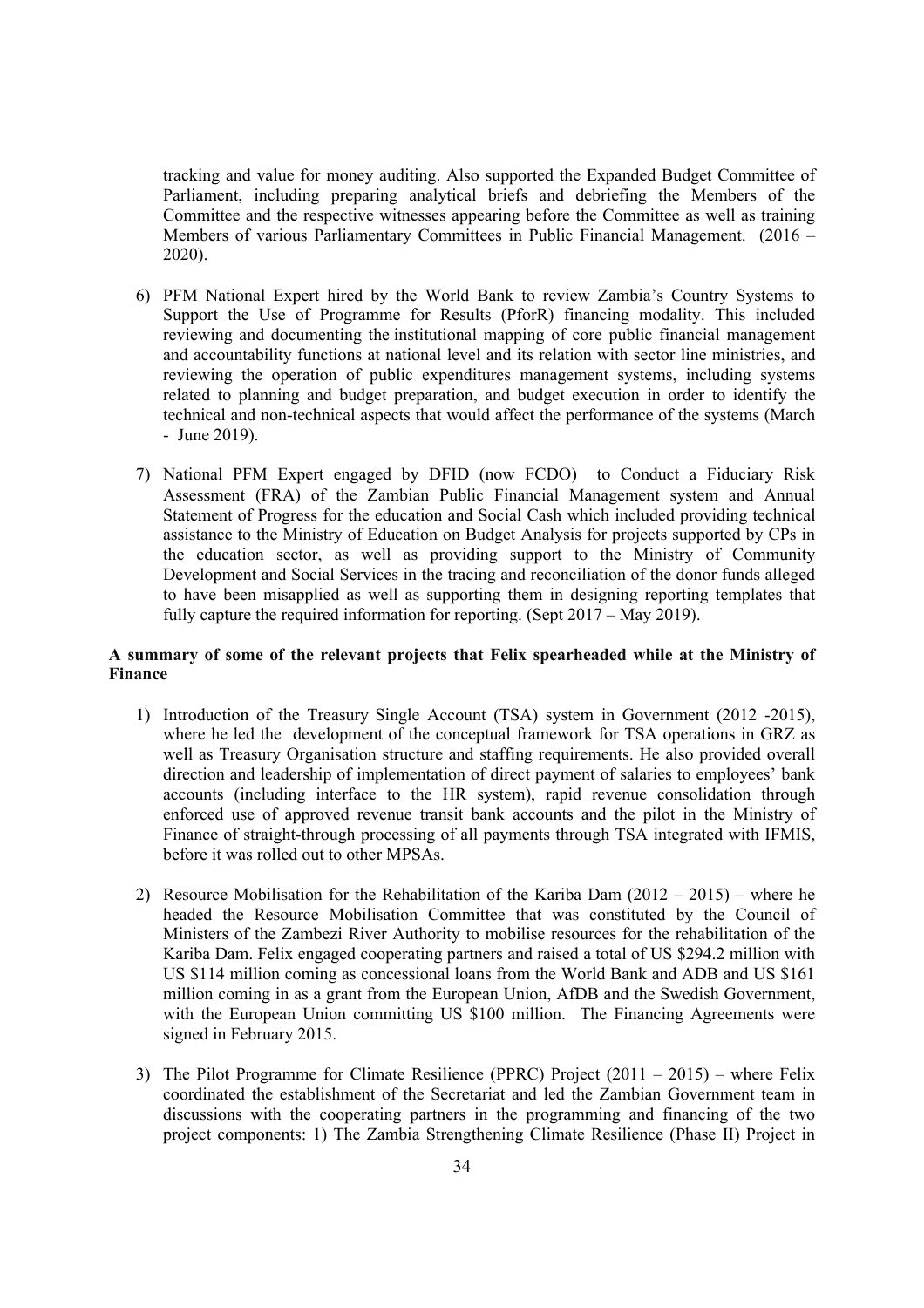the Barotse Sub-Basin (US \$36 million) administered by the World Bank; and 2) The Strengthening Climate Resilience in the Kafue Sub-Basin (US \$38 million) administered through the AfDB. He also superintended over the project implementation in the Zambezi and Kafue sub-basins.

4) Zambia's Sovereign Rating and Bond Issue (2011 – 2014) – where Felix led a technical team that engaged with two international rating agencies – Fitch, and Standard and Poors, for Zambia's first credit rating. He also led a technical team that was responsible for preparing and eventually going to the international capital market for Zambia's first Eurobond in April 2012 and also the second Eurobond in September 2014 where US\$750 million and US \$1 billion was raised, respectively.

### **PROFESSIONAL EXPERIENCE**

| Present position                   | : Individual Consultant                                                                                                                                                                         |
|------------------------------------|-------------------------------------------------------------------------------------------------------------------------------------------------------------------------------------------------|
| Years within the firm $\therefore$ | Individual consulting with a number of international<br>organisations, including, the World Bank, Crown Agents UK<br>and Crown Agents USA, Tetra Tech International<br>Development, and Proman. |

# **Key qualifications**

An accomplished development economist with over ten (10) years' experience in management and executive roles implementation. Wide experience in public finance and the interaction with monetary policy, programme planning, monitoring and evaluation, economic and budget management, including tax policy analysis and revenue forecasting. Demonstrated experience in quantitative data analysis, strategic planning and policy formulation. Rare skills to organise and manage people. Highly developed advocacy skills developed through extensive interaction with development partners, including leading a number of IMF Article IV mission discussions.

# **Qualification and skills**

*1999 to 2015 : Working for the Ministry of Finance, Zambia (over 15 years) rising to the position of Permanent Secretary (Chief Executive Officer) and Controlling Officer for the Ministry and now working as Independent Financial Management (PFM) Consultant and as an associate consultant and a Member of the Associate Consultant Group of Crown Agents.*

- Permanent Secretary, responsible for running the ministry on a day to day basis, providing support and responsible for effective management of human resources for the ministry, and for negotiating and managing the implementation of economic programmes with the IMF as well as with other development partners;
- Controlling Officer, superintendent over the ministry's expenditure to ensure effective and efficient programme implementation and effective management of financial resources and answerable to the Parliamentary Public Accounts Committee;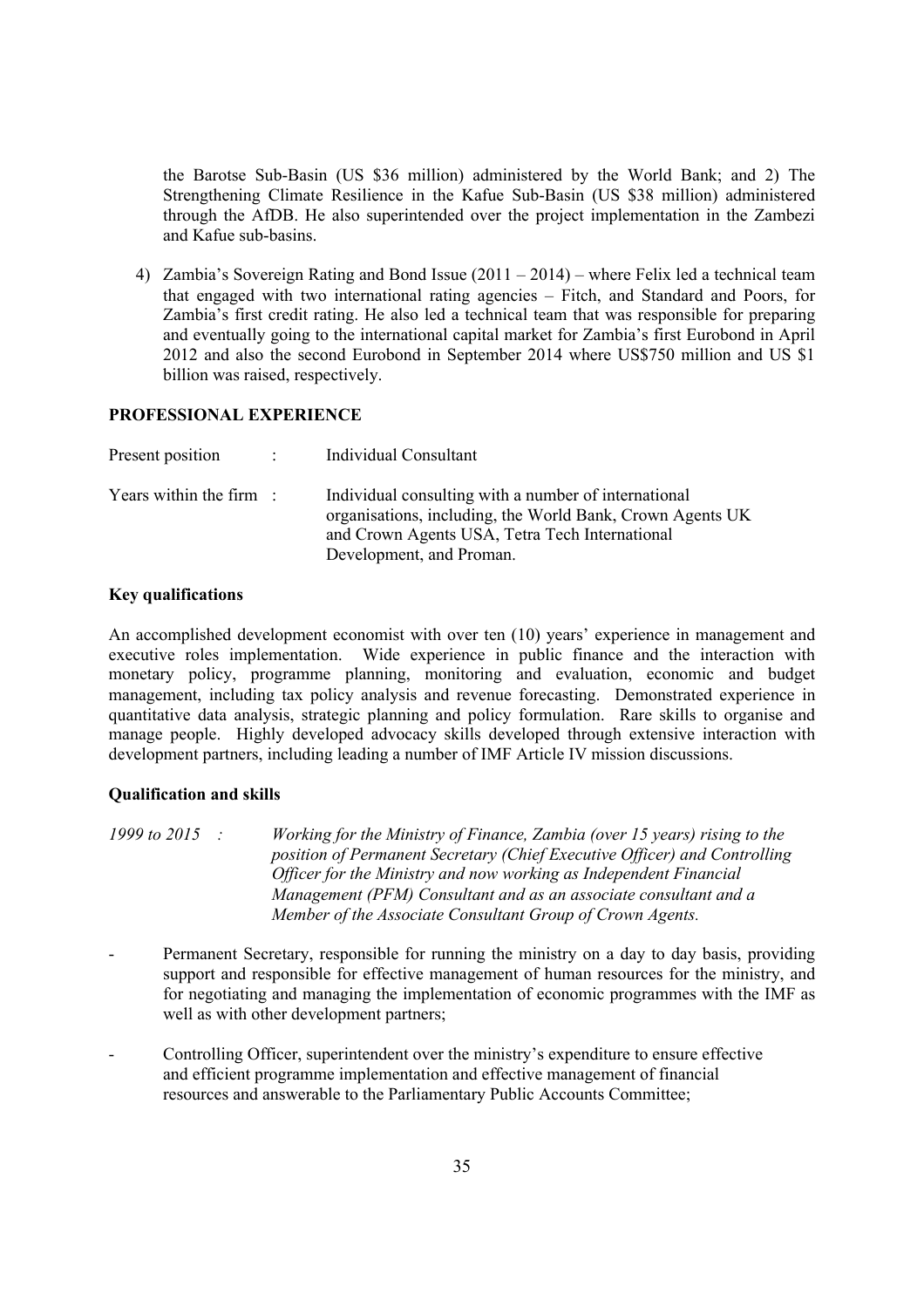- Deputy National Authorisation Officer of the European Development Fund (EDF) in charge of coordination of the EDF programmes with the delegation of the European Commission in Zambia;
- Leader of Article IV consultation discussions with the IMF as well as bilateral and multilateral cooperation discussions with the World Bank, AfDB, EU, DFID, USAID, GIZ, Sweden, Finland, Denmark, among others;
- Director of Economic Management, responsible for managing the formulation, implementation and review of macroeconomic policies in order to provide guidelines for economic management;
- Head of Revenue/Tax Policy Unit of the Ministry of Finance with an overall responsibility of establishing tax and non-tax policy criteria reflected in the respective tax and non-tax codes and undertaking in-depth research on advanced and complex tax and non-tax policy proposals as well as coordination and presiding over meetings of the Tax Policy Review Committee;
- Coordinator of the National Budgeting process, coordinating the development of the Medium-Term Expenditure Frameworks and the preparation of the annual National Budget, including drafting of the Budget Statements for the Minister of Finance to present the Budget in Parliament;
- Public Financial Management Expert, undertaking PFM individual consultancies with a lot of international organisations, including the World Bank, FCDO (formerly DFID), European Union (EU) and Common Market for Eastern and Southern Africa (COMESA); and
- Associate Consultant and Member of the Associate Consultant Group of Crown Agents.

# **GENERAL PROFESSIONAL EXPERIENCE**

- Technical leader within and outside tax and non-tax policy area in core subjects such as income tax, value added tax, customs and excise, and tax and non-tax administration
- Strong experience working as team leader and player
- Strong leadership skills and substantial experience in originating, analysing and brokering major development projects in Zambia

# **Specific professional experience**

# **Project owner/team leader of the following projects while working at the Ministry of Finance of Zambia:**

# *Public Financial Management Reform Project, 2014 to 2015*

- Provided overall direction and leadership for delivery and implementation;
- Responsible for management of key strategic risks;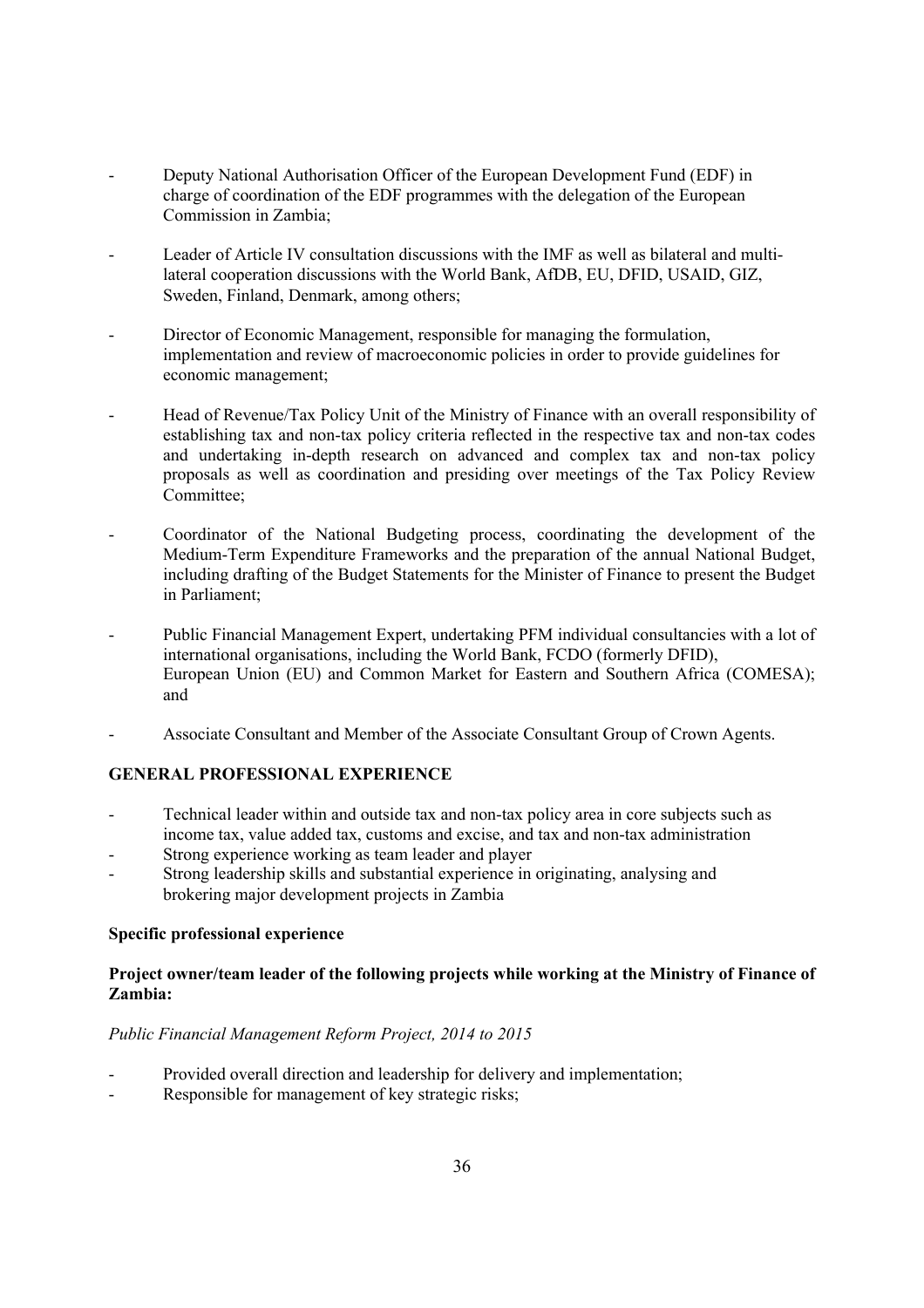- Spearheaded the Multi-Donor Trust Fund (MDTF) arrangements for financing the PFMRP and including leading negotiations with cooperating partners providing contributions through the MDTF;
- Established the PFMRP Secretariat in MoF, including designing the steering committee terms of reference and staffing of the secretariat; and
- Chaired the MDTF Steering Committee Meetings.

# *Treasury Single Account (TSA) (In conjunction with US Treasury Office of Technical Assistance, 2012 to 2015*

- Led development of the conceptual framework for TSA operations in GRZ;
- Led development of Treasury Organisation structure and staffing requirements; and
- Provided overall direction and leadership of implementation of direct payment of salaries to employees' bank accounts (including interface to the HR system) rapid revenue consolidation through enforced use of approved revenue transit bank accounts in the Ministry of Finance of straight-through processing of all payments through TSA integrated with IFMIS before the pilot was rolled over to other MPSAs.

# *Resource Mobilisation for rehabilitation of the Kariba Dam, 2012 to 2015*

- Headed the Resource Mobilisation Committee that was constituted by the Council of Ministers of the Zambezi River Authority to mobilise resources for the rehabilitation of the Kariba Dam; and
- Engaged cooperating partners and raised a total of US\$294.2 million with US\$114 coming as concessional loans from the World Bank and ADB and US\$161 million coming in as a grant from the European Union, AfDB and the Swedish Government, with the European Union committing US\$100 million. The Financing Agreements were signed in February, 2015.

# *The Pilot Programme for Climate Resilience (PPRC) Project, 2011 to 2015*

- Coordinated establishment of the Secretariat
- Led the Zambian Government Team in discussions with the cooperating partners in the programming and financing of the two project components: 1) The Zambia Strengthening Climate Resilience (Phase II) Project in the Barotse Sub-Basin (US\$36million) administered by the World Bank and the: 2) Strengthening Climate Resilience in the Kafue Sub-Basin (US\$38 million) administered through the African Development Bank
- Superintended over the project implementation in the Zambezi and Kafue sub-basins

# *Zambia's Sovereign Rating and Bond Issue, 2011 to 2014*

- Led a technical team that engaged with two international rating agencies Fitch, Standard and Poors, for Zambia's first credit rating
- Led a technical team that was responsible for preparing and eventually going to the international capital market for Zambia's first Eurobond in April, 2012 and also second Eurobond in September, 2014 where US\$750 million and US\$1 billion was raised, respectively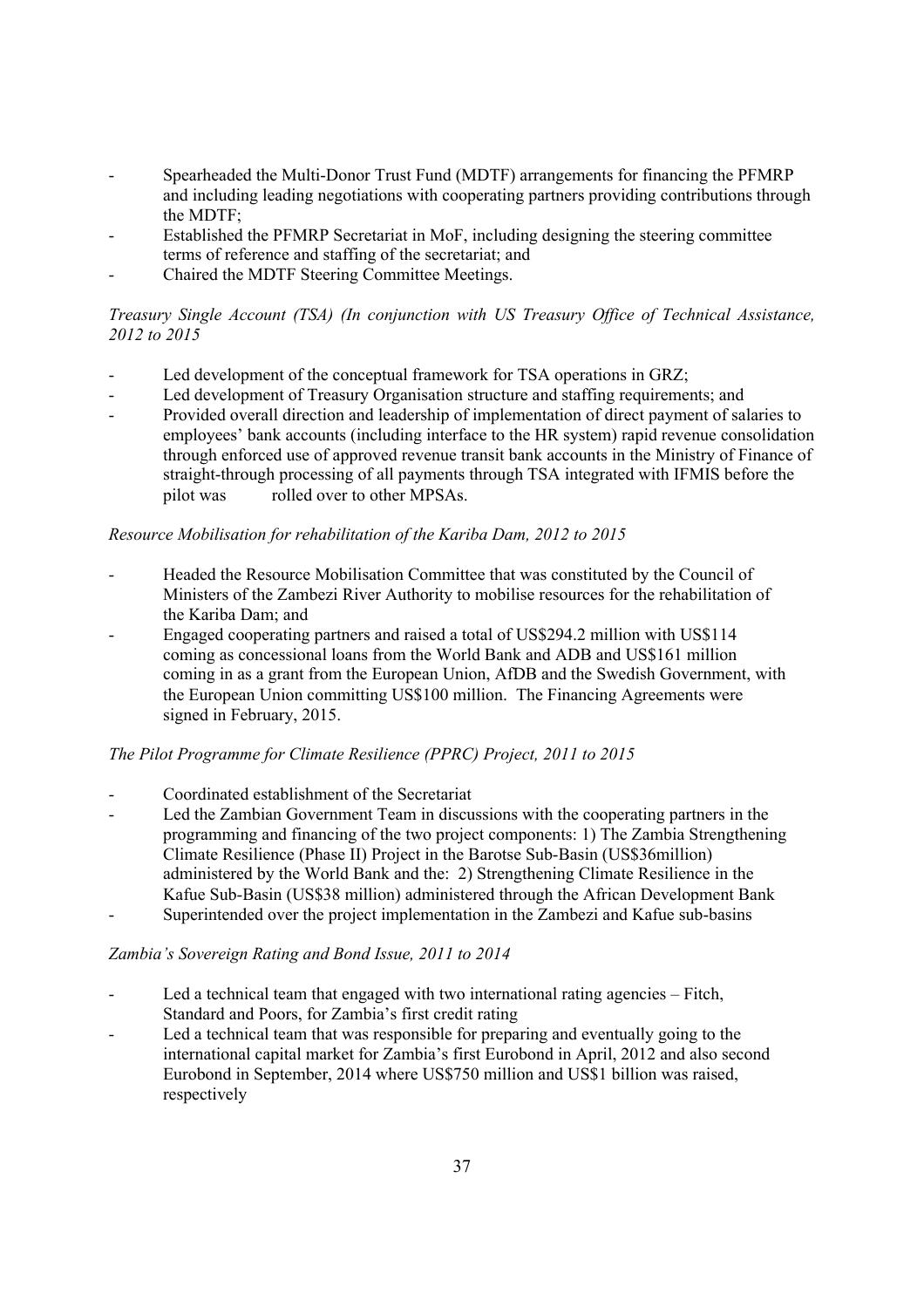# *1st and 2nd Eurobond Issue, 2011 to 2014*

- Coordinated and established relationship with the international financial and legal advisers
- Coordinated the preparation of the due diligence report for use and led the Government team for the road shows for the first and second bond issues for Zambia in the international capital market
- Identified and established relationship with local legal advisers to provide independent legal option to the international legal advisers
- Prepared all necessary documentation, including Cabinet Memoranda to get Government approval for the bond issue
- Led the Government technical team to the issuance of first and second bonds for Zambia on international capital markets

# *Public Expenditure Management and Financial Accountability Project, 2005 to 2012*

- Provided overall direction and leadership for delivery and implementation
- Managed and oversaw the budget in support of the overall financial management responsibilities of the project
- Managed the delivery of the work plan and its outputs through consultants and contractors, including developing terms of reference, participated in procurement, selection and hiring and overseeing their delivery to ensure high quality outputs
- Developed annual work plans that contributed to the delivery of outputs
- Oversaw the delivery and implementation of the work plans and took forward corrective action as necessary
- Coordinated the management of key strategic risks

# *Introduction of the Medium-Term Expenditure Framework (MTEF), 2002 to 2004*

- Participated in the design and monitoring of the implementation plan
- Change management training and communications for impacted Ministries, Provinces and spending agencies
- Drafted the MTEF manual to ensure sustainability of the new processes

### *Introduction of Risk Management Framework in the Public Sector in Zambia, 2012 to 2015*

- Chairperson of the Technical Committee on the introduction of risk management in the public sector
- Delegation leader of study tour to South Africa and Canada to learn how they designed, developed and implemented the risk management where information exchange included session with the Parliamentary Public Accounts Committee as well as staff of the National Assembly of South Africa

# **SPECIFIC COUNTRY EXPERIENCE**

| <b>COUNTRY</b> | <b>DATE FROM</b> | DATE TO |
|----------------|------------------|---------|
| Zambia         | 1999             | 2021    |
| South Sudan    | 2021             | 2021    |
| Sudan          | 2017             | 2018    |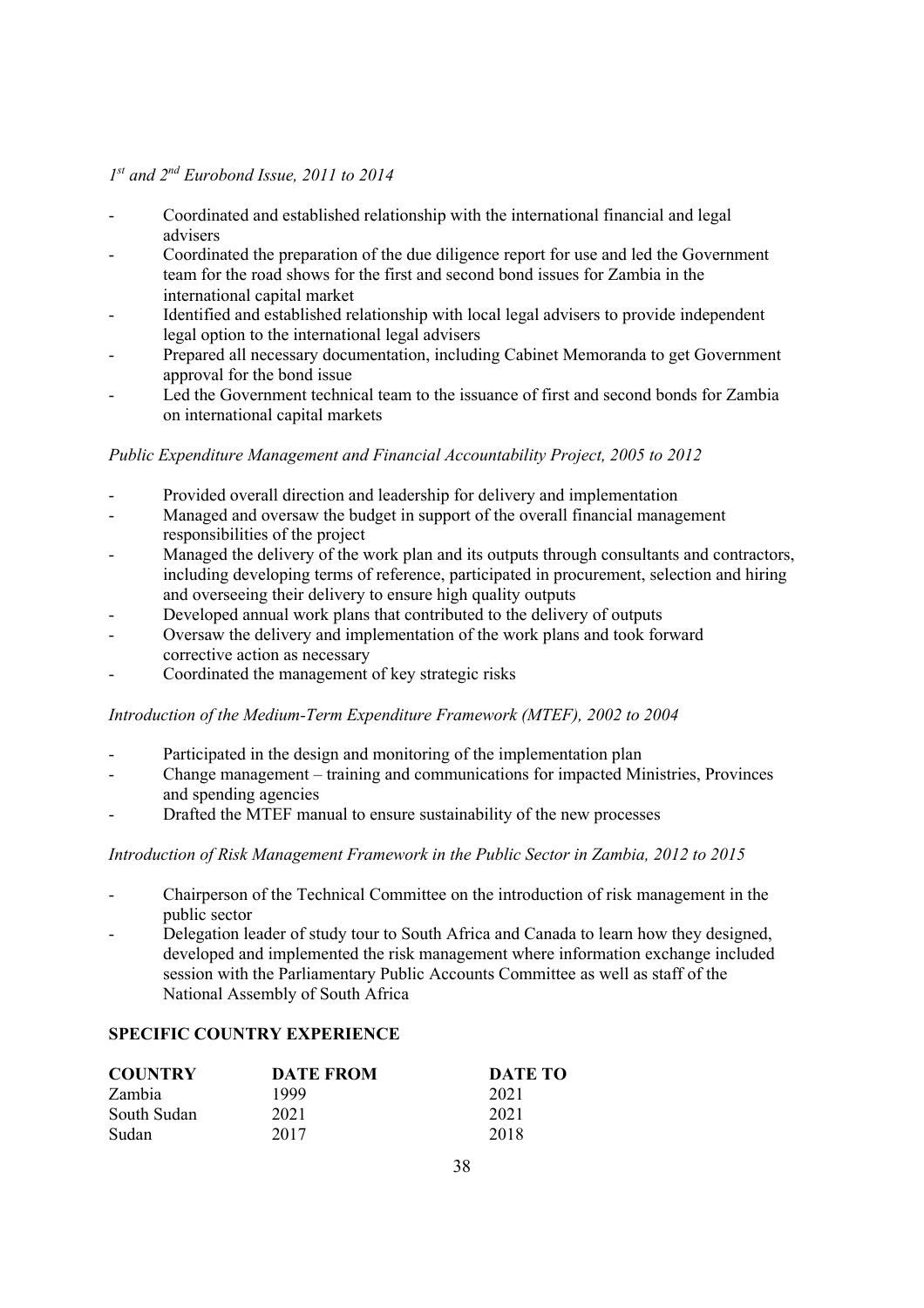| Germany | 2015 | 2015 |
|---------|------|------|
|---------|------|------|

*Supporting Government of South Sudan's Public Financial Management and Procurement Reforms*

04/2021 to 06/2021 : Non-Key Expert/World Bank

## **Duties**

- Support MOFP prepare the budget for FY 21-22 by helping them to develop their macroeconomic forecast, a revenue forecasting framework and providing them overall guidance on policies and procedures that support all aspects of the budget preparation cycle.
- Provide capacity building and training for Budget analysts to scrutinsie requests from ministries, departments, agencies and develop a "challenge function" to help ensure the preparation and development of a realistic budget that is resource and policy informed
- Support the management of the budget process and provide guidance in the overall presentation of the budget document

*Accountable Governance and Improved Service Delivery in Zambia (USAID/AGIS) Project*

01/2021 to 04/2021 : Non-Key Expert/Crown Agents USA

## **Duties**

- Updating the situational analysis provided earlier in the project performed period and reviewing and consolidating data about the current financial and operational functions of the Ministry of General Education (MOGE) from various government and external assessments, audits and plans.
- Providing technical assistance to the Chief of Party for the USAID/AGIS project, the Public Financial Management (PFM) adviser and the decentralisation adviser in order to analyse and understand the current status of the project and identify the current challenges that may exist in the three PFM functions of internal control, internal audit and procurement.
- Preparing the situational analysis update report strategic stakeholder review report.

*Undertake Stakeholder Consultation for the 2021-2027 EDF Programming Governing the Zambia – EU Partnership*

11/2020 to 03/2021 : Team Leader (Non Key Expert)/ Proman

# **Duties**

- In consultation with the Ministry of National Development Planning (MNDP), the European Union Delegation (EUD) to Zambia and the National Authorising Office (NAO) of the European Development Fund (EDF), consolidate clusters of stakeholders to be consulted.
- Undertaking Stakeholders consultations.
- Preparing the consolidated stakeholder consultation report to be used as input for the preparation of the European Union 2021-2027 Multi-annual Indicative Programme (MIP) governing Zambia – EU partnership.

*Short Term Technical Support to the Expanded Budget Committee of the National Assembly of Zambia to Scrutinise the 2020 National Budget with Specific Focus on the Education Sector*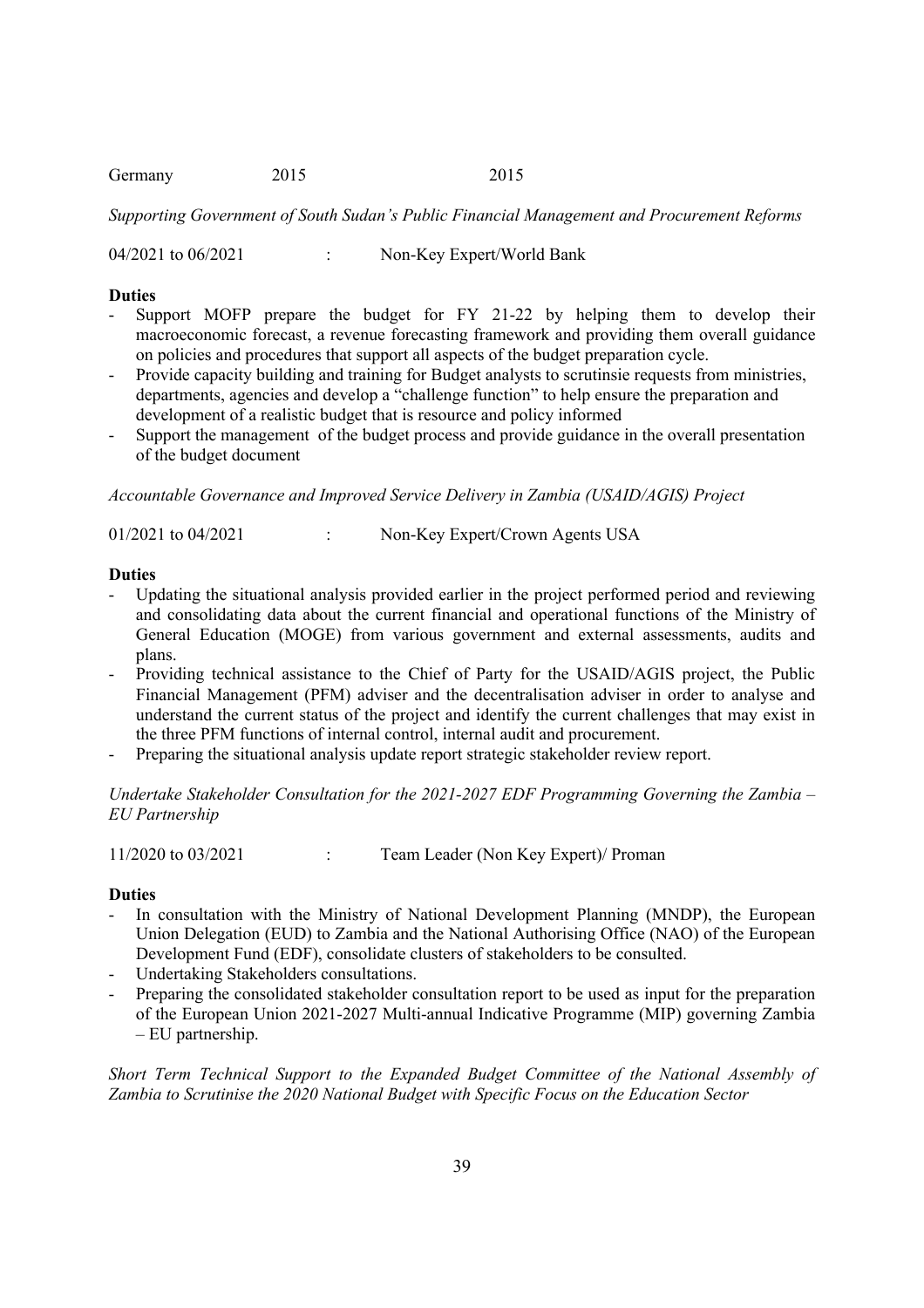10/2019 to 10/2019 : Non Key Expert

### **Duties**

- Analysing the 2020 Budget Estimates with respect to the education sector.
- Establishing the necessary linkages between the Seventh National Development Plan; Vision 2030 and the 2020 Budget with respect to the education sector.
- Providing technical support to the Expanded Budget Committee, including preparing an analytical brief to inform their decisions.
- Analysing witness reports and debriefing the Parliamentary Budget Committee before the respective witnesses appear before the Committee.
- Assisting them prepare their Committee report for presentation to Parliament.

## *Assess the Current off Grid Solar Fiscal Environment in Zambia*

| 08/2020 to 03/2021 | Senior National Expert (SNE/ Tetra Tech International |
|--------------------|-------------------------------------------------------|
|                    | Development                                           |

#### **Duties**

- Developing a Programme, including tools, to assess the fiscal incentive (status and impact assessments).
- Updating the current legislation (Statutory Instruments  $32 -$  the Custom and Excise Act, and  $33$ the Value – Added Tax Act) that provides fiscal incentives for the Off Grid Solar market in Zambia.
- Developing a Solar Customs Handbook focusing on clarifying the tax and duty exemption for a range of Stand-Alone Solar systems being sold in Zambia.

*Accelerating the Sustainable Control and Elimination of Neglected Tropical Diseases (ASCEND)*

10/2020 to 03/2022 (on going) : Non-Key Expert/ Crown Agents

#### **Duties**

- Supporting the Neglected Tropical Diseases (NTD) Unit and the Financial and Planning Departments in the Ministry of Health as a Public Finance Management NTD Budget Adviser.
- Providing PFM budget advisory services to the ASCEND project.
- Preparing training materials and training of NTD staff in Output Based Budgeting (OBB), Value for Money (VFM) and Transparency.

*Undertaking Fiduciary Risk Assessment for FCDO (Former DFID)*

08/2017 to 05/2019 : Non-Key Expert

- Conducting a Fiduciary Risk Assessment of the Zambian Public Financial Management system and Annual Statement of Progress for the education and Social Cash Transfer for DFID (FCDO).
- Providing Fiduciary Risk and Financial Management support for the Government of the Republic of Zambia's education and Social Cash Transfer programmes.
- Under education, providing technical assistance to the Ministry of Education on Budget Analysis for projects supported by CPs in the education sector, including reconciliation of project accounts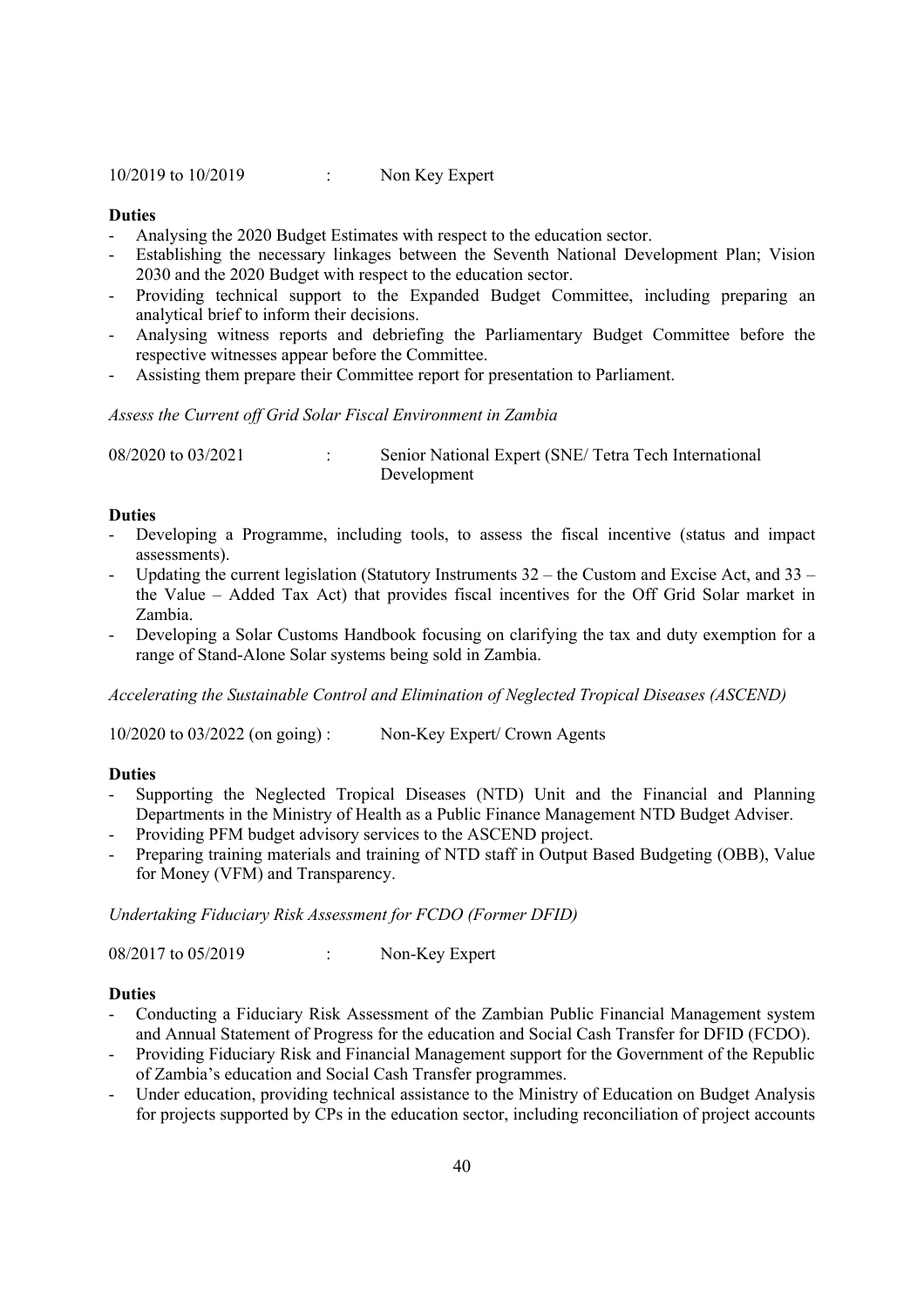at BOZ and commercial banks as well as uploading the donor funded project data into the IFMIS to ensure project expenditures from the donor accounts are included in the financial statements.

Under the Social Cash Transfer programme, providing support to the Ministry of Community Development and Social Services in the tracing and reconciliation of the donor funds alleged to have been misapplied as well as supporting them to design reporting forms that fully capture the required information for reporting.

*Supporting CSOs on Budget Analysis*

06/2018 to 12/2020 : Key Expert/Oxfam

# **Duties**

- Preparing solutions paper arising from identified gaps, challenges and opportunities in the 2019 and 2020 national budgets.
- Preparing and making presentations at post budget discussion forums with Civil Society Organisations (CSOs) and Academic/think tanks.
- Participating and making presentations at CSO organised workshops to support them in making budget proposals to the Ministry of Finance.
- Training Members of Parliament from selected Parliamentary Committees in Budget Analysis.
- Panelist on their radio and TV programmes to explain Zambia's economy, challenges and opportunities.
- Supporting other CSOs, including Action Aid Zambia, ZCTU and CUTS in Budget Analysis and impact on service delivery.

*Review of Country Systems to Support the Use of Programme for Results (PFORR) World Bank*

03/2019 to 06/2019 : Non-Key Expert/World Bank

# **Duties**

- Reviewing and documenting the institutional mapping of core public financial management and accountability functions at national level and its relation with sector line ministries. This review covered the horizontal and vertical relations, incentives for coordination and collaboration as well as political economy aspects that influence core fiduciary functions directly relevant for programme implementation.
- Reviewing the operation of public expenditure management systems, including systems related to planning and budget preparation, and budget execution with the main purpose of identifying the technical and non-technical aspects that would affect the performance of the systems.

*Regional Exchange Workshop on Taxation in the Mining Sector*

11/2019 to 12/2019 : Facilitator (Key Expert)/ World Bank

- Facilitating a regional exchange workshop on taxation in the mining sector in general as well as practical audit experiences to improve audit performance.
- Identifying best practices which could serve as regional role models as well as (common) challenges.
- Providing a network opportunity for the stakeholders in order to create networks which might increase cooperation in the day-to-day-to-work of the participants.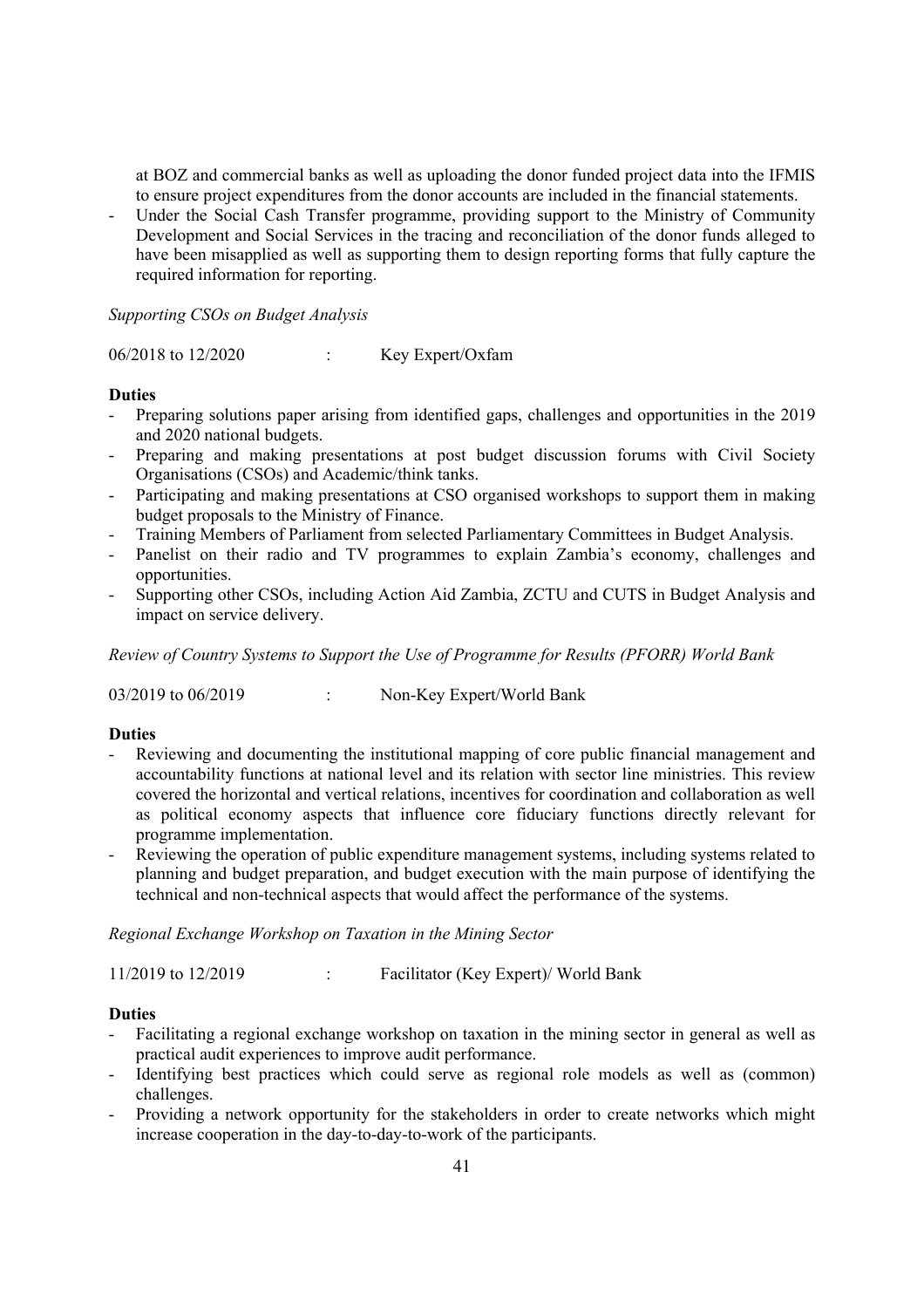*Facilitation of the Joint Planning Workshop on the Trade Facilitation Project at Kasumbalesa on the Zambia/Dr Congo Border*

05/2018 to 2018 : Moderator (Non-Key Expert)/ GIZ

## **Duties**

- Facilitating a joint planning workshop whose objective was to elaborate the plan of activities to be conducted under the Trade Facilitation project at the Kasumbalesa Border between the Republic of Zambia and the Democratic Republic of Congo specifically to:
	- o Identify the main trade facilitation challenges at Kasumbalesa.
	- o Discuss the priorities and strategies related to Kasumbalesa.
	- o Jointly identify the project milestone.
	- o jointly plan the operations for 2018 both on the national as well as bilateral level.

*Design Thinking Workshop on the Enhancement of Tax Collection by Zambia Revenue Authority (ZRA)*

11/2015 to 12/2015 : Resource Person (Non-Key Expert)

# **Duties**

- Assistance in the preparation and also to be a resource person at the Design Thinking Workshop on the enhancement of tax collection by ZRA.
- Developing a concept note providing information to the "Design Thinkers" on the major practical problem for SMEs to pay taxes and for ZRA to collect revenues from SMEs.
- Conducting interviews with at least six (6) SMEs and three (3) chartered accountants to document steps for SMEs to pay taxes and for ZRA to collect the taxes from SMEs.

*Evaluation of the Good Financial Governance (GFG) Project (2016-2018)*

05/2015 to 07/2015 : Non-Key Expert/ World Bank

### **Duties**

- Reviewing and making recommendations on the Results Matrix, which was prepared by the Consultant to make sure that the recommendation outputs are deliverable within the programme period with targeted interventions to achieve the results.
- Presiding and guiding the final meeting with the consultants, GIZ staff and Ministry of Finance officials.

*Supporting the Government of the Republic of Zambia's Financial Management Reform Programme Mid-Term Review*

05/2016 to 06/2016 : Non-Key Expert/ World Bank

- Providing technical support to DFID's support to the Government of the Republic of Zambia's PFMRP review and working with the world Bank's Mid-Term Review Mission team that visited the programme in May 2016. Specifically, was responsible for:
	- o Preparing a timeline of PFM reform in Zambia over the last fifteen (15) years.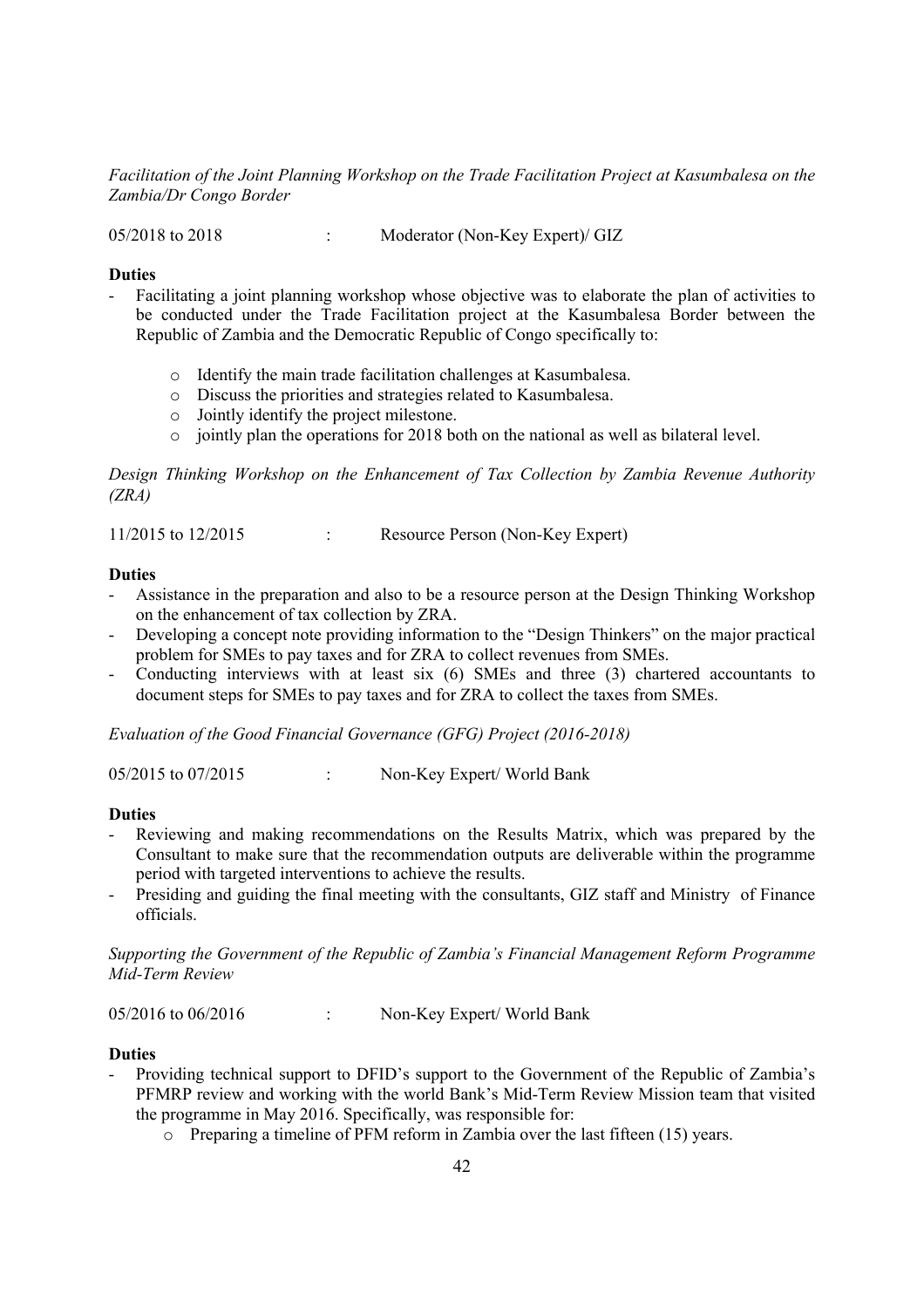- o Assessing the politics around IFMIS and the (lack of) Budget Credibility.
- o Assessing how officials both in central agencies and in selected line ministries view reforms on IFMIS, TSA, Budgeting, Procurement and Internal Audit.
- o Contributing to the World Bank Aide Memoir, including the development of a risk matrix for the project.
- o Preparing the DFID Mid-term Review of the PFMRP using DFID standard template.
- o Preparing a 10-page report on the assignment covering areas of particular interests to DFID.

# *Supporting the Government of the Republic of Zambia's Financial Management Reform Programme (PFMRP)*

10/2015 to 11/2015 : PFM Expert (Non-Key Expert)/ World Bank

# **Duties**

Providing technical support to DFID's support to the Government of the Republic of Zambia's PFMRP review and working with the World Bank's support mission team that visited the programme in 2015. Specifically for:

- o Reviewing and analysing documents and reports available from the PFMRP as well as other relevant data sources.
- o Reviewing project progress against its objectives (including spend against forecast).
- o Reviewing fiduciary issues.
- o Contributing to the updates of the GRZ results framework for the PFMRP.
- o Contributing to the World Bank Aide Memoir, including the development of a risk matrix for projects.
- o Preparing the DFID Annual Review (AR) of the PFMRP using DFID standard AR template.
- o Preparing a 10-page report on the assignment covering areas of particular interest to DFID.

*COMESA Adjustment Facility/Regional Integration Support Mechanism for the Government of Sudan*

10/2017 to 12/2017 : Non-Key Expert/World Bank

# **Duties**

- Consultations with the relevant authorities (Sudanese Ministry of Trade which is the Coordinating Ministry for the Government of Sudan and the COMESA Secretariat), the Central Bank of Sudan, the National Assembly of Sudan and the private sector, in the programming.
- Identification and formulation of the project document with supporting documentation (project logical framework, work-plan and budget) in line with the COMESA Adjustment Facility procedures and EDF Procedures.

*COMESA IRCC Support Project (IRCCII) Programme Estimate No. 3*

05/2015 to 06/2015 : Non-Key Expert/COMESA

# **Duties**

- Supporting COMESA Secretariat and the European Union Delegation to Zambia in the identification of programmes and prioritised interventions to be implemented by the COMESA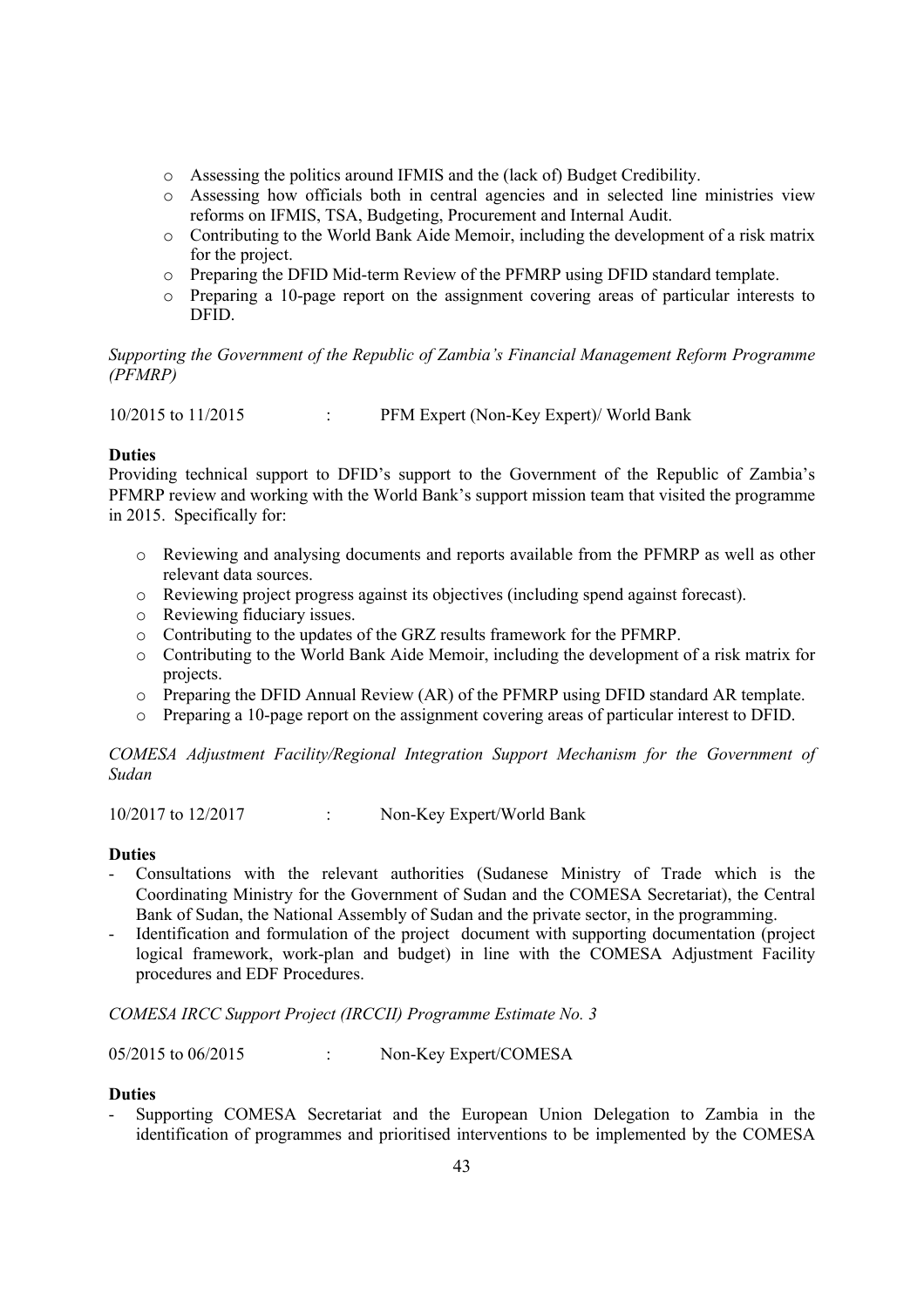Secretariat and/or other stakeholders and which would make a substantive contribution to moving the regional economic integration process forward, which COMESA used in the preparation of the proposal for financial support in the framework of the  $11<sup>th</sup>$  EDF sub-regional envelope of COMESA.

*Support to the Zambia Energy Sector: Increased Access to Electricity and Renewable Energy Production (IAEREP)*

04/2018 to 02/2019 : Key Expert (Imprest Administrator)/ EACOM

#### **Duties**

This is an EU project aimed at increasing access to clean, reliable and affordable energy and renewable energy production in Zambia. As imprest administrator, I drafted the Multi-annual Programme Estimate for the enhancement of both government and private sector capacities for development of gender inclusive renewable energy and energy efficiency projects.

*Support to the National Assembly of Zambia*

10/2016 to 11/2016 : Non-Key Expert

## **Duties**

- Providing technical assistance to the Interim Parliamentary Budget Office (IPBO) to review the 2017-2019 Medium-Term Expenditure Framework and Budget Policies for the 2017 Budget (Green Paper). Specific tasks include:
	- o Drafting work plan for the intervention prior to the commencement of the work.
	- o Preparing for and facilitating the kick-off meeting with IPBO staff, the Project Supervisor and the Project Support Team.
	- o Conducting a series of short training sessions on the different topics covered in the Green Paper.
	- o Facilitating the review of the 2017 Budget Estimates (the Yellow Book).
	- o Facilitating the validation of the policy brief in a workshop held at the National Assembly with participation of IPBO and other relevant staff.

*Support to the National Assembly of Zambia*

04/2016 to 06/2016 : Non-Key Expert/ Parliamentary Centre

- Providing technical assistance in the drafting of the PFM Handbook for the National Assembly of Zambia drafting the following sections of the Handbook:
	- o Fiscal decentralisation and the fiscal relationship between the central government, parliament and sub-national governments.
	- o Legislative and Regulations Framework for Managing Public Finances.
	- o Resource mobilisation and administration.
	- o Checklist for political scrutiny of the Green Paper and Yellow Book.
	- o Budget follow-up, including review of releases against appropriations, expenditure and revenue tracking and value for money auditing.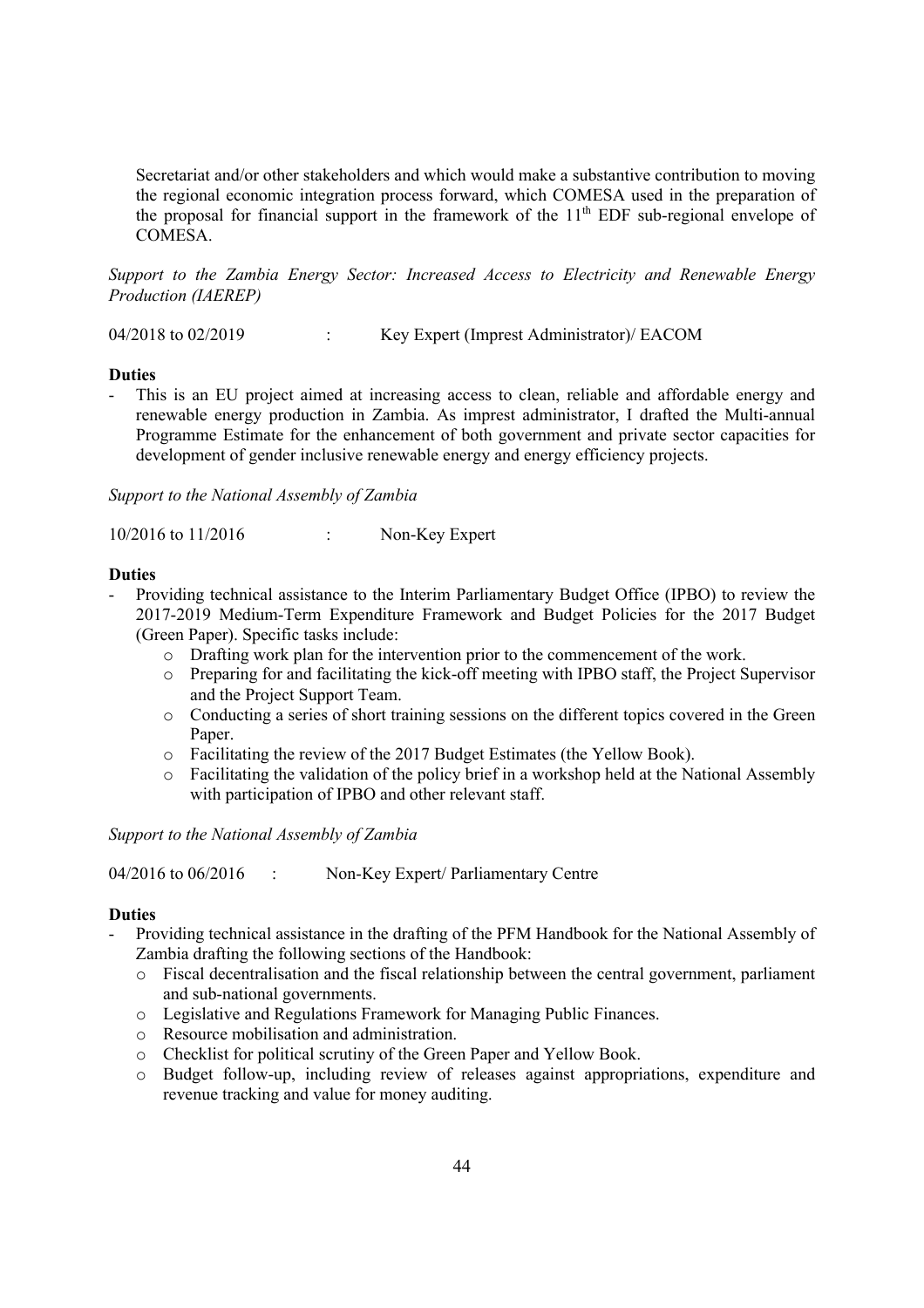*Support to the National Assembly of Zambia*

04/2017 to 06/2016 : Non-Key Expert/ Parliamentary Centre

## **Duties**

Provided technical assistance in strengthening the ability of the National Assembly of Zambia to perform its role as the apex of the accountability process in public financial management (PFM) and the budget. This involved training Members of Parliament (MPs) in selected areas of PFM of particular relevance for Parliament's budget scrutiny and implementation oversight role.

*Support to the National Assembly of Zambia*

09/2017 to 10/2017 : Non-Key Expert/ Ecorys UK Limited

#### **Duties**

- Providing technical assistance to the Interim Parliamentary Budget Office (IPBO) to enhance their technical capacity in
	- o Macroeconomic analysis and forecasting
	- o Revenue and expenditure analysis and forecasting
	- o Analysing the various chapters in the Green Paper 2018-20 and 2018 budget estimates
	- $\circ$  Establishing the necessary linkages to the 7<sup>th</sup> National Development Plan
- Providing quality assurance and technical assistance to the structuring and drafting of the policy brief presented to the Expanded Budget Committee.

*Policy Support and Advisory Services*

| 06/2018 to 12/2020 | Financial Inclusion Expert/ Financial Sector Deepening |
|--------------------|--------------------------------------------------------|
|                    | Zambia                                                 |

# **Duties**

- Developing National Financial Inclusion Strategies (NFIS) Policy requirement and updating the Financial Inclusion Policy Market Brief.
- Advising and working with SFD Zambia to identify gaps in the funding and potential unexpected requirements.
- Undertaking Digital Readiness Assessment and facilitating a working relationship between FSD Zambia and GRZ through Smart Zambia Institute (SZI).
- Providing technical support to FSD Zambia and Government team on the INRIS biometric Identity project
- Coordinating and supporting the review of the implementation of the Weather Index Insurance Programme.
- Providing technical assistance to the government team working with FAD Zambia on sourcing financing for the INRIS project.
- Preparing a discussion paper on the macroeconomic impact of COVID-19 on the Zambian economy.

# *Developing the Financial Inclusion Policy Plan*

01/2017 to 06/2017 : Financial Inclusion Expert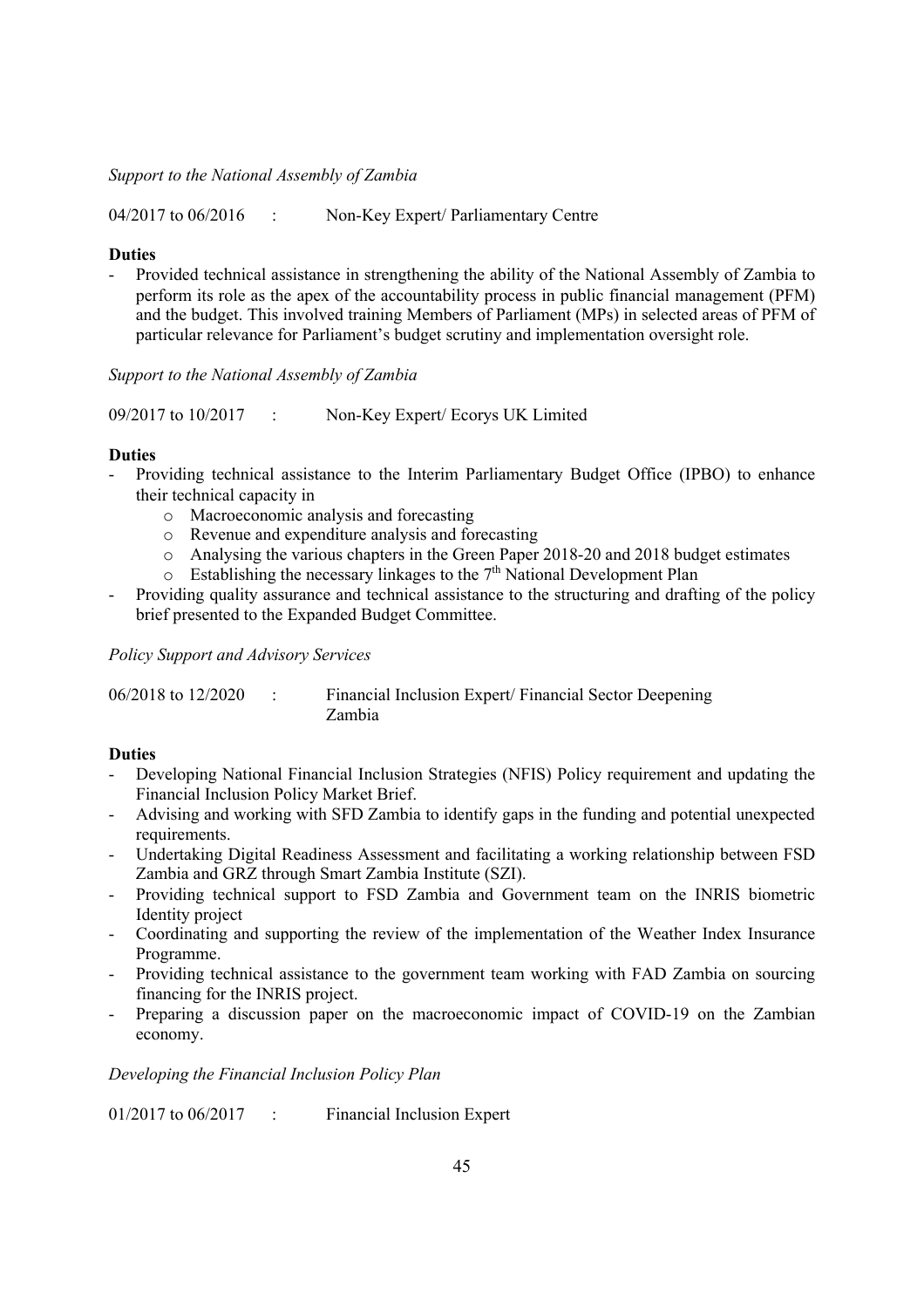# **Duties**

- Developing a financial inclusion policy plan.
- Preparing a financial inclusion policy market brief.

*Budget Analysis Study Regarding the Changes in Induced Outputs and Outcomes of Budget Support as a Result of Ending Budget Support*

| 05/2016 to 08/2016 |  | Consultant/ German Development Institute for Evaluation |
|--------------------|--|---------------------------------------------------------|
|                    |  | (DEVal)                                                 |

## **Duties**

- Budget analysis study regarding the changes in induced outputs and outcomes of Budget Support as a result of CPs ending Budget Support. This entailed:
- Reviewing, analysing and making comparison data for the period when general budget support was disbursed (2005 to 2014) and after the disbursements were terminated, specifically relating to public management, budget allocation, financial accountability, and service delivery.

# *ZACL Strategic Plan 2017-2021*

| $06/2016$ to $06/2016$ | Key Expert/ Zambia Airports Corporation Limited |
|------------------------|-------------------------------------------------|
|                        | (ZACL)                                          |

# **Duties**

- Facilitating the review of the corporation's performance during the previous plan period (2012-2016). This included proposing the structure strategy review and chairing the review meetings, which comprised the Board and Management of ZACL.
- Developing the structure for the  $2017 2021$  strategic plan.
- Capacity building to the ZACL team in strategic planning.
- Facilitating the preparation and presentation of the 2017-2021 strategic plan to the Board.

# *Power Africa Intiative*

02/2016 to 06/2017 : Transaction Adviser (Key-Expert) USAID Zambia

- Identifying, assessing and prioritising selected contemplated independent Power Producers (IPP) energy projects and carrying out preliminary due diligence on best-bet opportunities to accelerate transactions, including indentifying available funding sources and potentials for USG assistance.
- Providing in-depth analysis of power sector challenges and opportunities, including the key components of an enabling environment for private power sector investment.
- Assisting in accelerating financial close-out for priority transactions by providing independent advice to USG, GRZ and private sector stakeholders
- Maintaining close relationships with important private sector and government actors, including project developers, regulatory bodies, commercial banks, investment funds, pension funds and other donors.
- Convening meetings of key high-level stakeholders in order to facilitate closure or transactions as needed.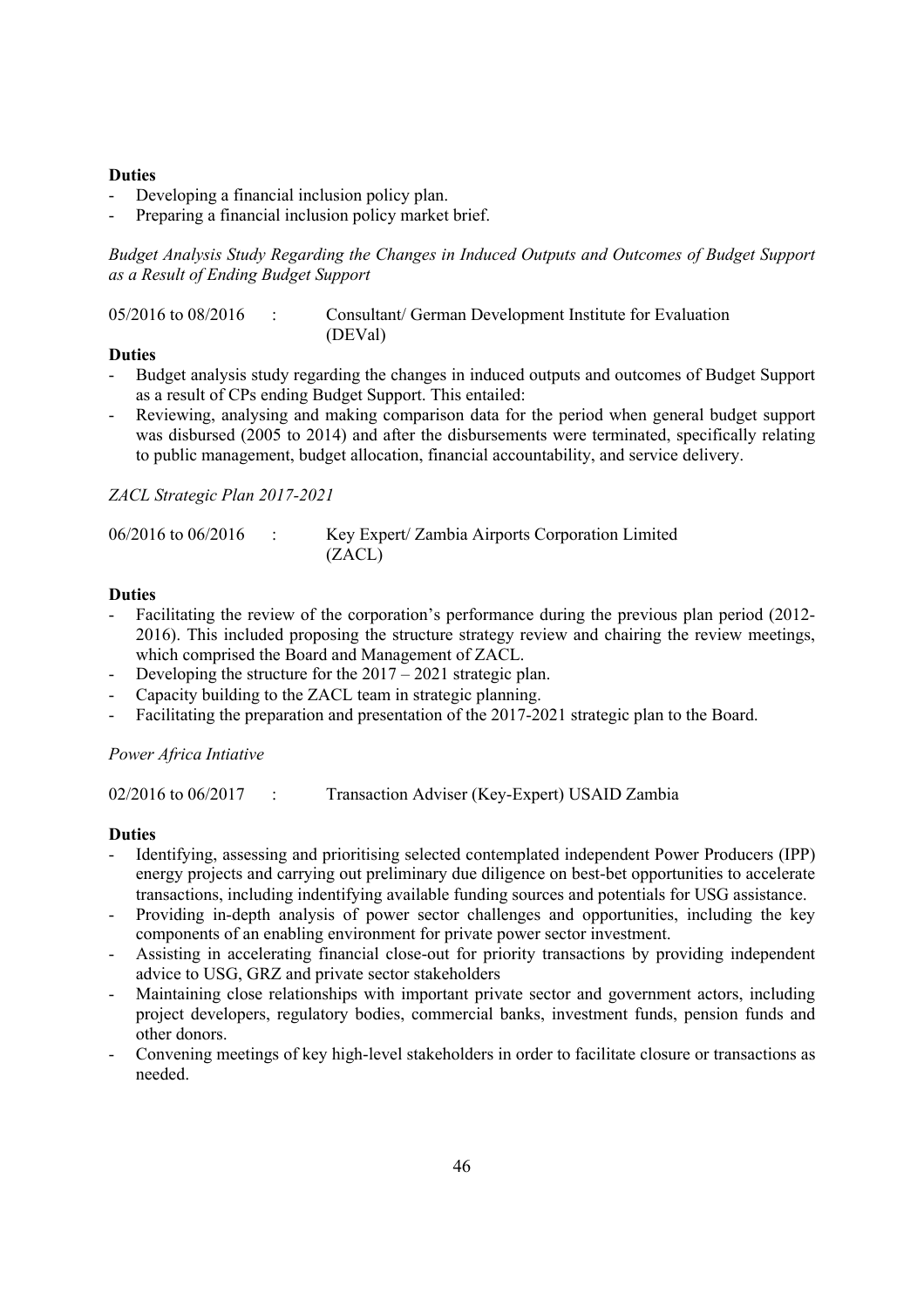*Donor Mapping Exercise of Funding Organisations that Could Support Small Holder Forest and Farm Producer Organisations*

11/2015 to 12/2015 : Key- Expert/ Food and Agriculture Organisation

## **Duties**

- Identifying donors interested in supporting cooperation and producer organisations, in the agriculture, and environment and forestry sectors.
- Compiling the donors' funding allocations to cooperatives and producer organisations in the agricultural and environment and forestry sectors.
- Mapping the geographical coverage of the donors and what activities are being currently funded in support of cooperatives and producer organisations.

*Controlling Officer/Chief Executive Officer*

07/2012 to 03/2015 : Permanent Secretary/ Ministry of Finance

- Answerable to Parliamentary Committee on Public Accounts.
- Responsible for effective management of financial resources and coordinating the production of Estimates of Expenditure for the ministry.
- Establishing priorities among conflicting claims on the resources.
- Responsible for running the ministry on a day-to-day basis. Also responsible for the effective management of human resource for the ministry.
- Providing support and advice to the Minister on policy formulation and direction, sectoral strategic and business plan development.
- Responsible for negotiating and managing implementation of economic programmes with development partners.
- Coordinating and advising the various institutions of Government to ensure attainment of economic targets and reform milestones.

*National Authorising Office of the European Development Fund (EDF)*

02/2011 to 03/2015 : Deputy National Authorising Officer/ Ministry of Finance

## **Duties**

- Overall direction and leadership for delivery and project implementation.
- Management of key strategic risks.
- Spearheading the preparation of Action Fitches/programme estimates for EU funding in the country.
- Spearheading the programming of the  $10<sup>th</sup>$  and  $11<sup>th</sup>$  EDF for Zambia.
- Liasing and coordinating the day-to-day works between the EU delegation in Zambia and the Zambian Government.

### *Overall Coordination of Economic Management Programmes Including the Following*

02/2011 to 07/2012 : Director - Economic Management/ Ministry of Finance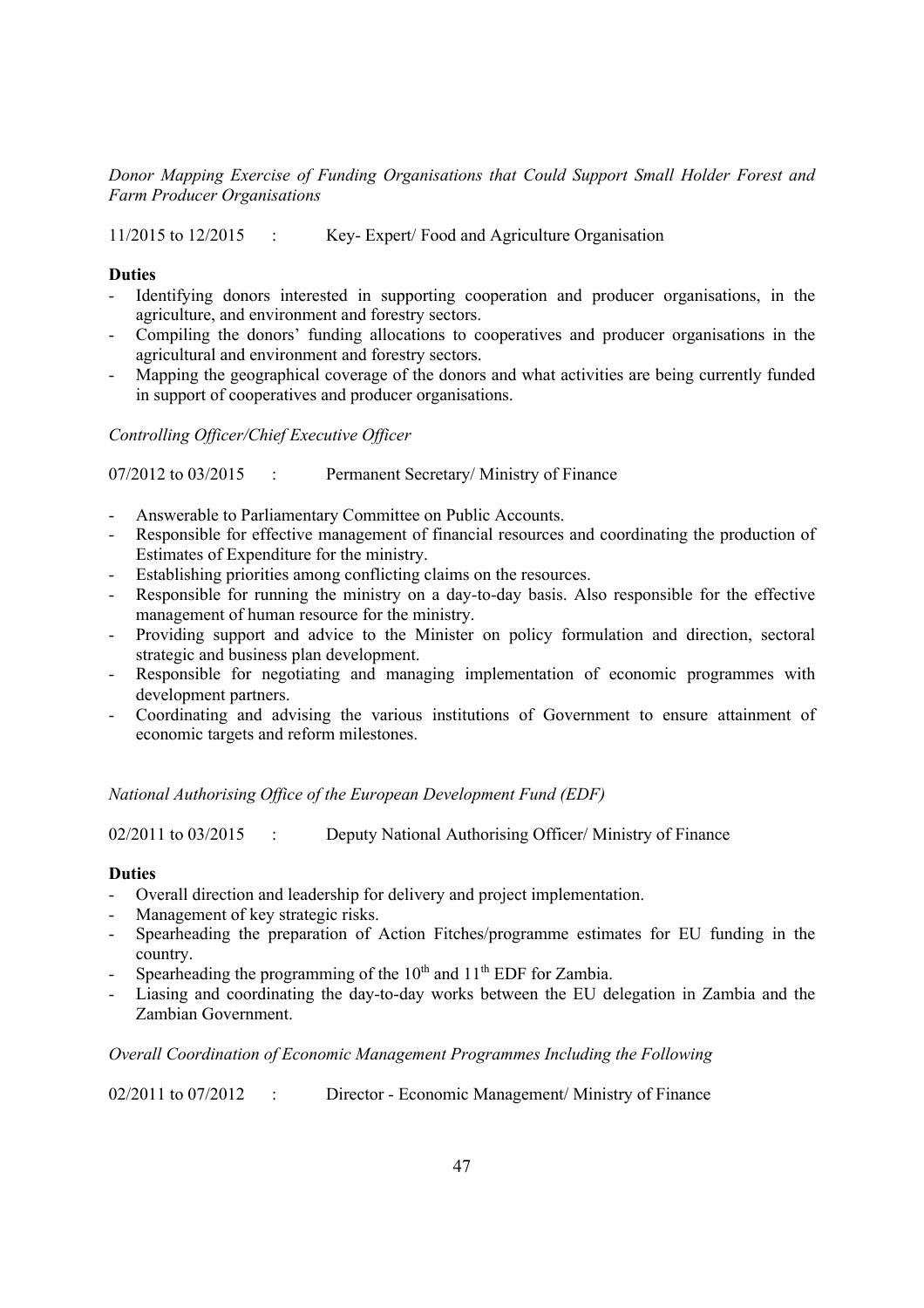## **Duties**

- Managing the formulation, implementation and review of macroeconomic policies.
- Managing the economic and technical cooperation with all the cooperating partners, including mobilisation of external financial resources and technical assistance.
- Managing the timely development of economic models as well as undertaking macroeconomic forecasting.
- Developing macroeconomic frameworks that guide the formulation of the medium-term expenditure frameworks and the annual budgets.
- Production of economic performance and development cooperation reports.
- Coordinating the periodical monitoring and evaluation of policies and programmes.
- Managing the preparation of departmental work plans as well as the human, financial and other material resources in the economic management department.

## *National Budget Preparation and Tax Policy Formulation*

08/2006 to 02/2011 : Chief Budget Analyst/ Ministry of Finance

## **Duties**

- Providing the official estimates of all Government receipts (domestic revenues and grants from cooperating partners) for the national budget and fiscal policy decisions.
- Establishing policy criteria reflected in the respective tax codes.
- Drafting tax legislation in consultation with the Zambia Revenue Authority and Ministry of Justice.
- Providing economic and legal policy analysis to inform tax policy decisions.
- Drafting non-tax revenue legislation in consultation with non-tax revenue collecting institutions and the Ministry of Justice.
- Providing economic and legal policy analysis to inform tax and non-tax policy decisions.
- Chairing meetings of the Tax Policy Review Committee which is an inter-ministerial committee that reviews and considers tax and non-tax revenue policy proposals and makes recommendations on policy measures to support annual budgets.
- Undertaking in-depth research on advanced and complex tax policy proposals.
- Representing the ministry in international fora relating to; (a) tax policy development and implementation, including negotiating tax treaties; and (b) Trade policy development and implementation, including trade negotiation under the Southern African Development Community (SADC), Common Market for Eastern and Southern Africa (COMESA) and the World Trade Organisation(WTO).

## *Tax Policy Analysis and Revenue Forecasting*

09/2005 to 08/2006 : Principal Budget Analyst/Ministry of Finance

- Examining impact of various taxes on poverty, economic development and international trade.
- Examining the linkages of tax policy to various sectors of the economy and international trade.
- Revenue forecasting and other related budgetary duties.
- Advising Government on trade policy implications on revenues and the economy as a whole.
- Drafting legislation to domesticate international agreements such as the SADC and COMESA Trade Protocols and the African Growth and Opportunity Act (AGOA).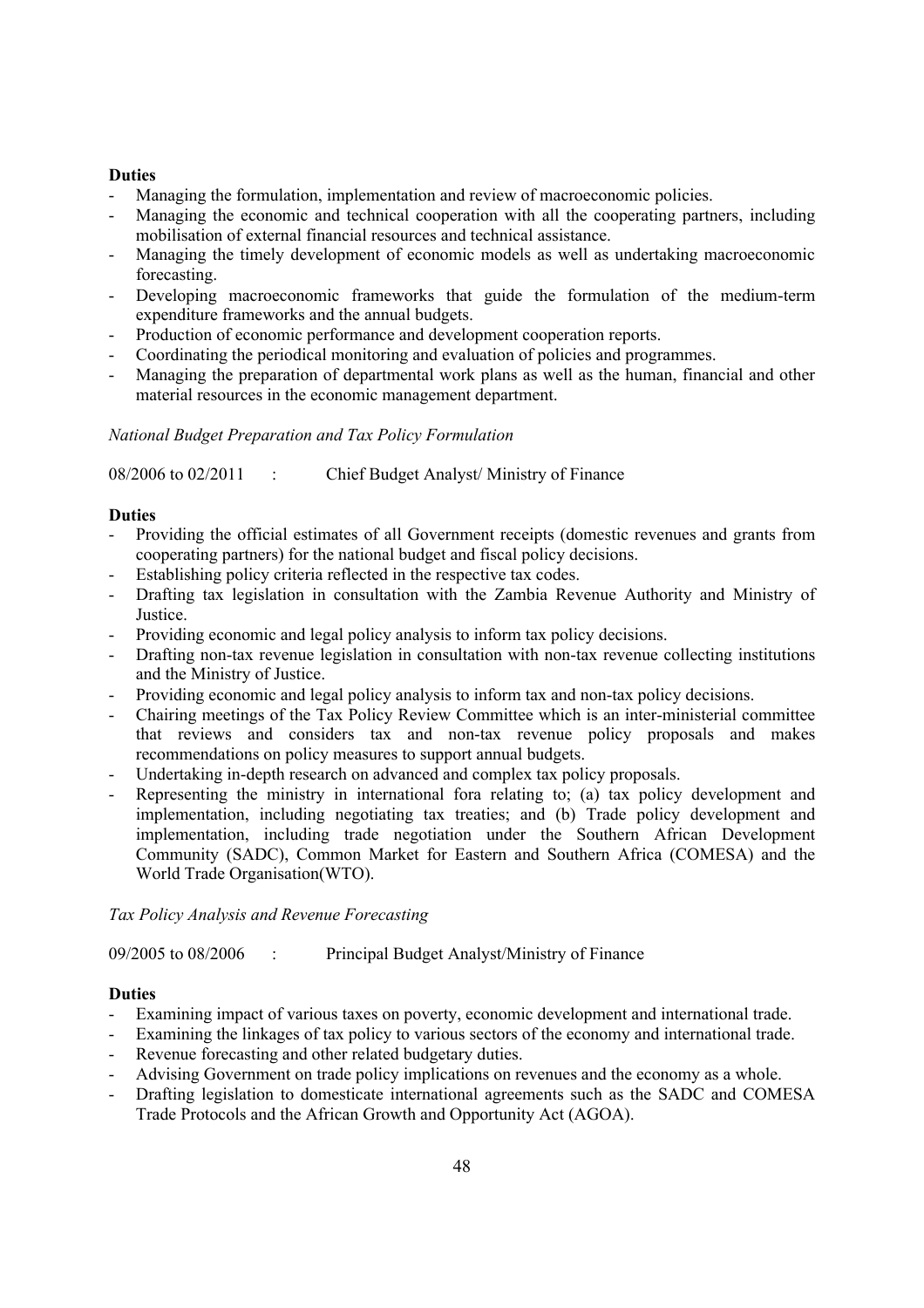Representing the Ministry of Finance on the Zambian Team that negotiated the SADC Finance and Investment Protocol.

*Government Revenue Analysis and Forecasting*

11/2001 to 09/2005 : Senior Budget Analyst/ Ministry of Finance

# **Duties**

- Monitoring revenue collections (tax and non-tax revenues) and banking.
- Reconciling the banking and preparing revenue performance report, which forms part of the budget performance analysis in the fiscal table (Central Government Domestic Operations).
- Representing the Ministry on the Trade Negotiating Committee that was involved in SADC and COMESA negotiations on Trade Protocols.

*Desk Officer for Customs and Excise Matters*

07/1999 to 11/2001 : Budget Analyst/Ministry of Finance

## **Duties**

- Monitoring customs and excise duty revenues.
- Representing the Ministry on all COMESA, SADC and Regional Integration Facilitation Forum (RIFF) matters.

## **REFEREES**

Mr Emmanuel Ngulube Former Permanent Secretary – Ministry of Finance Lusaka, Zambia Cell: 0955 455536 Email: ngulube\_emmanuel@yahoo.com

Mr Kennedy Musonda Accountant General Ministry of Finance Lusaka, Zambia Cell: 0955 785298 Email: kennedymusonda@yahoo.co.uk

Dr Francis Chipimo Deputy Governor – Operations Bank of Zambia Lusaka, Zambia Cell: 0966 134938 Email: fchipimo@boz.zm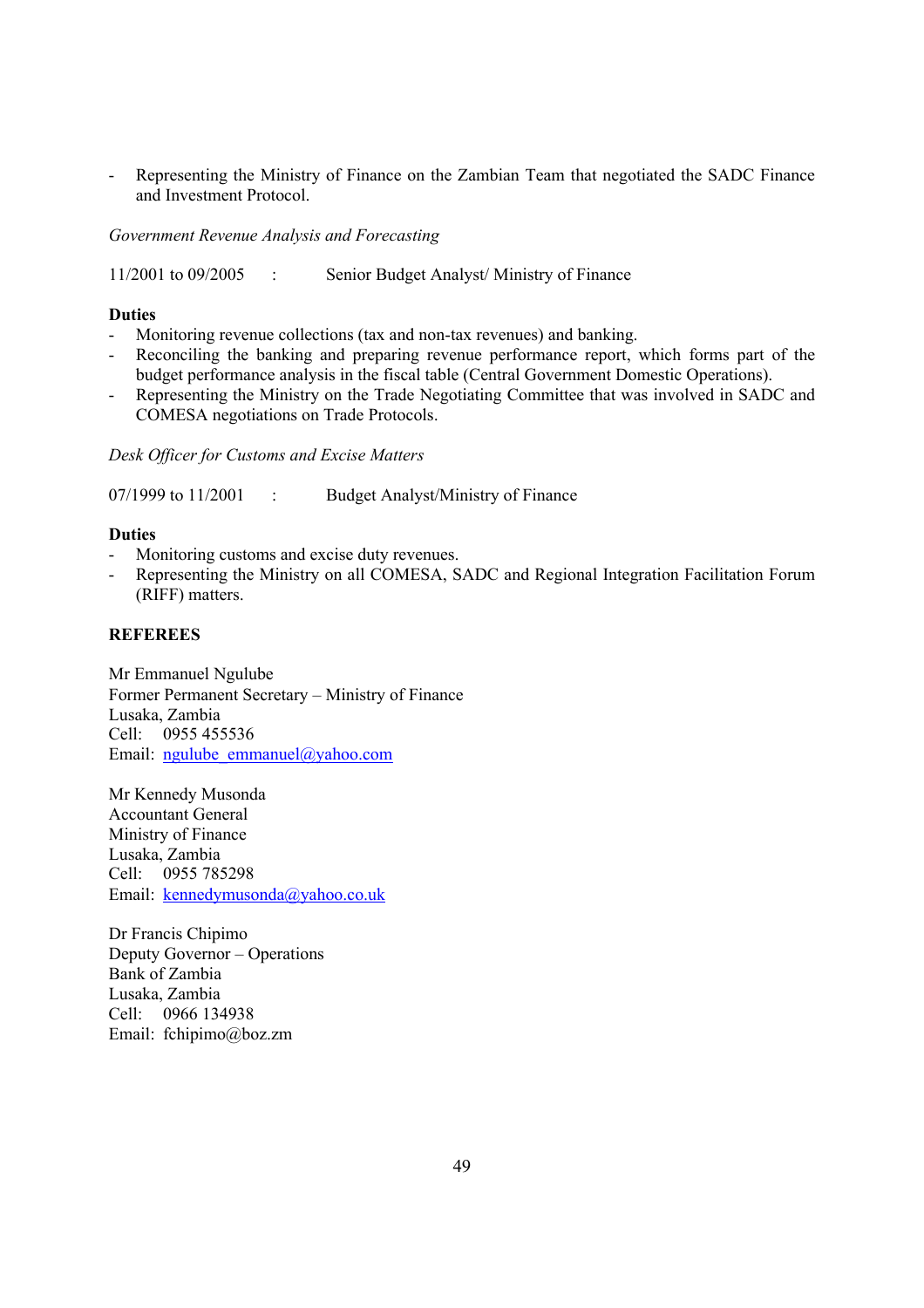## **CURRICULUM VITAE**

# **PERSONAL DETAILS**

| Name                  |                           | Denny Hamachila Kalyalya, Ph.D. (Econ.)         |
|-----------------------|---------------------------|-------------------------------------------------|
| Date of Birth         | $\mathbb{R}^{\mathbb{Z}}$ | $1st$ August, 1957                              |
| Place of Birth        | $\bullet$                 | Monze, Zambia                                   |
| <b>Marital Status</b> | ٠                         | Married to Ada Mwale Kalyalya                   |
| Children              | ٠.                        | Three $(3)$ (two $(2)$ boys and one $(1)$ girl) |

## **EDUCATIONAL AND PROFESSIONAL BACKGROUND**

| 1993 | $\sim$ 100 $\pm$ | Ph. D. (Economics), University of Massachusetts/Amherst, USA (UMASS,) on a |
|------|------------------|----------------------------------------------------------------------------|
|      |                  | Fulbright Hays Scholarship.                                                |
| 1989 | $\sim$ 100 $\pm$ | MA (Economics), UMASS                                                      |
| 1983 |                  | MA (Economics), University of Zambia (UNZA)                                |
| 1980 |                  | BA (Economics and Business Administration), University of Zambia (UNZA)    |

Have had professional training in the form of Executive Programs and short courses from various institutions locally, regionally, and internationally.

## **WORK EXPERIENCE**

| April $2021$ – Present | Independent Co-Chair, IDA20 Replenishment, the World<br>Bank                  |
|------------------------|-------------------------------------------------------------------------------|
| June $2019$ – Present  | Non-Executive Director, African Export and Import Bank<br>(Afreximbank) Board |

The African Export and Import Bank (or the Bank), established in 1993, is an international multilateral organisation with the primary purpose of financing, promoting, and expanding intra- and extra-African trade. In a nutshell, the Bank is a development financial institution (DFI) set up by African Governments as a response to the global financial and economic crises of the 1980s

As a Board member, I have also served on two Committees of the Board since September 2019. These are the Executive Committee (EXCO) and the Afreximbank African Trade Centre Development Committee (AATCDC).

The EXCO is a statutory Board Committee established under Article 24 of Afreximbank with the authority to commit the Bank with respect to financing, guarantee, and investment proposals. The primary responsibility of the Committee is to ensure that the Bank conducts its business in accordance with the Bank Agreement and Charter and complies with the approved policies and procedures relating to the business transactions.

As for the AATCDC, it is a sub-committee of the Board established pursuant to Article 22 (3) of the Bank Charter. A key function of the Committee is to provide strategic oversight regarding funding and fundraising activities of the Bank and establishment of Afreximbank-Africa Trade Centres.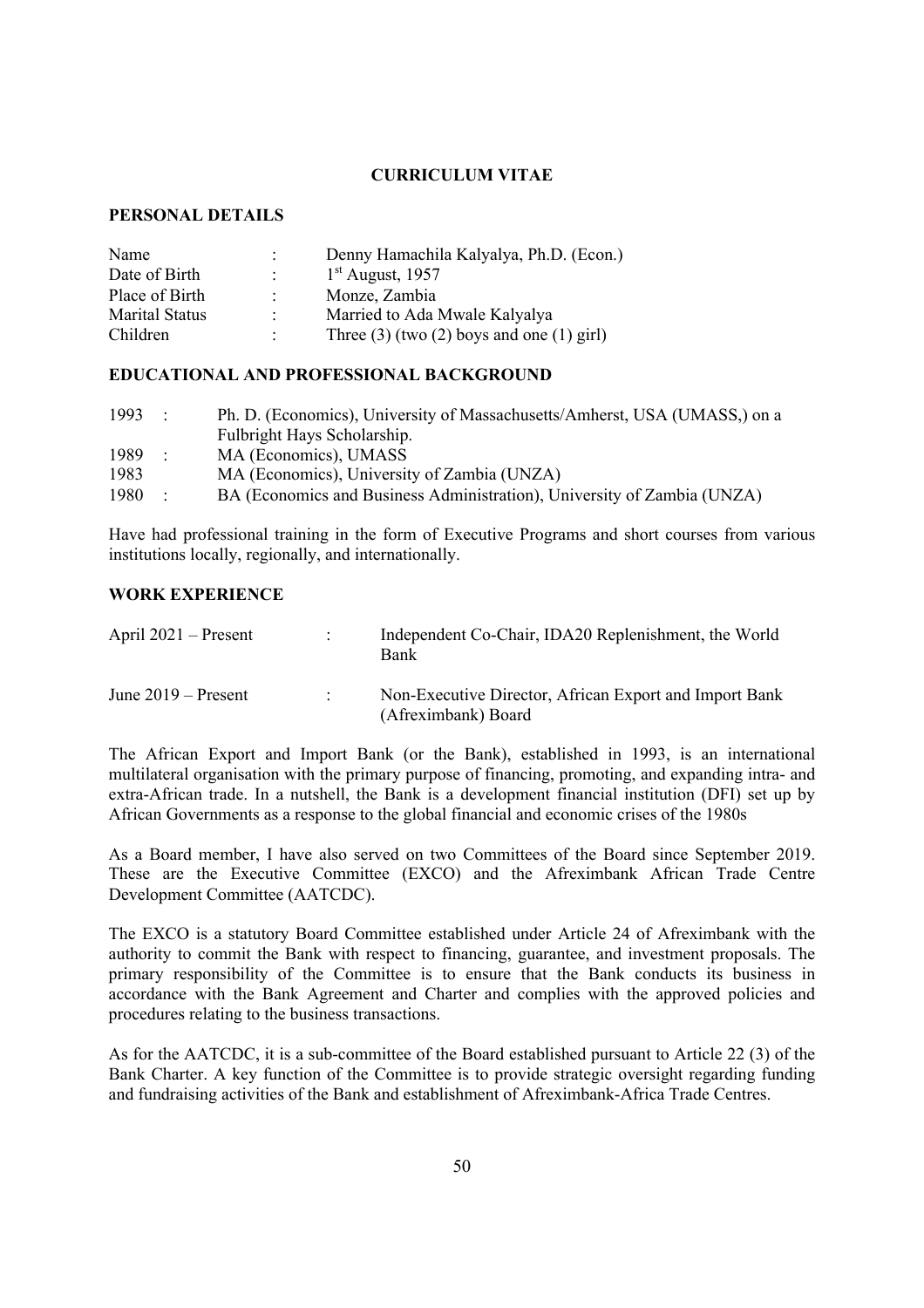| May $2021$ – Present | Member, Afrieximbak Membership Mobilisation     |
|----------------------|-------------------------------------------------|
|                      | Committee on Pan African Payment and Settlement |
|                      | Systems (PAPSS)                                 |
|                      |                                                 |

January 2021 – Present: Non-Executive Director, Prospero Zambia Limited

Prospero is a Special Purpose Vehicle created by UK DFID in 2015, under the Private Enterprise Programme Zambia Phase 1 (PEPZ1) funded by UK FCDO. Since 2020, Prospero's primary mandate is to implement the FCDO's Phase 2 of the Private Enterprise Programme Zambia (PEPZ2), which is expected to run until 2026.

```
Feb, 2015 to Aug, 2020 : Governor and Chairman of the Board of Directors, Bank of
                    Zambia
```
The Bank of Zambia is the central bank of the Republic of Zambia and, as such, is the monetary authority of the Republic. The Bank of Zambia also licenses, regulates, and supervises commercial banks and specified non-bank financial institutions. As Governor, I served as the Chief Executive Officer (CEO) of the institution and was Chairman of the Board of Directors. Some of the key functions I performed as CEO were chairing (i) the Monetary Policy Committee, (ii) the Supervisory Policy Committee, (iii) the Executive Management Committee, and (iv) Senior Management Committee. As part of public accountability, I appeared before various Committees of the Zambian Parliament.

| April 2015 to August 2020   |                | Alternate Governor, International Monetary Fund (IMF)                                                                                                                                                                                                                         |
|-----------------------------|----------------|-------------------------------------------------------------------------------------------------------------------------------------------------------------------------------------------------------------------------------------------------------------------------------|
| Nov, 2015 to Dec, 2019      |                | Borrower Representative, 17 <sup>th</sup> Mid-Term Review and 18 <sup>th</sup><br>Replenishment of the International Development<br>Association (IDA, member of the World Bank Group<br>(WBG)), representing Africa Group 1 Constituency (22<br>African countries) at the WBG |
| April, 2015 to Aug, 2020    | $\ddot{\cdot}$ | Member, Ministerial Petroleum Committee, Republic of<br>Zambia                                                                                                                                                                                                                |
| April, 2015 to August, 2020 |                | Member, Zambia Revenue Authority (ZRA) Governing<br>Board                                                                                                                                                                                                                     |
| April, 2015 to Aug, 2020    | $\ddot{\cdot}$ | Member, Zambia Public Procurement Authority (ZPPA).<br>This is a Committee of Cabinet Ministers, Attorney<br>General, Secretary to the Cabinet, and Senior Civil<br>Servants.                                                                                                 |
| March, 2017 to June, 2019   | $\ddot{\cdot}$ | Alternate Director, Afrexim Bank Board                                                                                                                                                                                                                                        |
| Feb, 2015 to Aug, 2020      |                | Member of the Board, Macroeconomic and Financial<br>Management Institute for the Eastern and Southern Africa<br>(MEFMI)                                                                                                                                                       |
| Jan, 2019 to Aug, 2020      |                | Member, Executive Committee, MEFMI                                                                                                                                                                                                                                            |
| Aug, 2018 to Aug, 2020      |                | Member, Bureau, Association of African Central Banks,                                                                                                                                                                                                                         |
| Aug, 2018 toAug, 2020       |                | Alternate Chairperson, Southern Region, Association of<br><b>African Central Banks</b>                                                                                                                                                                                        |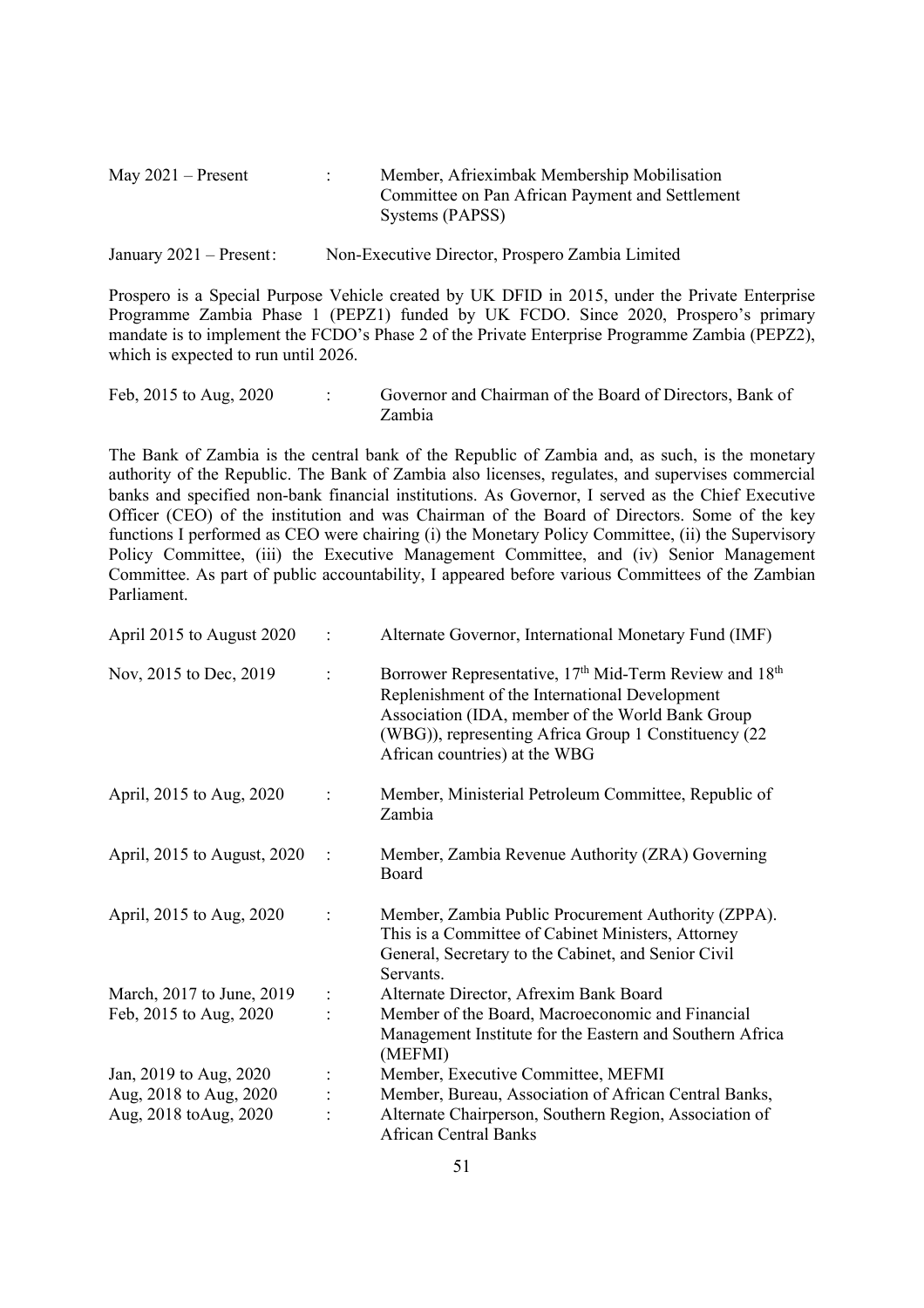| Nov, $2018 - Aug, 2020$                | $\mathcal{L}$                  | Member, Financial Stability Institute for the Southern<br>African Region              |
|----------------------------------------|--------------------------------|---------------------------------------------------------------------------------------|
| 2015 to 2016<br>Nov, 2012 to Oct, 2014 | $\mathcal{L}$<br>$\mathcal{L}$ | Chairman Afrexim Annual General Meetings<br>Executive Director World Bank Group (WBG) |
| Nov, $2010$ to October $2012$          | $\mathcal{L}$                  | Alternate Executive Director WBG                                                      |

The WBG has a membership of one hundred and eighty-eight (188) countries and comprises the International Bank for Reconstruction and Development (IBRD), International Development Association (IDA), International Finance Corporation (IFC), Multilateral Investment Guarantee Agency (MIGA), and the International Centre for the Settlement of Investment Disputes ICSID).

As Executive Director and Alternate Director, I represented Africa Group 1 Constituency comprising twenty-two (22) countries, namely, Botswana, Burundi, Eritrea, Ethiopia, The Gambia, Kenya, Lesotho, Liberia, Malawi, Mozambique, Namibia, Rwanda, Seychelles, Sierra Leone, Somalia (informally), South Sudan, Sudan, Swaziland, Tanzania, Uganda, Zambia, and Zimbabwe. I was a member of the three (3) Board Committees, namely, Committee on Development Effectiveness (CODE), Human Resources Committee, and Ethics Committee and served as Chairman of the latter (2014) as well of that of CODE Sub-Committee (December 2010 - October 2012).

As Executive Director of Africa Group 1, I also performed the functions of Secretariat for the African Caucus, which is an organisation made up of Governors of the International Monetary Fund (IMF) and the World Bank Group (WBG) from all the fifty-four (54) African member countries. In addition, I was elected by fellow African Executive Directors and Alternate Executive Directors as Coordinator for the selection of the Chairperson for the 2015 IMF/WBG Annual Meetings from among the African Governors at these two institutions.

| Nov, 2002 to Oct, 2010 | Served as Deputy Governor – Operations at the Bank of |
|------------------------|-------------------------------------------------------|
|                        | Zambia                                                |

Main responsibilities included overseeing mission critical or core functions of the central bank, notably, monetary policy formulation and implementation, licensing, regulation, and supervision of banks and non-bank financial institutions, implementation of the exchange rate policy, overseeing operations of the foreign exchange and Government Securities markets, international reserves management, currency issuance and operations, payment systems development and operations, performance of fiscal agency role, risk management, licensing of banks and non-bank financial institutions, designating payment systems participants and businesses, and financial sector development issues in general. This involved, among other things, overseeing the functions of the following departments in the Bank, Economics, Financial Markets, Bank Supervision, Non-Bank Financial Institutions Supervision, Banking, Currency and Payment Systems, Risk Management, and Regional Office.

I served on various committees of the Bank, including chairing the Liquidations Committee, Government Securities Tender Committee, and the Foreign Exchange and Monetary Operations Committee. Other functions included reviewing and signing-off various official bank documents (e.g. Monetary Policy Statement, Annual Report), press statements and signing-off circulars to commercial banks and non-bank financial institutions under the supervisory ambit of the bank. Also made Management presentations to the Board on the performance of the bank with respect to its mission, i.e. *formulation and implementation of monetary and supervisory policies that will ensure*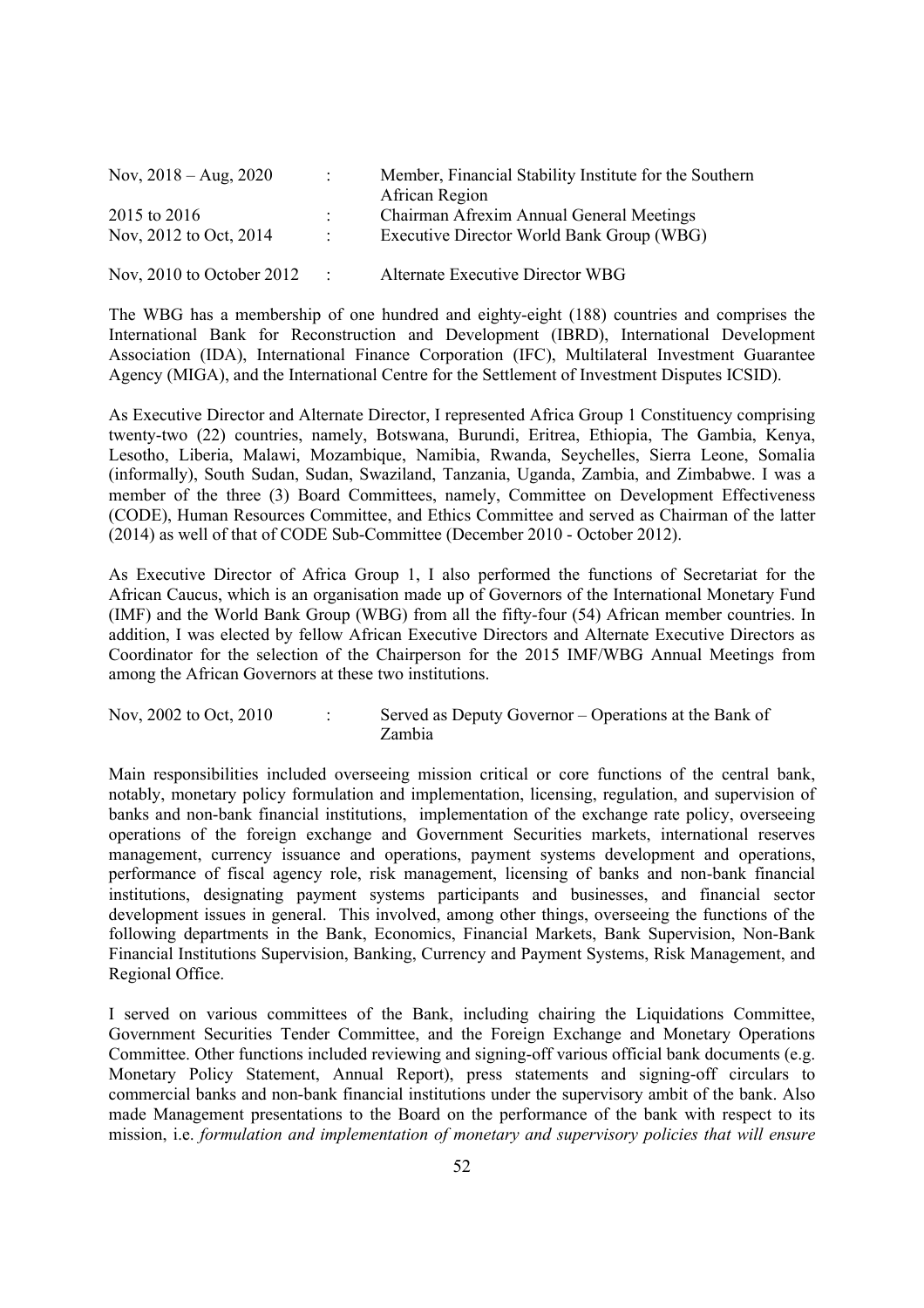*price and financial system stability*. In addition, on many occasions, I had to serve as Acting Governor when the incumbent was out of office. Also, on occasions when the Deputy Governor for Administration was out of office, I oversaw operations in the support and administration aspects of the Bank.

I represented the Governor and/or the Bank at various important fora, including Cabinet Meetings (on economic issues), the Committee of Central Bank Governors (CCBG) in SADC, the IMF/World Bank Spring and Annual Meetings, IMF Africa Group 1 Constituency Meetings, and the GRZ Ministerial Petroleum Committee.

I served as Chairperson of seminars involving Members of Parliament and the Media, Chairperson, Zambia Electronic Clearing House Limited (ZECHL), Chairperson, National Payments System Committee, Vice Chairperson, Financial Sector Development Plan Steering Committee, Chairperson, Financial Sector Development Plan Implementation Committee, Member, Agricultural Sector Development Project Steering Committee, Ministry of Agriculture and Cooperatives, and Member, Zambia Consolidated Copper Mines – Investment Holdings (ZCCM-IH) Board.

| 2003 to 2010 |                      | Served as Chairperson of the National Payment Systems<br>Committee. The work of the Committee, which was established by<br>the Bank of Zambia, in collaboration with other key stakeholders,<br>included spearheading the reform of the payment systems in the<br>country. Among other developments, this culminated into the<br>enactment of the National Payment Systems Act in 2007. |
|--------------|----------------------|-----------------------------------------------------------------------------------------------------------------------------------------------------------------------------------------------------------------------------------------------------------------------------------------------------------------------------------------------------------------------------------------|
| 2004 to 2010 | $\ddot{\phantom{0}}$ | Was Vice Chairperson for the Financial Sector Development Plan<br><b>Steering Committee</b>                                                                                                                                                                                                                                                                                             |

In 2002-2003 the International Monetary Fund and the World Bank jointly carried out Financial Sector Assessment Program (FSAP) for Zambia. A major agreement the Government of the Republic of Zambia secured for having the FSAP undertaken was that it should not just end at identifying the weaknesses and challenges of the financial sector in Zambia. Rather, this was to be accompanied by the formulation and implementation of a plan to address them. Accordingly, in 2004 the Government launched a five year Financial Sector Development Plan (FSDP), with the Bank of Zambia serving as the Secretariat. In my capacity as the Deputy Governor for Operations I was appointed as the Head of the Secretariat and Chairperson of the Implementation Committee. This Committee coordinated the various multi-sectoral working groups that were created to implement the FSDP. It was in this context that I was also appointed the Vice- Chairperson of the Steering Committee.

| 2003 to 2010 | Served as Chairperson of the Zambia Electronic Clearing House<br>Limited (ZECHL). ZECHL was established as a joint venture by<br>the Bank of Zambia (50%) and member commercial banks (50% as<br>a group) with the primary purpose of providing cheque clearing<br>services in Zambia. ZECHL also spearheaded the establishment of<br>a Financial Switch for domestic (local currency) transactions. |
|--------------|------------------------------------------------------------------------------------------------------------------------------------------------------------------------------------------------------------------------------------------------------------------------------------------------------------------------------------------------------------------------------------------------------|
| 2006 to 2009 | Served as a Member and Vice-Chairperson of the Agricultural<br>Sector Development Project (ADSP) Steering Committee. The<br>Committee, jointly established by the Ministries of Agriculture,                                                                                                                                                                                                         |